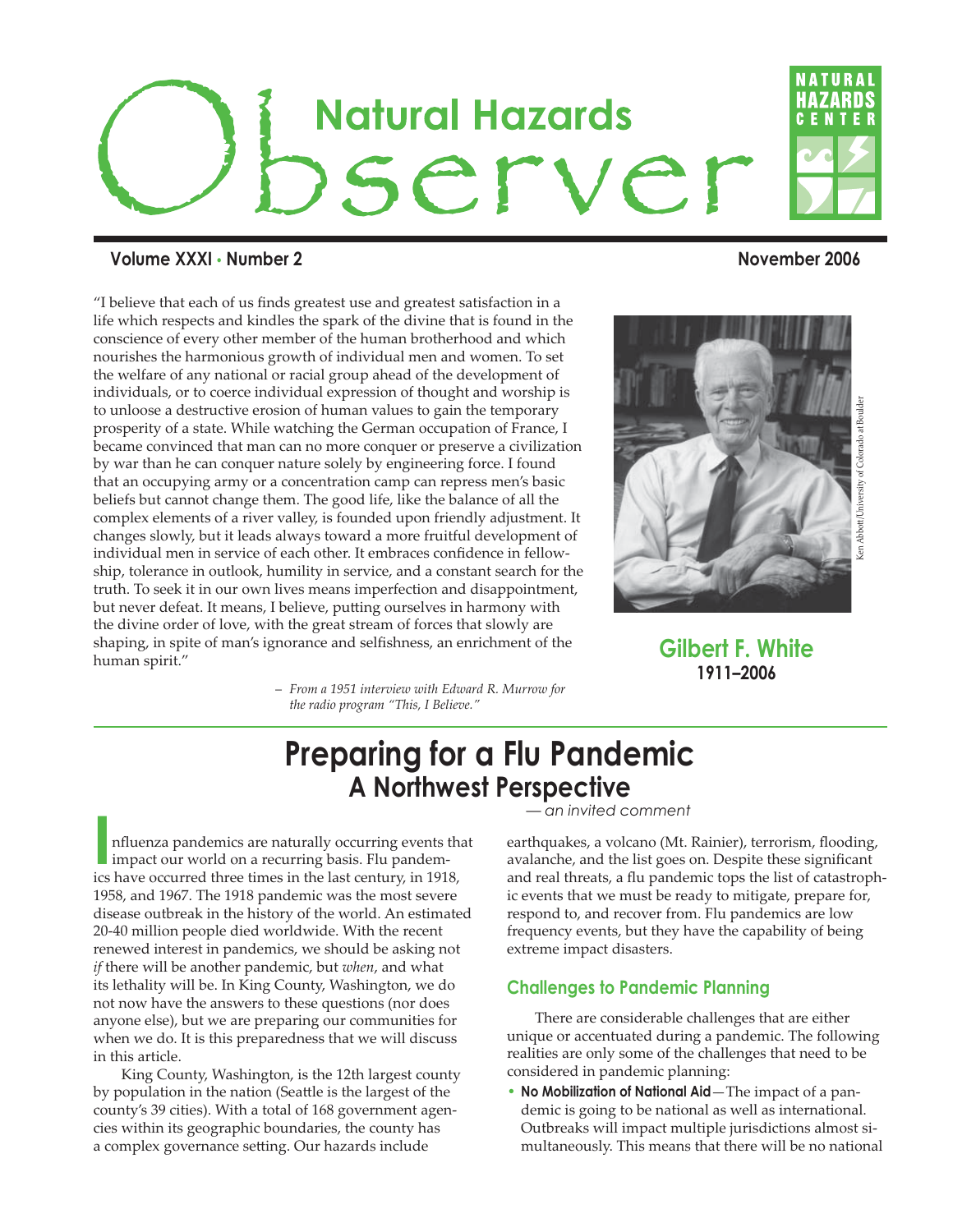mobilization of resources to help impacted jurisdictions. Communities have to plan to respond with only the resources they have available locally.

- **Limited Local Mutual Aid**—Similarly, local mutual aid **•** resources will be severely reduced or nonexistent due to the potential for outbreaks in each and every jurisdiction.
- **Reduced Workforce**—It is estimated that 35-40 percent of the workforce will be absent at any one time. This will be due to illness, at-home caring for ill family members, or perhaps a fear of going to work due to the contagious nature of the disease. Health care workers could have an even higher rate of absenteeism than that of the general populace. Fatalities, which could be between 2-3 percent overall, will also reduce the workforce. **•**
- Long Duration of Outbreaks A flu pandemic may come in successive waves, each lasting up to six weeks. These are long duration events that will be particularly difficult to manage with the limited resources and workers as noted above.
- **Susceptibility**—Since the viruses that cause pandemics **•** are new, the entire world population is susceptible—everyone could become a victim. Typically, disasters affect those impacted by an event and the first responders who come to their aid. In the case of a pandemic, the responders will be placing not only themselves at risk, but there is the potential that they might infect their families as a result of their response activities.

# **Key Preparedness Activities**

King County and New York City are often cited as examples of U.S. jurisdictions that have been investing

wisely in pandemic preparedness. The reason for our level of preparedness is based on several critical actions:

- Responding to early recognition by key public and private sector leaders of the hazard and the need to aggressively prepare;
- Obtaining elected-official support for preparedness measures;
- Building coalitions to enhance preparedness that include the health care and business sectors, communitybased organizations, first responders, critical infrastructure agencies, and emergency managers; •
- Reaching out to the general public through an ongoing education and information campaign, reminding the public of the need for personal and family preparedness for all-hazards, including a flu pandemic; and
- Recognizing that our preparedness goals, activities, and resources must include the most vulnerable of our citizens. •

# **Preparedness Strategies**

Among the strategies that we are using to prepare for a pandemic are the following, which are applicable to all jurisdictions.

- Plan for a pandemic, but from an all-hazards perspective. For instance, business continuity planning (also known as continuity of operations planning), if done properly, will pay off in a number of hazard situations. We are not confining our thinking to a flu scenario.
- Engage community partners in the planning process. •Planning for a pandemic is not just a government responsibility. It will take representatives from all sectors of a community (the general public, private business,

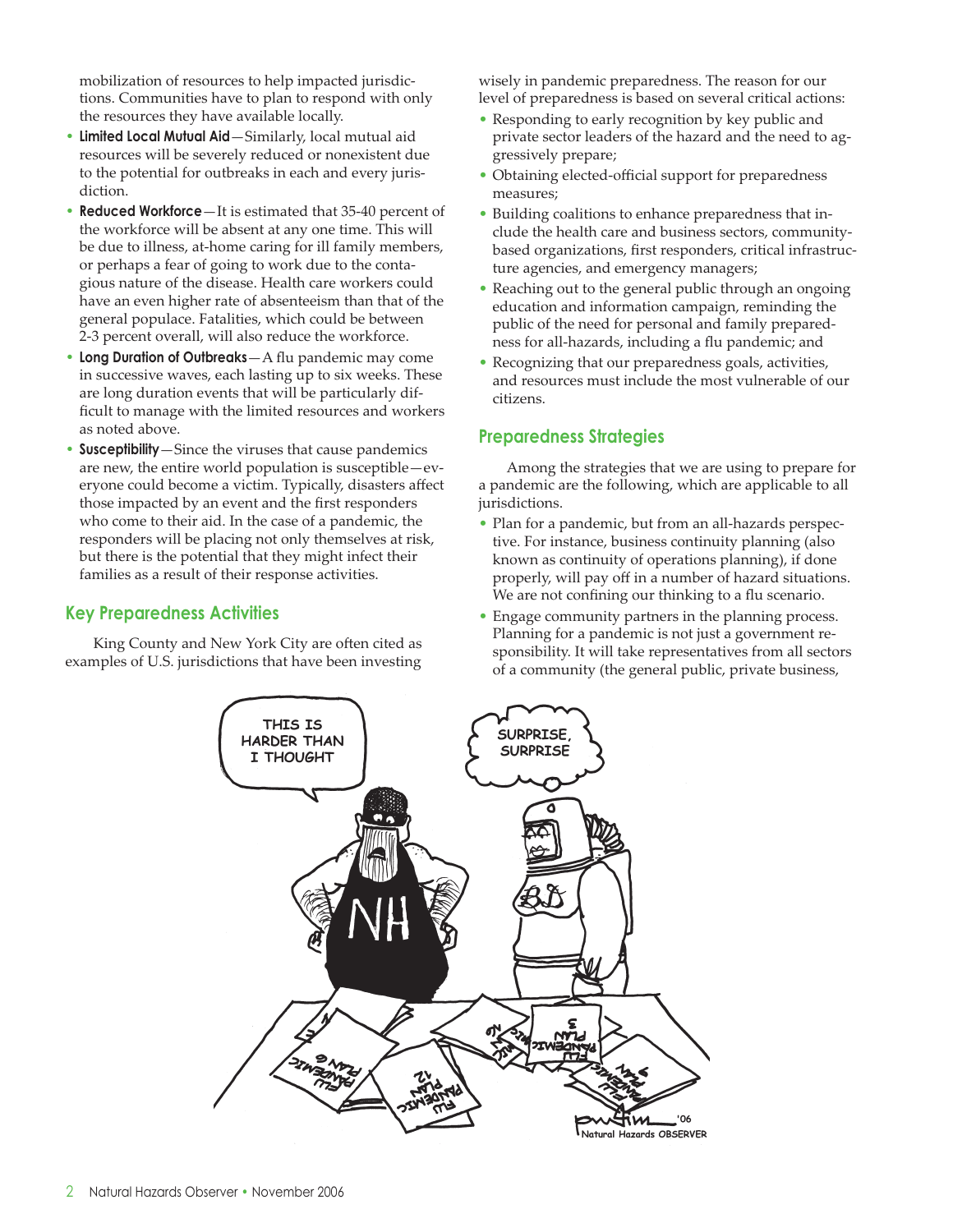and nonprofit sector in addition to government) working together to face up to the challenges of a pandemic. Public Health has conducted business forums on the impacts of a flu pandemic, and large corporations like Boeing and Washington Mutual Bank have been very proactive in local planning and exercising for a pandemic.

- Look at the health care system as a system and not as individual entities such as prehospital, hospital, urgent care, and family practice.
- Initiate a planning process that is continuous and iterative. A just-in-time inventory system makes communities extremely vulnerable to any disruption to the distribution system in this country. The more planning we do, the more issues we uncover. One of the hardest aspects of planning is identifying the interdependencies that exist within our community. The more modern and advanced a society is, the more dependent we are on one another.
- Identify your emergency powers and who has the authority to use them. In Washington State and King County, public law authorizes public health officer and chief elected official emergency powers. Under what circumstances they will be used and the timing for their use is critical to determine prior to an outbreak.
- Plan to enact social distancing measures early. Such measures include closing schools and theaters and canceling large indoor sporting events. This strategy is believed to be essential in the effort to limit the rapid spread of disease.

Additionally, a coordinated public education campaign prior to a pandemic and a coordinated public information response during a pandemic are top priorities. Given the life threatening nature of the disease, rumor control will be of utmost importance. The rapid dissemination of information to the media and directly to the public is important. Our Regional Public Information Network (RPIN) is a critical tool for imparting information to these audiences. The RPIN offers an e-alert service that issues breaking news and warning messages to subscriber e-mailboxes and mobile wireless devices.

# **Public Health Priorities**

Previous regional disaster response planning has laid a foundation for the construction of our pandemic preparedness. From a public health perspective, we are concentrating on the following:

- Building a health care coalition comprising a wide variety of health care partners in King County, including Public Health, hospitals, ambulatory-care providers, large medical practices, medical associations, emergency medical service providers, pharmacies, and others. The coalition will promote coordinated preparedness activities among these partners and efficient information and resource management during disasters.
- Connecting with community partners to develop plans for closing facilities during a pandemic, including schools, day care centers, theaters, community centers,

stadiums, and other places where crowds may gather. Although the effectiveness of social distancing has not been proven, its implementation will be necessary in hopes of slowing the spread of disease. The societal impacts will be extreme; therefore, close coordination among Public Health and community partners during planning is essential.

- Augmenting the capabilities of the health care system by increasing local supplies of antiviral medications, enhancing our ability to conduct rapid triage of flu patients, and identifying additional bed capacity to treat the extreme numbers of sick patients that will seek care during a pandemic wave.
- Developing new strategies that will enable all components of the health care system to provide appropriate levels of care to patients, and compassionate counseling to families, during the most challenging periods of a severe pandemic.
- Developing clear public messaging for dissemination •during a pandemic that will inform and educate the public on the nature of the threat and, most importantly, how each person can protect themselves.

As a local jurisdiction, we do not have all the answers when it comes to preparing for a pandemic. We are struggling to deal with an event the magnitude of which we have not experienced in our lifetimes. However, we do believe that our regional approach to preparing together with our partners is the best option for getting through this worst-case event. We also know that taking advantage of the time available to us now will serve us well when the World Health Organization does declare that a Phase 4, 5, or 6 pandemic has commenced. Failing to plan and prepare for a pandemic and only hoping for the best is not a strategy; it is a prescription for failure—for which there is no cure.  $\blacktriangleright$ 

Eric Holdeman (eric.holdeman@metrokc.gov) King County Office of Emergency Management King County, Washington

Michael Loehr (michael.loehr@metrokc.gov) Public Health—Seattle and King County Seattle and King County, Washington

# **Resources**

Public Health—Seattle and King County **www.metrokc.gov/health/**

King County Office of Emergency Management **www.metrokc.gov/prepare/**

Regional Public Information Network **www.rpin.org/**

U.S. Government Avian and Pandemic Flu Information **www.pandemicfl u.gov/**

World Health Organization Global Influenza Programme **www.who.int/csr/disease/infl uenza/en/**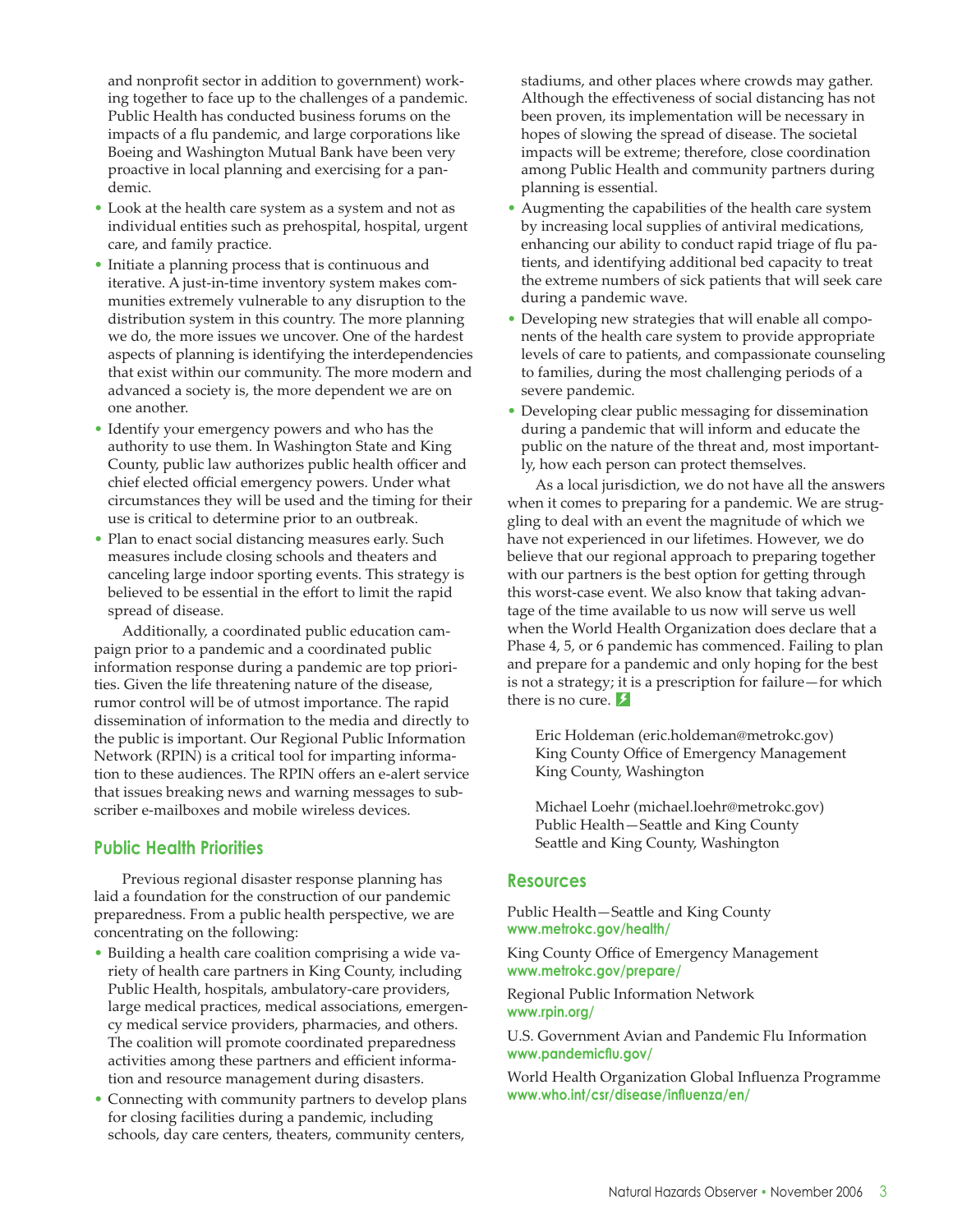# **Gilbert Fowler White**

 **1911 – 2006**

 $\,$ The world is a better place for having had Gilbert in its midst. Gilbert was that rare combination—a distinguished scientist and an outstanding humanitarian committed to translating scientific evidence into policy and programs to better people's lives. His was a life to celebrate."



Gilbert F. White, known to many as founder of the Natural Hazards Center, the father of floodplain management, and a leader in natural hazards research and the world environmental movement, died on October 5, 2006, at his home in Boulder, Colorado. He was 94.

A native of Hyde Park in Chicago, Illinois, White received undergraduate, graduate, and doctoral degrees in geography from the University of Chicago and eight honorary degrees, the most recent one from the University of Colorado this past spring. His landmark work, which began with his 1942 dissertation *Human Adjustment to Floods*, challenged the notion that natural hazards are best addressed by engineering solutions. Instead, he argued that the havoc wrought by floods and other natural disasters may be better avoided by modifying human behavior. He advocated, where feasible, adaptation to or accommodation of flood hazards rather than the structural solutions that dominated policy in the early twentieth century. White promoted understanding, respect, and protection of natural resources and the natural order, including inevitable extremes. In a word, he championed stewardship—preserving nature and promoting sustainable use and husbandry of the natural resources of the earth. While White's ideas were initially greeted with controversy, he was a persistent advocate. After six decades, his proposals for floodplain management and flood insurance reform have won widespread acceptance.

The underlying notion that humans should adjust to their environment, coupled with a deep commitment to improving human welfare through social policy, guided White's career. A quiet leader, his work encompassed not only floods and other natural hazards, but water management in developing countries, global environmental change, geographic education, and international cooperation on water systems, including in the Middle East and the Mekong and Nile river basins.

Most recently, White was Gustavson Distinguished Professor Emeritus of Geography at the University of Colorado (CU) at Boulder, a position he held since 1980. From 1970 to 1978, he was a professor of geography and

#### ‒ *Jane Menken and Richard Jessor*

the director of the Institute of Behavioral Science at CU, and, in 1976, he founded the Natural Hazards Center, which he directed from 1976 to 1984 and again from 1992 to 1994. Prior to joining CU, White served in the New Deal administration of Franklin D. Roosevelt, where, among other things, he reviewed proposed natural resources legislation and presented summaries to the president; was president of Haverford College; and was professor and chair of the Geography Department at the University of Chicago.

Reflecting his commitment to national and international cooperation, White served on numerous professional and scientific committees and advisory groups for organizations such as the National Research Council, the United Nations, and the United Nations Educational, Scientific, and Cultural Organization. Among numerous awards, he won the Association of American Geographers' Lifetime Achievement Award, the National Medal of Science (the nation's highest scientific honor), the National Academy of Sciences' Public Welfare Medal, and the National Geographic Society's Hubbard Medal. Other awards and honors include the UNESCO-GARD leadership award in disaster reduction, the Volvo Environmental Prize, and the Tyler Prize for Environmental Achievement. He was a member of the National Academy of Sciences, the American Academy of Arts and Sciences, the American Philosophical Society, the Russian Academy of Sciences, and the Cosmos Club.

In 1942, as a conscientious objector to military service, White joined the American Friends Service Committee, aiding refugees in France. He was interned in Baden-Baden, Germany, until 1944 when he was allowed to return to the United States. Shortly after his return, he married Anne Elizabeth Underwood, who worked with him on many research projects, and together they raised three children. She died in 1989.

White is survived by his second wife and long-time friend, Claire Sheridan; his children William White, Mary White, and Frances Chapin; stepchildren Monika and Daniel Profitt; and four grandchildren. He is also survived, in many respects, by thousands of friends, former students, colleagues, and others who drew inspiration from his wisdom, dedication, and remarkable kindness. We, and the planet, are all better for having known him. Additional information about White can be found at **www.colorado.edu/hazards/gfw/**.

Donations in White's memory may be made to the Gilbert F. White Graduate Fellowship Endowment. Checks should be made payable to the CU Foundation and sent to the Natural Hazards Center, 482 UCB, University of Colorado, Boulder, CO 80309-0482.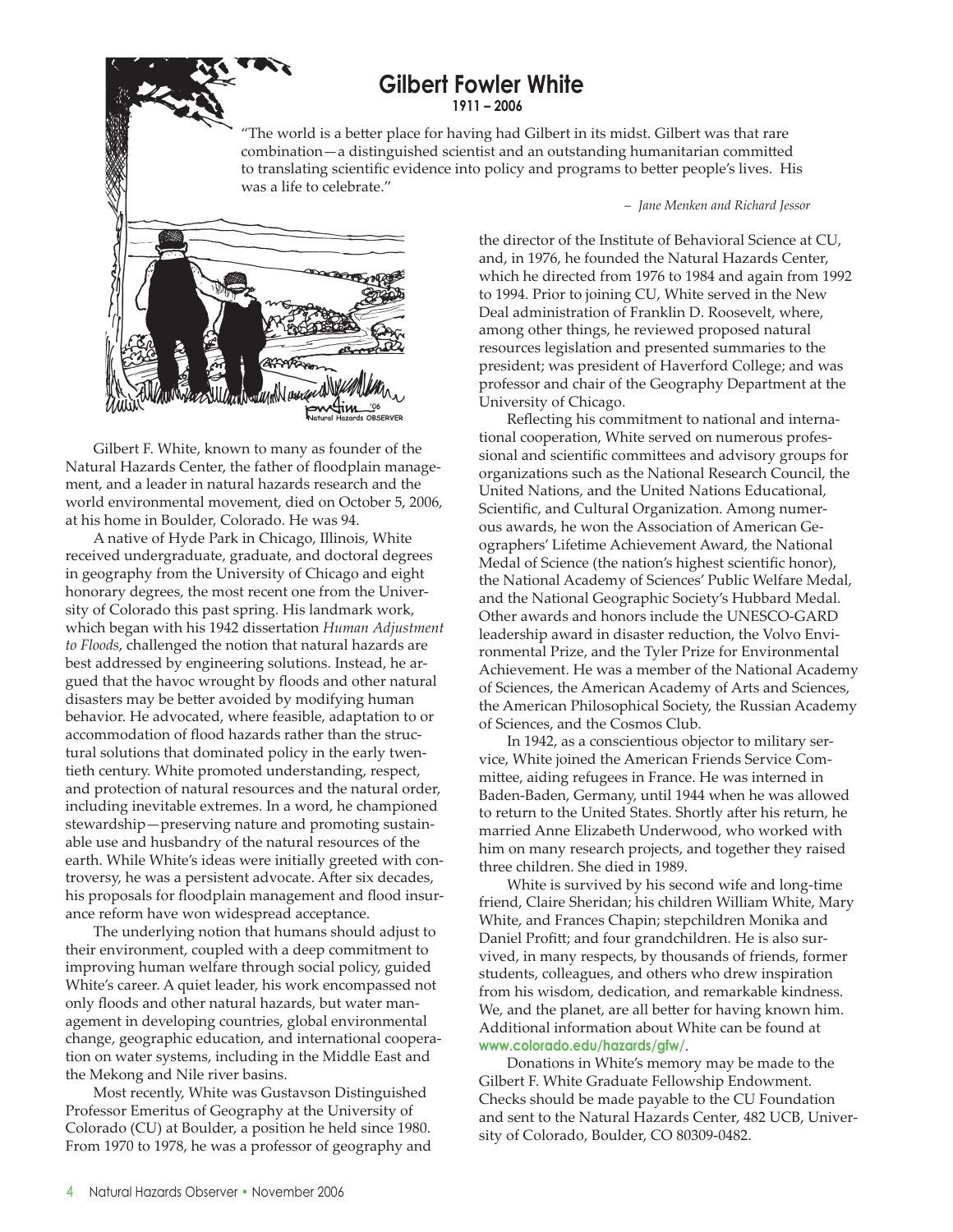# **Panic and the Vision of Collective Incompetence**

s is the case with every myth, panic has complex origins and meanings. It is an emotional word that has been used and emphasized in different ways at different times throughout history. Widely used today, it is often associated with social response to a disaster. It is expected by officials and laypeople, and perpetuated by media and popular culture, that when disaster strikes, panic will ensue, and social norms will break down. This, however, is not the case.

In this article, I will comment briefly on the mythological origin of the term and on its frequent use as a descriptor of psychological states before moving to its common use as a predictor of collective irrationality and incompetence. (For those who wish to examine some of the research literature, a list of resources follows.) I will end by discussing how emergency management is often organized to deal with predicted vulnerabilities rather than to mobilize social capital to deal with actual threats.

# **The Origin of "Panic"**

The *Longman Dictionary of Psychology and Psychiatry* defines panic as "an acute reaction involving terror, confusion, and irrational behavior."<sup>1</sup> This is the definition that is most often attributed to disaster behavior. The word itself has its origins in Greek mythology and is attributed to Pan, a pipes-playing god with the horns, legs, and ears of a goat, who was known for instilling great and unfounded fear in solitary travelers as well as herds of animals and crowds of people, which sent them fleeing, or stampeding, in panic. He was also considered to be the antithesis of Apollo, the measure of culture and sophistication. Get the picture?

# **Panic as Emotional Self-Description**

In modern societies that emphasize individualism and psychological states, panic is frequently used to describe our personal reaction to problematic situations, which are unexpected and possibly threatening and uncertain. A number of years ago, my wife and I were seated in the next to the last row of an airplane when, shortly after takeoff, we were informed that the plane needed to return to the airport. On landing, we were emphatically told to evacuate the plane; the tail engine was on fire. As the doors opened and the slides deployed, those in front of us moved out and so did we. The hundred or so passengers and the crew got out safely. At the time, I recalled an ancient Chinese proverb that of the 36 ways to escape danger, running away is the best. And so we ran, along with the others, until we regrouped in a field a safe distance from the burning plane. While fear was a factor, the decision to remove ourselves from danger required reasoning and was the rational choice; we did not panic.

In conversations back at the terminal, I was struck by the extensive use of the term panic. I was equally struck

by the lack of comment on our very successful evacuation. As one of the last ones out, I noted that passenger behavior during the evacuation was much more rational and courteous than it had been earlier when we loaded the plane for takeoff. I am confident that in retelling their experiences later, most passengers described the panic rather than the successful evacuation.

# **Panic as Collective Irrationality**

As previously mentioned, the more conventional meaning of panic centers on the notion of irrational and rapid physical flight in situations considered dangerous to the persons involved. It is also often believed that panic is contagious (if one person panics and flees, others will follow, which exacerbates the problem). While panic flight is not unheard of, it is extremely rare in disasters and similar kinds of crisis, and the notion that panic behavior spreads through contagion has been widely discredited. There is no empirical evidence that supports the broad application of this definition of panic to disaster behavior. On the contrary, decades of disaster research shows that people behave rationally in the face of danger, acting to protect themselves as well as others. Simply put, people do not regress to stampede behavior.

The assumption that in a disaster people will flee danger without any rational thought and without regard for others has disastrous policy implications. It enforces the misconception that information about potential threats should be withheld from the public to avoid having to control hoards of people fleeing in panic. When officials buy-in to the belief that people are ill-equipped to handle bad news, they fail their citizens by denying them crucial preparedness and warning messages and delaying evacuation orders, often until it is too late.

It is not clear how the mythology of Pan moved so easily into contemporary reality. Researchers have been unable to determine at what point in history the notion emerged that panic undermined society's ability to deal with threats and danger. Certainly, such themes have been implicit in religious texts and in political histories. There was considerable discussion after World War I about reputed panic among military troops. Charles Fritz once mentioned to me, only partly in jest, that most of the reports that emphasized the occurrence of irrational panic were written by colonels to their commanding generals. These reports explained the rational actions of their troops as they withdrew from impossible situations. Situations created by their colonels' irrational orders. So, where was the panic?

In other words, imputations of panic are made by those in charge when people behave differently and even more rationally than expected. The theme of the inability and inadequacy of civil society to deal with new emergent threats has been rather consistent. In the beginning of the Atomic Age, Val Peterson, director of the Federal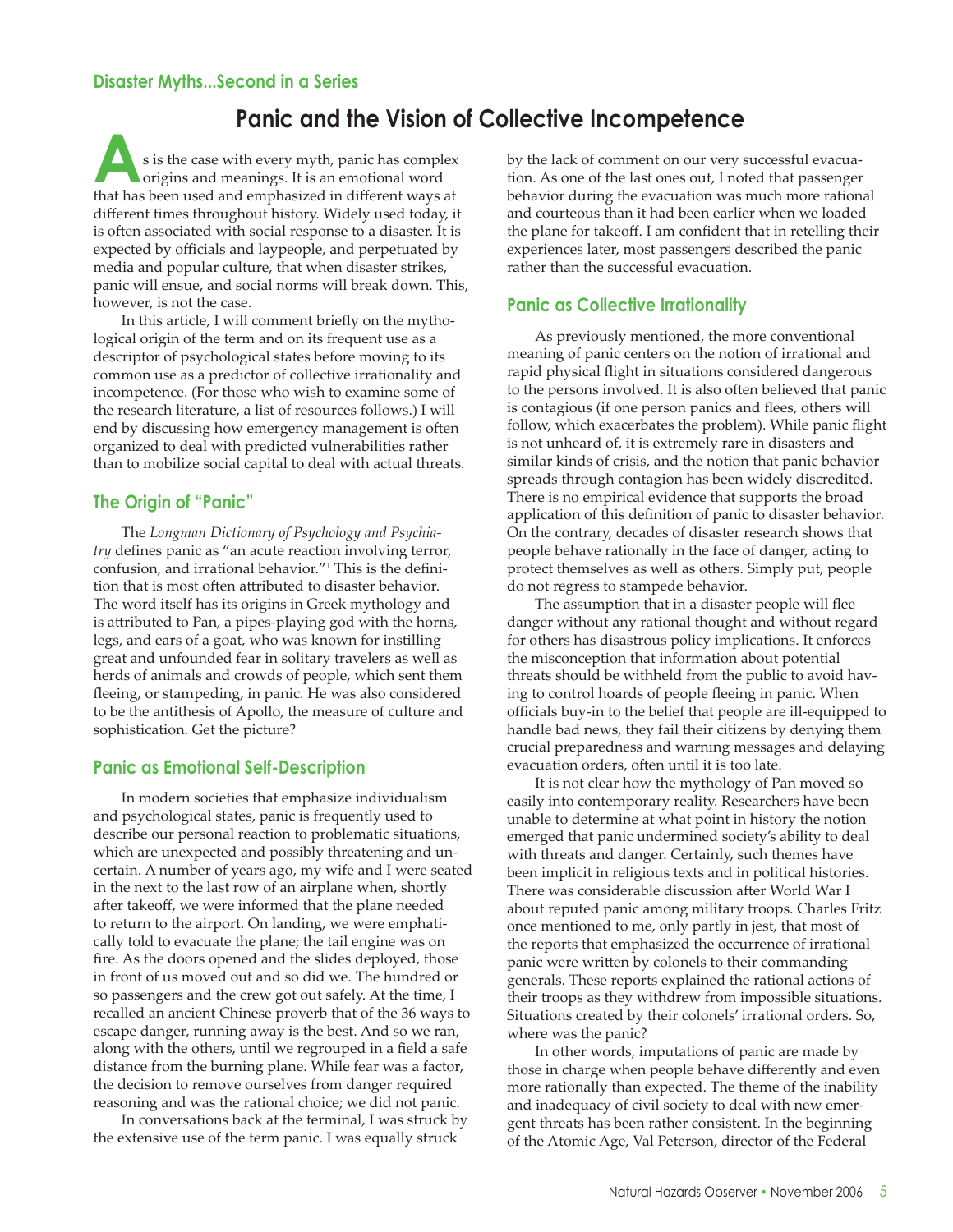Civil Defense Administration under Dwight D. Eisenhower, published "Panic—The Ultimate Weapon" in *Collier's*, a popular U.S. weekly, suggesting that "mass panic—not the A-bomb—may be the easiest way to win a battle, the cheapest way to win a war."2 And, more recently, a terrorism expert posited that panic caused by terrorism could lead to the collapse of civil society.3

Some have suggested that we have seen an increase in the market for fear in recent times. Almost every profession is now working on worst-case scenarios of biblical proportions—greater earthquakes, worldwide pandemics, global warming, more hurricanes, even asteroids. We have become more inventive in constructing possible combinations; terrorists, for example, might destroy an atomic energy plant in an urban area during an earthquake. And the media and popular culture, especially movies, regularly provide us with visual images of panicky mobs rushing toward the exit of civilization.

# **Accepting the Panic Myth as Truth**

Unfortunately, without the ability to predict the future, and given current attitudes about human behavior, we often build our models of emergency management with an emphasis on controlling panic rather than recognizing our social resources for problem solving and empowering our citizens. We move in the direction of government paternalism and away from developing local self-sufficiency. Instead of increasing knowledge of



threats, there is emphasis on controlling and restricting knowledge to official sources.

Emergency response has become the province of experts and therapists. The only role for citizens is as victims. While we may understand our vulnerabilities, we are not so good at recognizing our own capabilities and resilience. Local knowledge and local resources are devalued and the emphasis on external assistance undercuts the importance of local coping skills. In addition, the emphasis on external intervention discounts existing social networks and local social capital in order to create victims to help. Threats and disasters create problems for people, but they do not create problem people. In most disaster situations, people work together and help each other (at times to their own detriment). They likely feel fear, but they rarely panic. I could conclude with the usual advice—do not panic—but that would be gratuitous.  $\boxed{7}$ 

Russell R. Dynes (rdynes@udel.edu) Disaster Research Center University of Delaware

# **References**

- Goldenson, R.M. 1984. *Longman dictionary of psychology and*  1. *psychiatry*. New York: Longman.
- Peterson, V. 1953. Panic—The ultimate weapon. *Collier's* Au-2. gust 21. p. 100.
- Wood, D. 2002. America is dangerously vulnerable to panic in 3. terror attack, experts say. Newhouse News Service. August 22. www.newhousenews.com/archive/story1a082102.html.

# **Resources**

Aguirre, B. 2005. Emergency evacuation, panic and social psychology. *Psychiatry* 68 (2): 121-29.

Clarke, L. 2002. Panic: Myth and reality. *Contexts* Fall: 21-26.

Johnson, N. 1987. Panic and the breakdown of social order, popular myth, social theory, empirical evidence. *Sociological Focus*, 20 (August): 171-83.

Jones, E., R. Woolven, B. Durodie, and S. Wessely. 2006. Public panic and morale: Second World War civilian responses reexamined in light of the current anti-terrorist campaign. *Journal of Risk Research* 9 (1): 57-73.

Quarantelli, E. 2006. Sociology of panic. In *International Encyclopedia of the Social and Behavioral Sciences*, ed. N. Smelser and P. Bates, 2nd ed. Oxford: Elsevier.

# **2007 UN Sasakawa Award for Disaster Reduction Nomination Process**

**T**he 2007 nomination process for the United Nations (UN) Sasakawa Award for Disaster Reduction is underway. The intent of the prestigious award is to recognize individuals and institutions from around the world who contributed, through innovative practices and outstanding initiatives, to reducing the risk and vulnerabilities of communities to natural hazards. The award is worth approximately \$50,000 and will be shared among the Sasakawa laureate and recipients of the Certificates of Distinction and Merit. It will be presented at a special ceremony on the International Day for Disaster Reduction, October 10, 2007. Nominations are due June 29, 2007. To find out more, download a nomination booklet from **www.unisdr.org/eng/sasakawa/2007/Sasakwa-Award-2007-English.pdf**.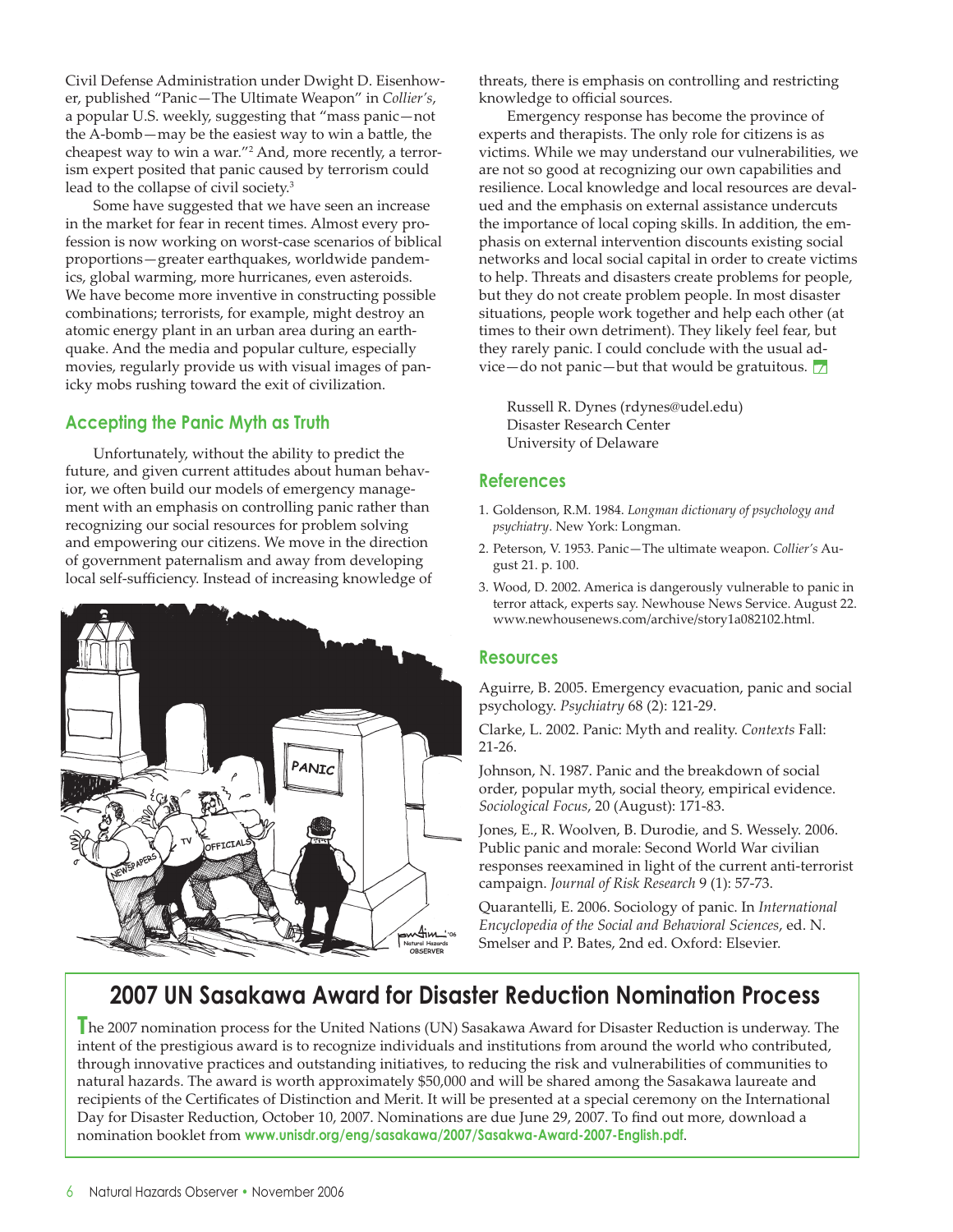

# **President Signs Homeland Security Appropriations and FEMA Reform**

In early October, the president signed the Fiscal Year 2007 Homeland Security Appropriations bill (Public Law 109-295), providing \$34.8 billion in discretionary spending for the U.S. Department of Homeland Security. Title III designates \$6.5 billion for preparedness and recovery activities, including:

**Preparedness** (\$4 billion):

- \$3.4 billion for the Office of Grants and Training:
	- \$1.2 billion for discretionary grants
	- \$525 million for the State Homeland Security Grant Program
	- \$375 million for law enforcement terrorism prevention grants
	- \$352 million for national programs
	- \$662 million for firefighter assistance grants
	- \$200 million for the Emergency Management Performance Grants
	- \$50 million for the Commercial Equipment Direct Assistance Program
- \$547.6 million for infrastructure protection and information security
- \$46.8 million for the U.S. Fire Administration

#### **Federal Emergency Management Agency** (FEMA) (\$2.5 billion):

- \$1.5 billion for disaster relief
- \$244 million for readiness/mitigation/response/recovery
- \$199 million for flood map modernization
- \$151.5 million for emergency food and shelter
- \$100 million for the National Predisaster Mitigation Fund
- \$33.9 million for public health programs (The National Disaster Medical System will be transferred to the U.S. Department of Health and Human Services in January 2007.)

Also part of the new law is the Post-Katrina Emergency Management Reform Act of 2006 that calls for a comprehensive structural overhaul of FEMA that elevates the director to the level of deputy secretary and requires that the director have extensive emergency response and crisis management experience; prevents the diversion of FEMA funds to other agencies; requires clearer coordination between federal, state, and local emergency preparedness entities; and restores the nexus between emergency preparedness and response.

The law and its conference report (109-699) are available in any federal repository library and on the Library of Congress Web site at **http://thomas.loc.gov/**.

# **Executive Order: Improving Assistance for Disaster Victims**

In an Executive Order issued in late August, the president called for further action to improve the delivery of federal disaster assistance. Specifically, the order charges the secretary of the U.S. Department of Homeland Security (DHS) with heading up a Task Force on Disaster Assistance Coordination to develop and implement a plan to streamline and otherwise improve the delivery of federal disaster assistance. Heads of other departments and agencies are to provide assistance and information to the secretary of DHS as pertains to the implementation of the order. The secretary of DHS is required to submit the plan to the president not later than March 1, 2007. Executive Order 13411 is in the September 6, 2006, *Federal Register*, Vol. 71, No. 172, pp. 52727-52731, which can be found in any federal depository library and online at **www.gpoaccess.gov/fr/**, and at **www.whitehouse.gov/news/ releases/2006/08/20060829-9.html**.

# **Annual Stafford Act Updates**

Under the authority of the Robert T. Stafford Disaster Relief and Emergency Assistance Act, each year the Federal Emergency Management Agency (FEMA) adjusts the statewide per capita impact indicator (per capita cost of a disaster that qualifies a state for disaster assistance) and reexamines the maximum dollar amounts available for assistance under the Individuals and Households Program (IHP) and for Small Project Grants to state and local governments and eligible private nonprofit facilities. This year's adjustments are based on an increase in the Consumer Price Index for All Urban Consumers, as published by the U.S. Department of Labor, of 3.8 percent. For any single disaster or major emergency declared on or after October 1, 2006, the statewide impact indicator is \$1.22 (the countywide indicator is \$3.05), the maximum amount of IHP financial assistance provided to an individual or household is \$28,200, the maximum amount of repair assistance is \$5,600, the maximum amount of replacement assistance is \$11,300, and the maximum amount of any Small Project Grant is \$59,700. Details about these revisions are available in the October 10, 2006, *Federal Register*, Vol. 71, No. 195, pp. 59513-59514, which can be found in any federal depository library and online at **www.gpoac cess.gov/fr/**. To learn more about the maximum amount of IHP assistance, contact Berl Jones at (202) 646-4235. For information about the other adjustments, contact James A. Walke at (202) 646-3834. Send written correspondence to FEMA, 500 C Street SW, Washington, DC 20472.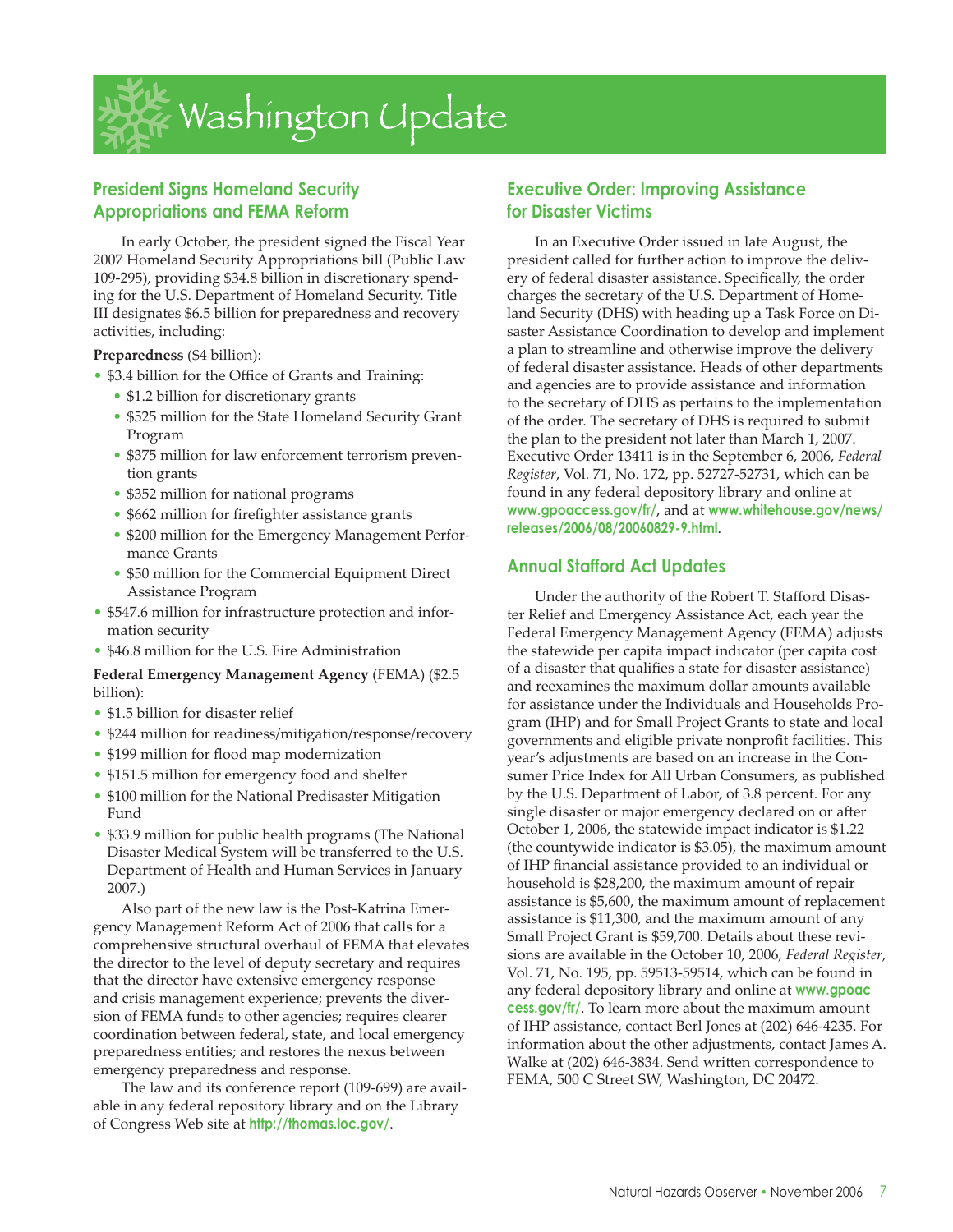# **New Mitigation How-To Guide from FEMA**

The Federal Emergency Management Agency (FEMA) has released the latest guide in its mitigation planning how-to series: *Multi-Jurisdictional Mitigation Planning: State and Local Mitigation Planning How-To Guide Number Eight* (FEMA 386-8, 52 pp.). This guide provides suggestions to local governments in preparing multijurisdictional mitigation plans. A multijurisdictional hazards mitigation plan is a plan jointly prepared by more than one jurisdiction and may include any county, municipality, city, town, township, school district or other special district, council of governments or other regional organization, Indian tribe or Alaska Native village, or unincorporated area. Multijurisdictional plans pose special considerations that single jurisdictional plans may not face; but there are benefits as well, such as plan preparation cost savings, shared staff and resources, and comprehensive approaches to mitigating hazards that cross jurisdictional boundaries. Download a copy of the new guide, which is only available online, and learn more about the other guides in the series at **www.fema.gov/plan/mitplan ning/planning\_resources.shtm**.

# **DOJ Publishes ADA Guide for Local Governments**

The U.S. Department of Justice (DOJ) has released a newly revised and expanded version of its publication *An ADA Guide for Local Governments: Making Community Emergency Preparedness and Response Programs Accessible to People with Disabilities* (11 pp.). The guide is designed to help local government planners, first responders, and emergency staff prepare for and meet the unique needs of people with disabilities during natural and civil emergencies. The guide identifies potential problems in notifying, evacuating, transporting, sheltering, and providing information to people with disabilities during emergencies and offers solutions for preventing or minimizing those problems. The guide can be viewed or downloaded from **www.ada.gov/emergencyprep.htm** or ordered from (800) 514-0301, (800) 514-0383 (TTY).

# **FCC Launches Public Safety and Homeland Security Bureau**

In recognition of America's dependence on an effective national telecommunications infrastructure, which was underscored by the 2005 hurricane season and the events of September 11, 2001, the Federal Communications Commission (FCC) has created a new Public Safety and Homeland Security Bureau. The new bureau will be responsible for developing, recommending, and administering the agency's policies pertaining to public safety communications issues, including 911 and E911, operability and interoperability of public safety communications, communications infrastructure protection, and network security and reliability. It will also serve as a clearinghouse for public safety communications information and take the lead on emergency response issues. A primary goal of the bureau will be to support and advance initiatives that further strengthen and enhance public safety

and emergency response capabilities to better enable the FCC to assist the public, first responders, law enforcement, hospitals, the communications industry, and all levels of government in the event of a natural disaster, pandemic, or terrorist attack. For more information, visit the bureau's Web site at **www.fcc.gov/pshs/**.

# **Public Alert Radios for Public Schools**

Following the successful pilot program last year, the ongoing partnership of the National Oceanic and Atmospheric Administration (NOAA), the U.S. Department of Education, and the U.S. Department of Homeland Security has launched the completion of the nationwide project to distribute a NOAA Public Alert Radio, also known as NOAA Weather Radio All Hazards, to every public school in America. In late September, 80,000 radios were shipped to schools across the country to augment the 2005 pilot program.

NOAA Public Alert Radios help safeguard the children in America's schools. With 24/7 capability and battery backup, the radio is always on guard to alert school personnel to severe weather conditions, terrorist threats, and other emergencies, even when other communication lines are unavailable. Find out more about the program at **http://public-alert-radio.nws.noaa.gov/**.



# **New Preparedness Initiative for Older Americans and Individuals with Disabilities**

The U.S. Department of Homeland Security (DHS) has joined forces with AARP, the American Red Cross, the National Organization on Disability (NOD), and the National Fire Protection Association (NFPA) to help older Americans and individuals with disabilities prepare for emergencies. The DHS' Ready campaign, AARP, Red Cross, and NOD developed two new brochures that highlight the key preparedness steps older and disabled Americans and their families and caretakers should take before emergencies occur and the NFPA produced *Emer-*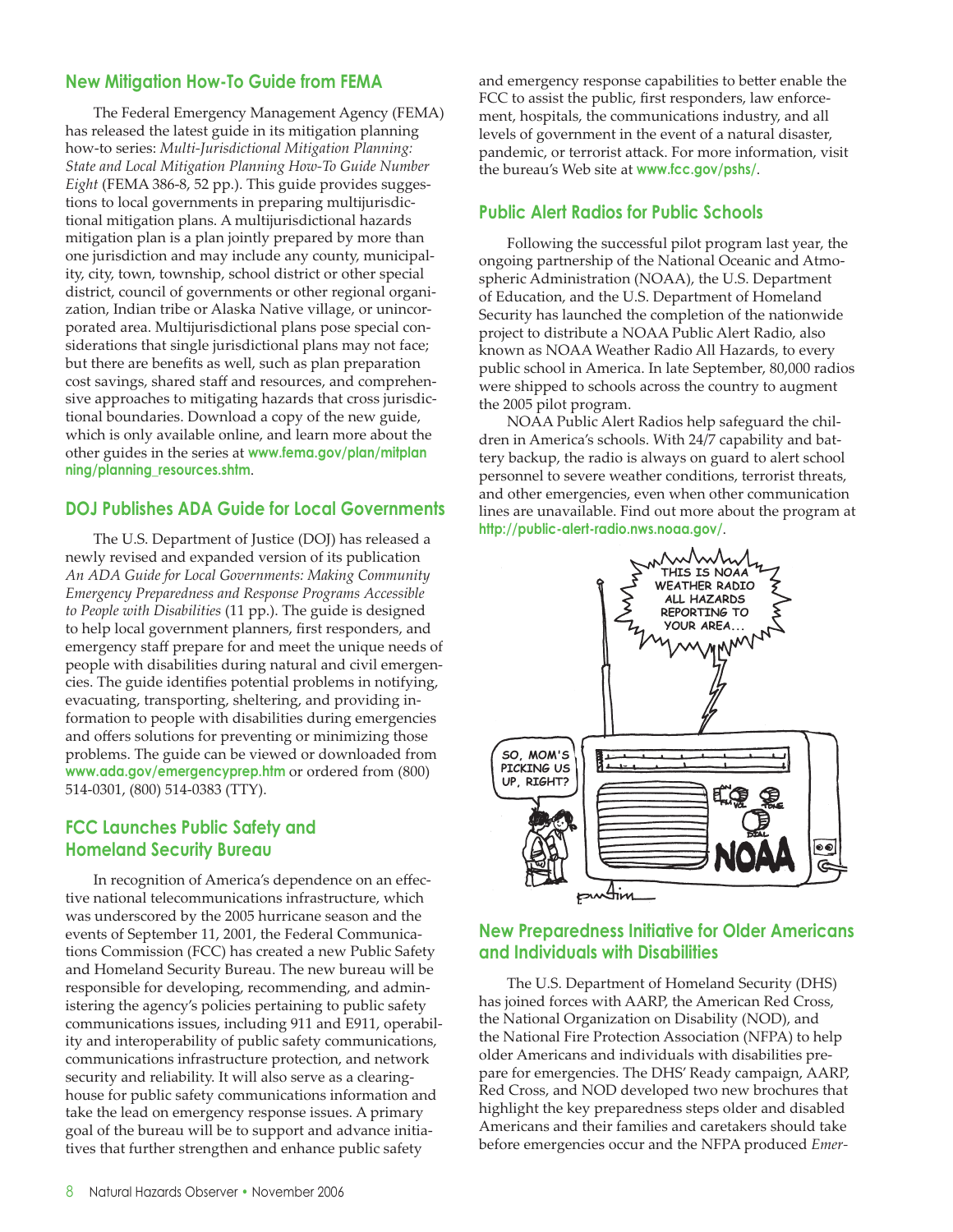*gency Evacuation Planning Guide for People with Disabilities* to help individuals with disabilities and businesses prepare for emergency evacuations. Additionally, NFPA is including evacuation planning for people with disabilities in its series of emergency evacuation workshops. For free copies of the brochures, call (800) 237-3239 or visit **www .ready.gov/**. NFPA's planning guide will be available for free download later this year at **www.nfpa.org/**.

# **FEMA Mitigation Team Reports on Building Performance in Katrina**

In September 2005, the Federal Emergency Management Agency (FEMA) deployed a Mitigation Assessment Team (MAT) to Alabama, Louisiana, and Mississippi to evaluate building performance during Hurricane Katrina and the adequacy of current building codes, other construction requirements, and building practices and materials. This report, *Hurricane Katrina in the Gulf Coast: Mitigation Assessment Team Report, Building Performance Observations, Recommendations, and Technical Guidance* (FEMA 549, 584 pp.), presents the MATs observations, conclusions, and recommendations to provide decision makers with information and technical guidance that can be used in the reconstruction process and to help reduce future hurricane damage. The report is available for free in CD-ROM format from the FEMA Publication Distribution Center, (800) 480-2520, and as a downloadable file at **www.fema.gov/library/viewRecord.do?id=1857**. *A Summary Report of Building Performance: Hurricane Katrina 2005* (FEMA 548, 80 pp.) is also available; **www.fema.gov/librar y/viewRecord.do?id=1455**.

Also new from FEMA is *Recommended Residential Construction for the Gulf Coast: Building on Strong and Safe Foundations* (FEMA 550, 261 pp.), which is a design manual that provides recommended designs and guidance for rebuilding homes destroyed by hurricanes. The manual also provides guidance in designing and building less vulnerable new homes that reduce the risk to life and property. This publication can be downloaded from **www .fema.gov/library/viewRecord.do?id=1853**.

# **DOE Releases Climate Change Technology Program Strategic Plan**

In September, the U.S. Department of Energy released the *U.S. Climate Change Technology Program Strategic Plan* (223 pp.), which details measures to accelerate the development and reduce the cost of new and advanced technologies that avoid, reduce, or capture and store greenhouse gas emissions. The plan has six goals: reducing emissions from energy use and infrastructure, reducing emissions from energy supply, capturing and sequestering carbon dioxide, reducing emissions of other greenhouse gases, measuring and monitoring emissions, and bolstering the contributions of basic science to climate change. Access the plan, or find out how to order a free hard copy, at **www.climatetechnology.gov/stratplan/** final/.

# **FEMA Offers Accessible Trailers for People with Disabilities**

As part of a settlement of a class-action lawsuit, *Brou v. FEMA*, the Federal Emergency Management Agency (FEMA) is reaching out to notify Hurricane Katrina and Rita evacuees with disabilities, or those living with someone who has a disability, that accessible trailers are available for temporary housing. Katrina and Rita evacuees with disabilities who do not have accessible temporary housing should contact FEMA and make their needs known, even if they have previously been in touch with FEMA about their housing needs.

To inquire about accessible trailers, call (866) 496-4297 (Louisiana evacuees) or (888) 294-2820 (TTY number for both Louisiana and Mississippi is (800) 462-7585) before May 9, 2007. FEMA will assist individuals with disabilities by either providing an accessible trailer, modifying an individual's current trailer to make it accessible, or finding them a suitable place to live. Accessible trailers may take up to 90 days to deliver, or longer if an applicant does not have a suitable site for a trailer. Changes to make a current trailer accessible may take up to 60 days to complete.

# **FEMA Seeks Alternative Housing Ideas**

The Federal Emergency Management Agency's (FEMA) Alternative Housing Pilot Program is intended to address ongoing housing challenges created by the 2005 hurricane season in the Gulf Coast states. The program's objectives are to evaluate the efficacy of nontraditional short- and intermediate-term housing alternatives for potential use in future catastrophic disaster environments; identify, develop, and evaluate alternatives to and alternative forms of FEMA disaster housing to assist victims of the 2005 hurricanes in the Gulf Coast region; consider the

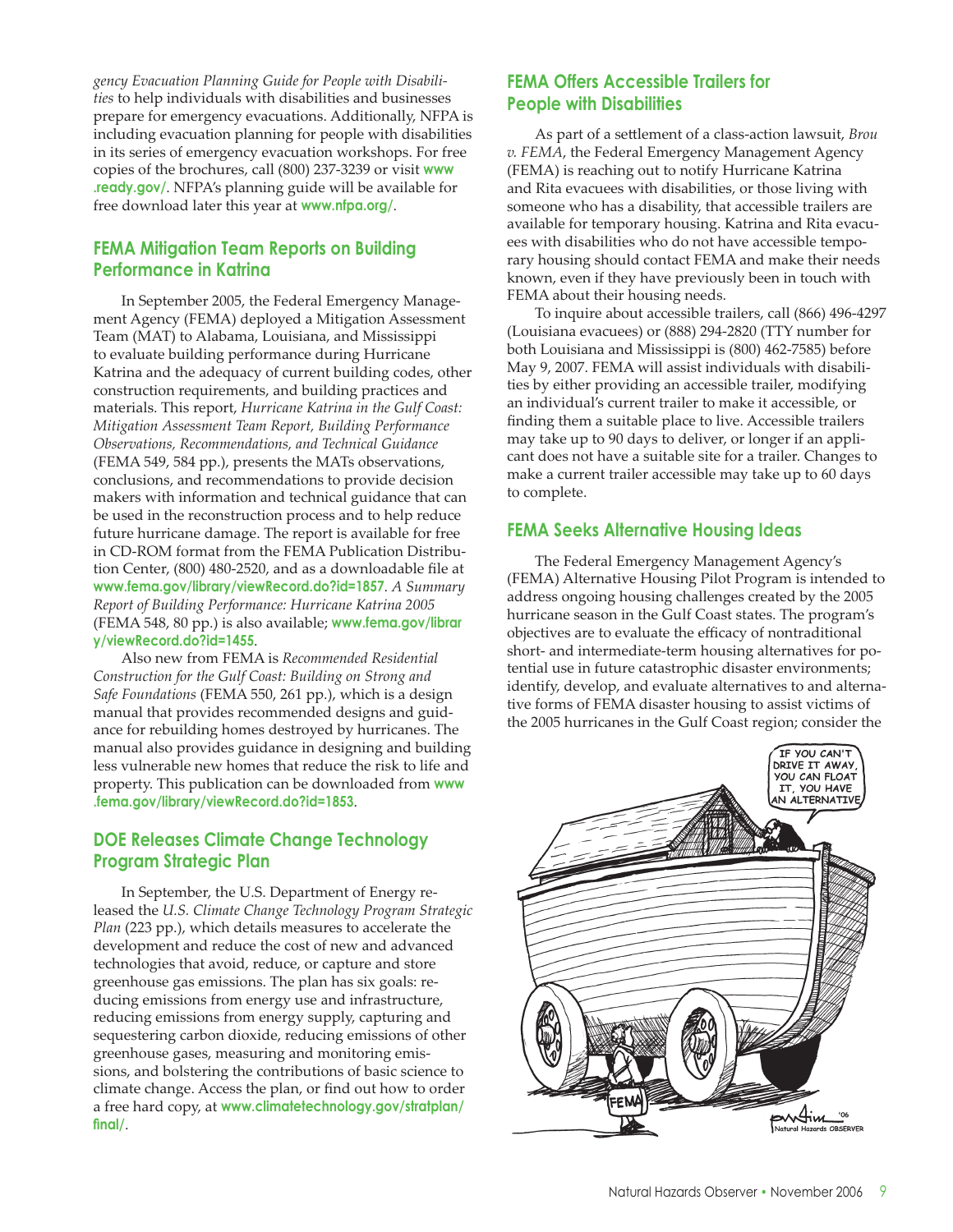feasibility of these options as a part of housing assistance that could be made available by federal government agencies or state agencies for other disasters of various sizes, locations, and impacts; and address the needs of a variety of populations, including people with disabilities, the elderly, and other historically underserved populations.

Congress appropriated \$400 million in emergency appropriations for the program, which is designed to encourage innovation and creativity and develop alternative housing that can be produced, transported, and installed in a timely manner; in appropriate quantities that are adaptable to a variety of site conditions; and that will facilitate sustainable and permanent housing. It is an opportunity for the states, the housing industry, and other organizations to help FEMA and Congress explore new ideas for providing postdisaster housing to people in need. To learn more, visit **www.fema.gov/plan/ehp/ahpp .shtm**.

# **FEMA: Increasing Postdisaster Rental Assistance**

The Federal Emergency Management Agency (FEMA) has adopted a new interim policy under which it may raise the maximum amount it will pay for rental housing when affordable housing is in short supply after a major disaster. This means that FEMA will be able to increase the authorized amount of rental assistance when it determines that higher market rates have affected the availability of affordable rental housing. This authority applies to counties designated for Individual Assistance in the disaster declaration as well as to nondesignated counties that are hosting eligible disaster victims.

Rental assistance rates are based on the U.S. Department of Housing and Urban Development's (HUD) published Fair Market Rent rate for existing rental units. However, when a disaster impacts housing availability, prevailing market rates may rise above this rate, making it difficult for disaster victims to find affordable rental housing. The emergency exceptions to the HUD rate will remain in effect until HUD conducts a market analysis of the affected area. If HUD identifies a new rate, FEMA will rescind the emergency exception and implement the HUD rate.

# **Katrina Fraud Task Force Releases Report**

The Hurricane Katrina Fraud Task Force, a multiagency national task force led by the U.S. Department of Justice to deter, detect, and prosecute cases of fraud in the aftermath of Hurricanes Katrina, Rita, and Wilma has released its first-year report. According to the report, more than 400 people have been federally charged with hurricane-related fraud and \$18.2 million has been returned by recipients of Individual Assistance benefits not due to them since the attorney general created the task force in September 2005. Now, the task force is looking at fraud related to the reconstruction efforts, including government-contract and procurement fraud, public corruption, government and private-sector benefit fraud, identity theft, and false charities.

The report also includes best practices for law enforcement to consider following future disasters. These include predisaster preparation, such as standardized training in disaster relief programs and the fraud typically associated with those programs, public outreach to prevent and deter fraud in the event of a natural disaster, the creation of district and multidistrict working groups, protocols for data sharing and data management, and the establishment of joint command centers to gather data, share information, and coordinate fraud investigations.

Access the report, *Hurricane Katrina Fraud Task Force: First Year Report to the Attorney General* (54 pp.), online at **www.usdoj.gov/katrina/Katrina\_Fraud/docs/09-12-06AGpro gressrpt.pdf**.

# **FEMA Clarifies Policy on Mapping Areas Protected By Levees**

The Federal Emergency Management Agency (FEMA) has issued new guidance that gives communities additional time to gather data needed to assess the protective capabilities of levees while still allowing new flood insurance rate maps to be released as scheduled. FEMA and the U.S. Army Corps of Engineers are working together to make sure that flood hazard maps clearly reflect the flood protection capabilities of levees and that the maps accurately represent the flood risks posed to areas situated behind them. Levee owners are responsible for assuring that the levees they own are maintained to their design.

Based on feedback from numerous communities, states, and other stakeholders, FEMA ascertained that it may be difficult for levee owners to produce the information that their levees comply with the standards for protection against the "one-percent-annual chance" flood. To address this issue, FEMA has clarified its procedures and time lines for levee documentation while keeping the map modernization effort on track. For eligible levees, levee owners now have 24 months to gather information on the extent to which a levee meets current flood protection standards. In the interim, areas behind the levee are mapped as moderate risk areas, and the levee itself is noted as provisionally accredited.

To learn more, visit **www.fema.gov/plan/prevent/fhm/ lv\_intro.shtm**.

#### **US&R System Gets Checkup**

After September 11, 2001, Congress provided a substantial increase in funding to the Federal Emergency Management Agency's National Urban Search and Rescue Response System (US&R System), a rapidly deployable federal source for first response to nationwide emergencies. To determine to what extent the US&R System has achieved its preparedness goals and to identify opportunities for improvement in task force preparedness, the U.S. Department of Homeland Security Office of Inspector General audited the system. It found that, while the US&R System has made improvements, the task forces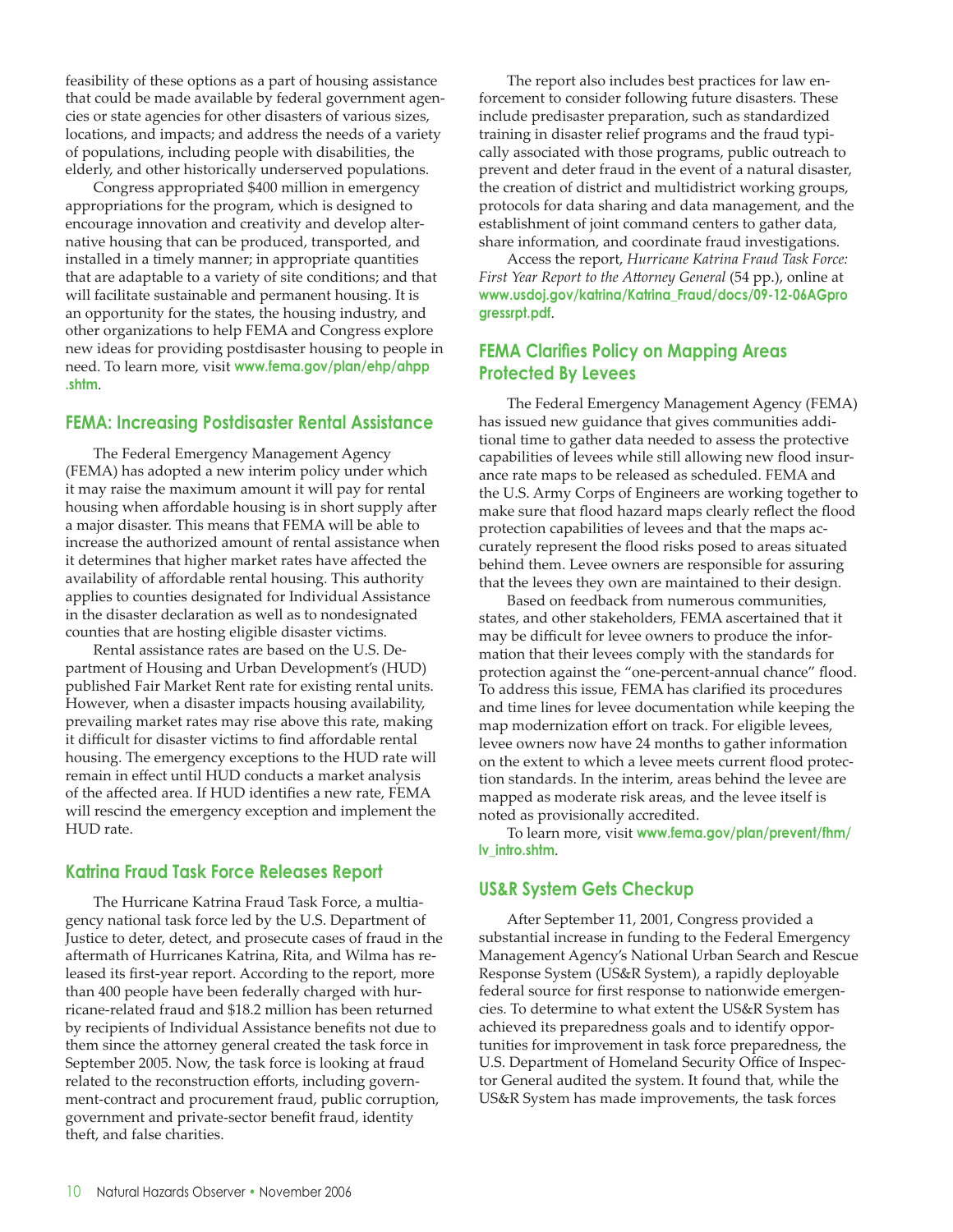are falling short in achieving objectives and standards in three primary areas of readiness: operations, logistics, and management. Read the audit report, *Audit of the National Urban Search and Rescue Response System* (24 pp.), at **www .dhs.gov/interweb/assetlibrary/OIG\_06-54\_Aug06.pdf**.

# **Pets Get Recognition in Disasters**

By signing the Pets Evacuation and Transportation Standards Act of 2006 (Public Law 109-308), the president authorized amendment of the Robert T. Stafford Disaster Relief and Emergency Assistance Act to ensure that state and local emergency preparedness operational plans address the needs of individuals with household pets and service animals following a major disaster or emergency. Read the law in any federal repository library and on the Library of Congress Web site at **http://thomas.loc.gov/**.



# **New Orleans: EPA's Final Sediment Results**

The U.S. Environmental Protection Agency (EPA) has released the final summary of sediment sampling conducted in response to Hurricanes Katrina and Rita. In total, the EPA and the Louisiana Department of Environmental Quality collected approximately 1,800 sediment and sediment/soil samples since Katrina flooded New Orleans and the surrounding parishes. Most of these samples were analyzed for over 200 metals and organic chemicals. The results indicate that, in general, the sediments left behind by the flooding from the hurricanes are not expected to cause adverse health impacts to individuals returning to New Orleans. These sampling results served as the basis for a series of recommendations and advisories provided by local government. The summary provides an extensive picture of the conditions in the flood-impacted areas. Read *Summary Results of Sediment Sampling Conducted by the Environmental Protection Agency in Response to Hurricanes Katrina and Rita* at **www.epa.gov/ katrina/testresults/sediments/summary.html**. All test results are available at **www.epa.gov/katrina/testresults/**.

# **OSHA Offers New Publication on Fire Service**

The Occupational Safety and Health Administration (OSHA) is offering a new publication, *Fire Service Features of Buildings and Fire Protection Systems* (OSHA 3256-07N, 71 pp.), to help increase the safety of building occupants

and emergency responders by streamlining fire service interaction with building features and fire protection systems. The new manual explains how fire service operations can be influenced by different building features and offers considerations for design professionals that can help facilitate these operations. It includes chapters and narratives on building and site design, sprinkler systems, standpipe systems, fire department connections, fire alarm and communications systems, as well as various firefighting systems. Many of the discussions can also be applied to other emergencies, such as hazardous material releases, emergency medical care, nonfire rescues, and terrorist events. The manual is available at **www.osha.gov/** Publications/fire\_features3256.pdf or by calling OSHA's publications office at (202) 693-1888.

# **FEMA Offers NDMS FCC Operations Course**

NDMS (National Disaster Medical System) Federal Coordinating Center (FCC) Operations Course, IS-1900, is a new independent study course offered by the Federal Emergency Management Agency (FEMA). The primary audience of the course consists of FCC directors as well as FCC coordinators and staff. Secondary audiences include others who support NDMS patient movement and definitive care components. This Web-based interactive course is divided into four instructional lessons: Introduction to the NDMS, Preincident Activities, Incident Activities, Postincident Activities, and a summary. Find out more and take the class at **www.training.fema.gov/EMIWeb/IS/ is1900.asp**.

# **ICS Overview for Executives/Senior Officials Course Available for Download**

The Federal Emergency Management Agency's new Incident Command System (ICS) Overview for Executives/Senior Officials, G402, has proven to be quite popular. As a result, although distribution of "G" courses is typically limited to regional training managers and state training officers, the course has been posted to the Emergency Management Institute (EMI) Web site for download. EMI stresses that these course materials are intended to be delivered in an instructor-led classroom training. It is not a self-paced, self-study, or computerbased training course. Access the materials at **www.train ing.fema.gov/EMIWeb/pub/g402.asp** (sign-in required).

# **SBA Moves to Improve Disaster Response**

To improve its response following a disaster, the U.S. Small Business Administration (SBA) has formed an Accelerated Disaster Response Initiative. Specifically, the initiative will identify and help implement process improvements to enable the agency to respond more rapidly in assisting small businesses and homeowners seeking financial assistance after a disaster. The initial focus will be on accelerating the disbursement process for disaster loans to victims of last year's devastating hurricanes. Find out more about the SBA's role in disaster recovery at **www .sba.gov/disaster\_recov/**.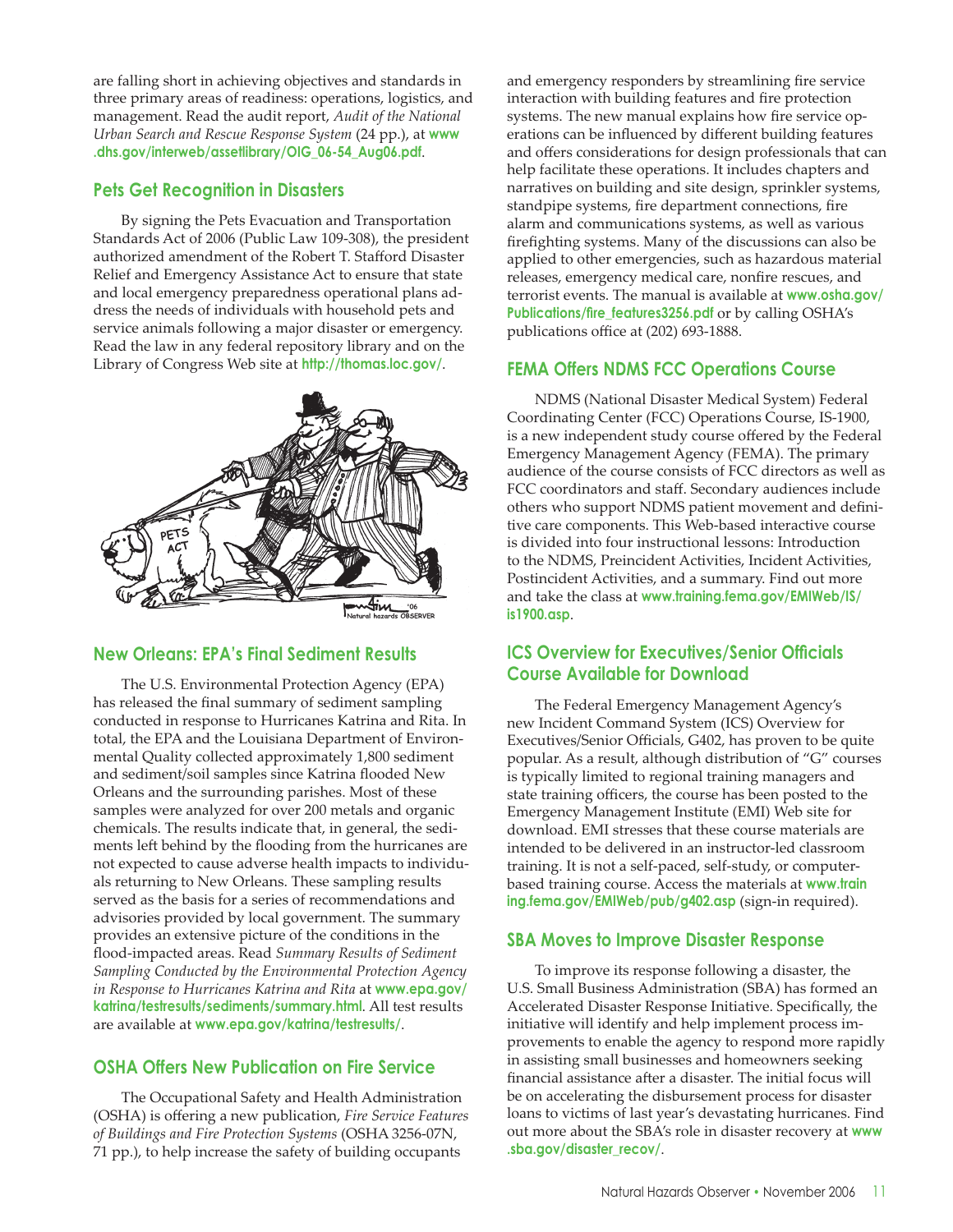# $\sqrt{c}$  On the Line

**Overcoming Legal Challenges: A Perfect Storm of Opportunities**

ost people would consider children playing on a highway full of speeding automobiles and trucks to be acting foolishly, in a manner that would almost inevitably lead to tragedy and misery. Yet all too often, the development decisions we make as a society, in areas we know are affected by wildfires, floods, earthquakes, tornadoes, and other natural processes of our planet, are just as foolish as children playing in traffic.

While these hazards do not go unnoticed, the decision-making process for development is often complicated by legal issues and challenges pertaining to hazards-based regulations. This article will look at two major impediments to safe and proper development in the United States—one real, the other illusory—and how we can take advantage of recent events to resolve them.

These impediments are inadequate involvement in the development process by those of us who understand and can educate local officials about natural hazards that should be considered in development and the realities of the law as it pertains to protecting the public from poor development decisions. Local officials often indicate that they fear that limiting what property owners can do with their own property might be considered an interference in property rights or an unconstitutional taking of private property. This concern is essentially unfounded with respect to fairly applied, rationally established hazardsbased regulation.

# **No Adverse Impact**

To address the impediment of involvement and education, the Association of State Floodplain Managers has been actively advocating a No Adverse Impact (NAI) approach to development in flood hazard areas. Simply stated, NAI "ensures the action of any property owner, public or private, does not adversely impact the property and rights of others." NAI requires looking beyond local, federal, and state minimum standards and is legally acceptable, nonadversarial (neither pro- nor antidevelopment), understandable, and largely unobjectionable to all community members.

 The concept of NAI is supported by numerous recent court cases, as well as by truly ancient legal and moral concepts. NAI has profoundly deep legal roots and, if understood and properly applied, should resist legal challenge as much as anything can in this uncertain world. The NAI process clearly establishes that the victim in a land use dispute is not the developer. Rather, it is the other members of the community who are adversely affected by ill-conceived development. With this understanding, the developer can work with the community to plan and engineer successful, beneficial development.

### **The Takings "Nonissue" in Hazards Regulation**

NAI is fully in accord with modern law. The Fifth Amendment to the Constitution of the United States says, "nor shall private property be taken for public use without just compensation." There have been some famous court cases that clarified this, notably *Pennsylvania Coal Company v. Mahon*, which stated that a government regulation can restrict the owner's freedom to use his property to such an extent that it can constitute a "taking" of that property without compensation. This legal concept is often referred to as the takings issue.

A careful review of takings cases discloses a common thread: the courts have modified common law to require an increased standard of care by governments as the state of the art of hazards management has improved. While the takings issue has gotten its greatest publicity as a property rights dispute between governments and developers, the reality is that state and local governments are vastly more likely to be successfully sued for permitting development that causes problems and restricts property use, such as roads, stormwater systems, and bridges, than they are for prohibiting such development. There have been almost no hazards-based regulations, such as those espoused by NAI, held to be a taking—almost none! On the other hand, there have been many, many cases where communities and landowners were held liable for harming others. In other words, the interference in legitimate property rights and the takings issue as it has been commonly understood, are nonissues in hazards regulation.

# **Four Events—One Large Window of Opportunity**

A confluence of four recent, major events has brought the issue of unwise development decisions into the spotlight. More importantly, it has created an opportunity to address how we as a nation can best deal with hazards created and exacerbated by government-sanctioned human occupancy of areas particularly afflicted by natural hazards. These four events are the failure of the levees in New Orleans during Hurricane Katrina, the large financial settlement resulting from the failure of levees in California (*Paterno*), the recent U.S. Supreme Court joint decision for two wetland regulations cases (*Rapanos-Carabell*), and the Federal Emergency Management Agency's (FEMA) Map Modernization, a nationwide effort to update flood insurance rate maps.

So much has been written about the Hurricane Katrina disaster from the perspective of a hazards manager that we need say little about it. U.S. policy paints the picture of a nation committed to encouraging the provision of housing for all Americans that meets four criteria: decent, safe, sanitary, and affordable. Katrina serves as a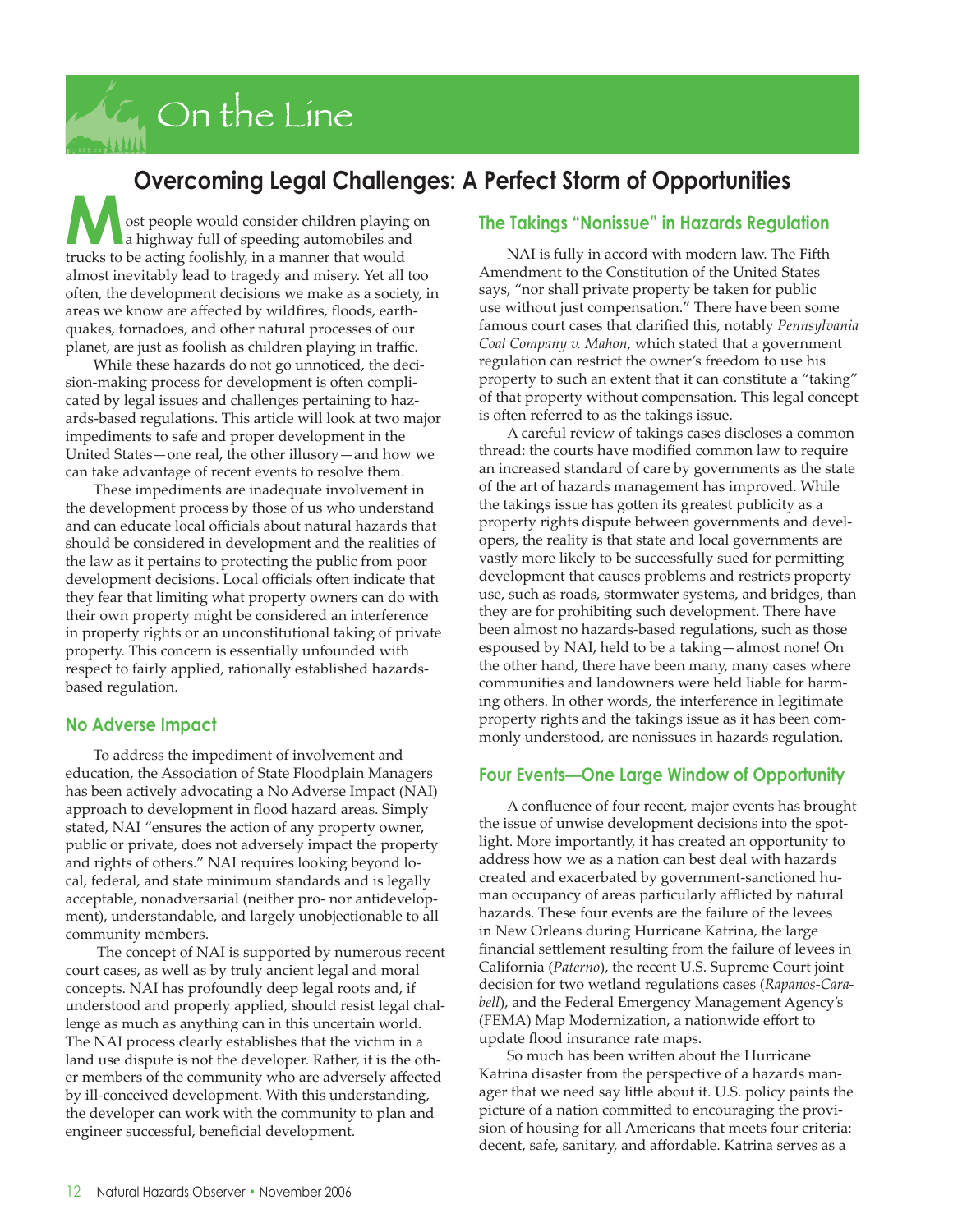reminder to all involved in community development that housing that does not consider natural hazards cannot be deemed decent, safe, or sanitary and is not affordable by disaster victims or their communities, municipalities, states, or nation. In the wake of this tragedy, we as hazards managers can provide local officials with information about natural hazards and NAI and the truth about takings to help build a sustainable foundation for decent, safe, sanitary, and affordable communities.

Looking for an example to support the argument for NAI and further hazards-based regulation? You'll find one in the *Paterno* case, where the State of California was required to pay nearly one-half billion dollars to recompense a large number of property owners for the failure of levees. As a result of the 2003 ruling, California has embarked on a massive program to prevent future levee failures. What this case teaches us is that courts are willing to apply the underpinnings of the NAI philosophy to rulings about who will pay for damages caused by poor development decisions—and it is not the victims. Take this example and share it with your local development officials. Help them understand the consequences, legal and financial, of making development decisions that do not consider natural hazards.

The case of *Rapanos-Carabell*, a confusing opinion issued by the U.S. Supreme Court, has become a call-toaction for anyone concerned about water management: stormwater, floodplain, and wetland managers alike. The issue was whether wetlands adjacent to tributaries of "navigable waters" were protected by the Clean Water Act. In its decision, the court ruled that to qualify for protection, there must be a demonstrable relationship between wetlands and other waters and that this must be addressed on a case-by-case basis. Floodplain and emergency managers can help identify that relationship and offer valuable information about the effects of filling and other development-related wetland activities that could lead to increased flooding or risks to public safety.

Another opportunity to get the word out is in conjunction with FEMA's effort to digitize and update all the flood insurance rate maps in the country. As part of this effort, some state and municipal hazards managers are conducting studies that show that, in certain situations, if floodplains are fully developed, future flood heights may increase by as much as six feet above present levels. Hazards managers need to share this information with



community officials who are making uninformed development decisions and make it clear what their decisions could mean for the future. The threat of adverse court cases should encourage better and safer NAI-based state and local development decisions. This is the time for communities to consider partnering with FEMA to develop better flood maps using future conditions hydrology and other mapping improvements.

# **Wrapping It Up**

The concept of No Adverse Impact and the legal foundation it is built on can help develop win-win relationships between hazards managers and community development officials, developers, emergency managers, wetland managers, water quality managers, stormwater managers, and others to reduce or eliminate both impediments discussed herein: involvement and education and concerns about the takings issue. As we have discussed, hazards-based regulations are generally sustained against constitutional challenges, and the goal of protecting the public is afforded enormous deference by the courts. By providing our local officials with a better understanding of the laws that affect them, especially those that are nonissues, we as hazards managers can help them diminish or prevent the misery caused by improper development. Our ability to supply this sort of information, to get involved, in a post-Katrina world of heightened awareness of natural hazards, should give hazards managers a welcome place at the table as development decisions are made. Nevertheless, we must aggressively seek that place at the table, and we must act fast.

Edward A. Thomas (ethomas@mbakercorp.com) Michael Baker Jr., Inc.

# **Resources**

No Adverse Impact (Association of State Floodplain Managers)

#### **www.fl oods.org/**

No Adverse Impact Floodplain Management and the Courts

**www.fl oods.org/NoAdverseImpact/NAI\_Legal\_Paper\_102805 .pdf**

Peter Paterno et al. v. State of California et al. **http://caselaw.lp.fi ndlaw.com/data2/californiastatecases/ c040553.pdf**

John A. Rapanos et ux., et al. v. United States and June Carabell, et al. v. United States Army Corps of Engineers, et al.

**www.supremecourtus.gov/opinions/05pdf/04-1034.pdf**

Map Modernization **www.fema.gov/plan/prevent/fhm/mm\_main.shtm**

*I wish to thank my friend and mentor Jon Kusler, whose research and partnership served as the foundation for this*  document, and Michael Baker Jr., Inc. for providing finan*cial support for my research.*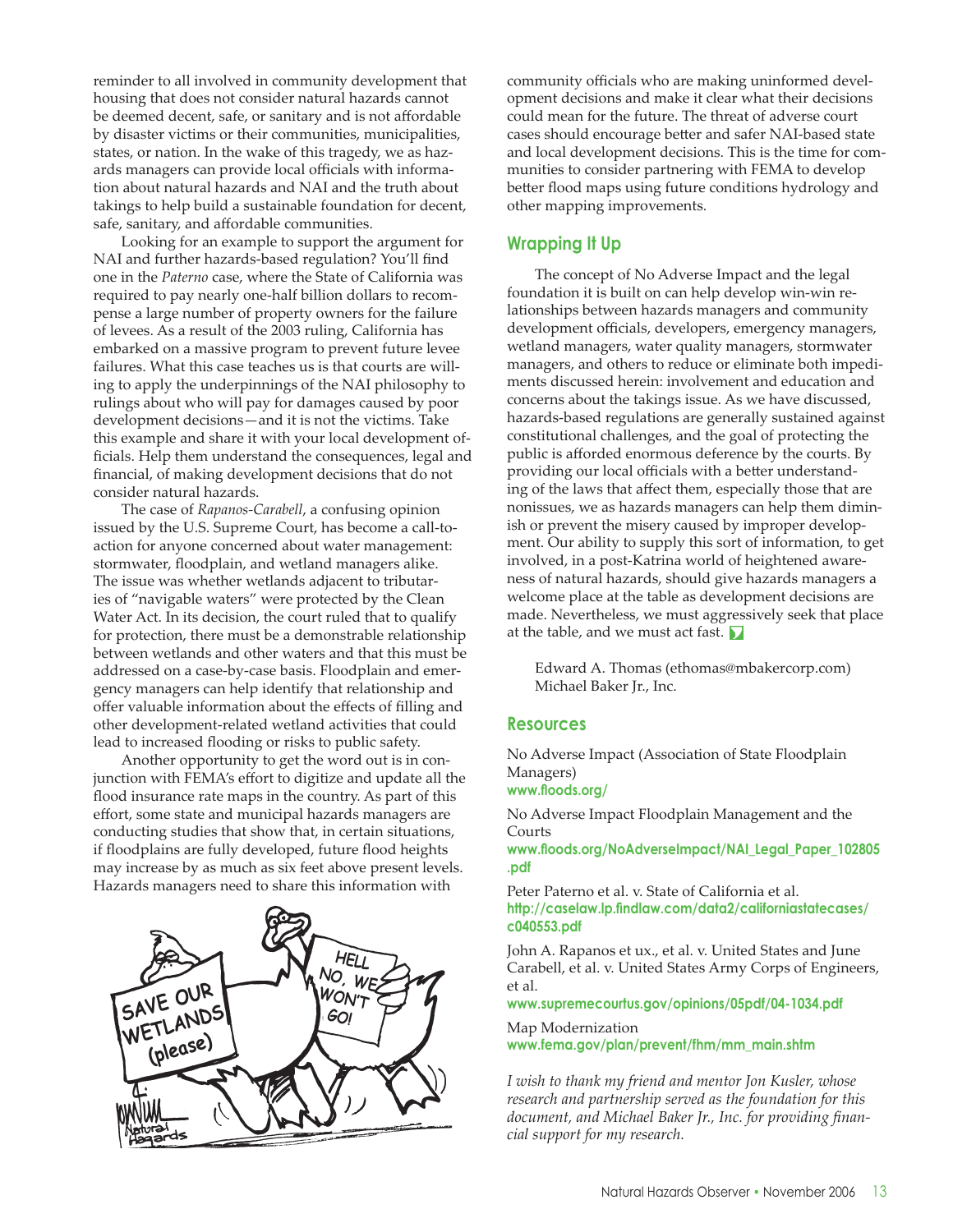# **Respect for Nature as Cornerstone to Community Resiliency: The View from Katrina "Ground Zero"**

**Less than a year after my article "What if Hurricane Ivan Had Not Missed New Orleans?" appeared in the November 2004 issue of the Observer (see n 5-6) as** the November 2004 issue of the *Observer* (see p. 5-6) as part of the Disasters Waiting to Happen series, Hurricane Katrina struck and played out in a manner that was eerily familiar. And even though the magnitude of the storm could have been greater, it was a category 3 storm when it made landfall in Louisiana, the magnitude of its impact on the populace (which was exacerbated by Hurricane Rita when it struck the southwest Louisiana coast only a month later) far exceeded the impact of any other hurricane in American history.

My predictive article was based on warnings by a number of scientists—a core of 50 Gulf Coast scientists and another 50 collaborators from around the United States—from a variety of disciplines (physical, social, and life sciences) regarding what was likely in store for New Orleans and the Louisiana coast. My own research on hurricane evacuation challenges represented only a small portion of the data that I included.

The shock generated by the accuracy of the predictions made in the article produced a response from readers around the world. In this article, I will discuss my thoughts on two of the most commonly asked questions as well as what can be done to prevent similar questions from arising in the future.

# **Question 1: How Could Katrina Have Been So Accurately Predicted and Yet Its Impact Not Prevented?**

Since the hurricane, I have undertaken an exploratory research effort to understand why the scientists' warnings went unheeded. Other scientists who issued warnings about the reality of the hurricane threat to New Orleans, including Ivor van Heerden, deputy director of the Louisiana State University Hurricane Center, are also doing research on this issue and have published their own speculations. Some of the reasons for the disregarding of the warnings are distrust of scientists, who are seen as selfserving in their catastrophe predictions (positioning for funding to study the threat); competition of the warnings with so many sensationalized media and entertainment visual representations that attention for the real event is difficult to garner; the insularity of scientists that causes them to "speak to the choir" rather than to the public; and a lack of respect by national leaders for local scientists from a marginalized part of our society (Louisiana).

All of these proposed reasons are interesting, worthy of pursuit, and are likely a part of the explanation. However, as a victim of the storm, my interest is also in knowing the answer to the larger, more fundamental question, How does a society such as ours, so bold in its confidence of capacity to manage itself with sophisticated organizations and bureaucracies, so advanced in its science, and so laden with laws, regulations, and processes supposedly created to reduce risk let an event of such magnitude happen?

# **Question 2: What Is the "Big Picture" of How Katrina Came to Be?**

In a recent article in the *Proceedings of the National Academy of Sciences*, R.W. Kates et al. describe the "levee effect," which was first defined by Ian Burton in 1962: each consecutive generation builds higher levees, which provide an aura of greater protection, and behind which more and more human activity occurs until the levee breeches, yet again, and the destruction is all the more devastating.<sup>1</sup> Such is the pattern of community growth throughout the 300-year history of New Orleans.

Compounding this history of false protection in New Orleans is the Mississippi River Gulf Outlet, constructed in 1965 to connect the Gulf of Mexico to the city so that ships would not have to navigate the challenging and lengthy path of the Mississippi River. Known as MR-GO, the channel is little used (about one ship one way every two and one-half days) and extremely expensive to maintain due to the dredging required (\$13 million/year or almost \$100,000 per trip for each deep draft ship). Additionally, MR-GO has acted for decades as a conduit of highly saline Gulf water that has systematically killed a large swamp forest, a natural storm barrier, on the Gulf Coast side of New Orleans. During Katrina, the channel funneled the storm surge into the Industrial Canal, which resulted in the breeching of the floodwall that inundated the city on both sides of the canal. Many people caught in this unnaturally forceful surge were killed instantly.

Despite the strong scientific concurrence regarding the massive destructive contributions of MR-GO to the Katrina catastrophe, many members of the business community are advocating that it be redredged and reopened to ship traffic. Similarly, in reference to the repair of the floodwalls and levees, a high-level Louisiana state official declared, more than once, "Man is in a battle with nature; and man will win." Is the message not getting through or is it just not being heard?

# **Resilience and Working with Nature**

As an environmental/community sociologist first and a disaster specialist second, I focus on the society/environment interface, especially at regional and local levels. I believe that the uncontrollable urge to control nature that most modern cultures demonstrate plays a major role in negative disaster outcomes. As a nation, we must overcome that urge. We should not just accept this cultural flaw as a given and continue to plan nonstructural mitigation and resiliency activities as add-ons.

Two strong proponents of this issue are Kathleen Tierney, director of the Natural Hazards Center, and Margaret Davidson, director of the National Oceanic and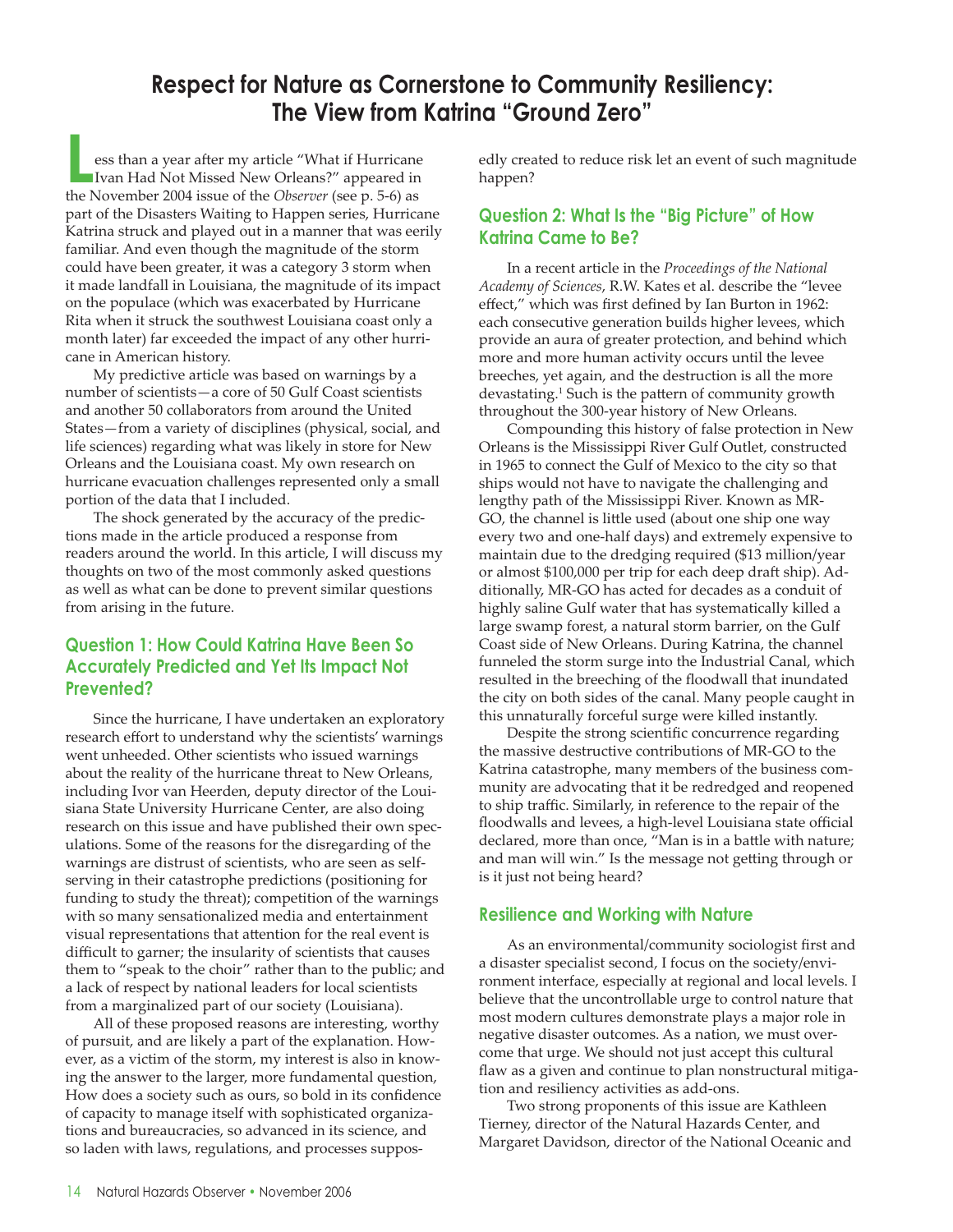Atmospheric Administration Coastal Services Center. For the last two years, Tierney has ended her summary of the annual hazards workshop with such a warning. And Davidson has ended her presentations at several national events since Katrina with a similar message: the toll such disrespect for nature is taking on the flexible wealth of the nation is such that we are quickly coming to the tipping point where we have to choose between providing the broad social services that underpin our society and paying for natural disaster recovery.

Community resilience has a growing following among academics, practitioners, and community stakeholders as a way to reduce risk to natural hazards. Often times described as multidimensional—personal, social, economic, natural, and physical—the concept of resiliency directs our attention to the preexisting conditions that are necessary to prevent or reduce the severity of disaster impacts. Social scientists agree that an approach to disaster risk reduction that embraces resiliency, especially nonstructural mitigation (as opposed to large physical structures such as levees), definitely has the potential to provide comprehensive and long-lasting protection from disaster-related harm. Such an approach also calls for very close scrutiny of social vulnerability to disasters. This means focusing on the populations that would suffer the most after a disaster because of their income, race, ethnicity, and/or marginality and exploring ways in which their vulnerability may be reduced.

To avoid similar tragedies in the future, we should use the idea of social resiliency of a community to lay the foundation for environmentally sound communities. Among other things, a socially resilient community trusts in leadership, believes that the community will serve the interest of all members, has full participation of members



in decision making, and gives as much credence to local knowledge as to scientific knowledge. When setting a course for community resiliency, we must begin with a cornerstone that promotes living with the environment rather than one that continues to try, unsuccessfully, to control it. Resilience capacity should not be wasted on accommodating continued environmental resistance.

That said, New Orleans is severely challenged by shortcomings in social resiliency. Thus, areas of the city will be rebuilt that should not be because they require too much structural protection. And nonstructural mitigation of homes and businesses (e.g., elevation) will not be implemented because the community is only weakly engaged in learning about these safeguards and opportunities for assistance. There is a lot of pressure to return New Orleans to the pre-Katrina normal of control of nature. The attitude is that it can be done, and it can work, regardless of the evidence to the contrary.

# **How Can You Help?**

What these Gulf Coast communities need now is leadership from the disaster researcher and practitioner community. Specifically, they need leadership in the vetting of locational and infrastructure components of proposed individual, institutional, economic, and community plans as to whether their implementation will contribute to natural hazards risk. These communities also need help identifying resilient alternatives. Look at the mess that coastal Louisiana has gotten into because of the failure of the federal government, corporate private sector, state and local communities, and individuals to address the resiliency issue. The environment has been drastically compromised—thousand of miles of wetlands lost since European habitation—and the structural solution to that degradation—levees—has failed, over and over again.

Rebuilding the wetlands and finding ways for communities to function resiliently without relying on massive levees are both daunting and possible goals. Those of us at "ground-zero" for both Katrina and Rita ask for you to join our efforts to make Gulf Coast communities truly safer from natural hazards. Efforts that, once proven successful, can be applied to other similarly challenged regions of the United States.

Shirley Laska (slaska@uno.edu) Department of Sociology Center for Hazards Assessment, Response and Technology (CHART) University of New Orleans

# **References**

1. Kates, R.W., C.E. Colten, S. Laska, and S.P. Leatherman. 2006. Reconstruction of New Orleans after Hurricane Katrina: A research perspective. *Proceedings of the National Academy of Sciences*, September 26. doi: 10.1073/pnas.0605726103.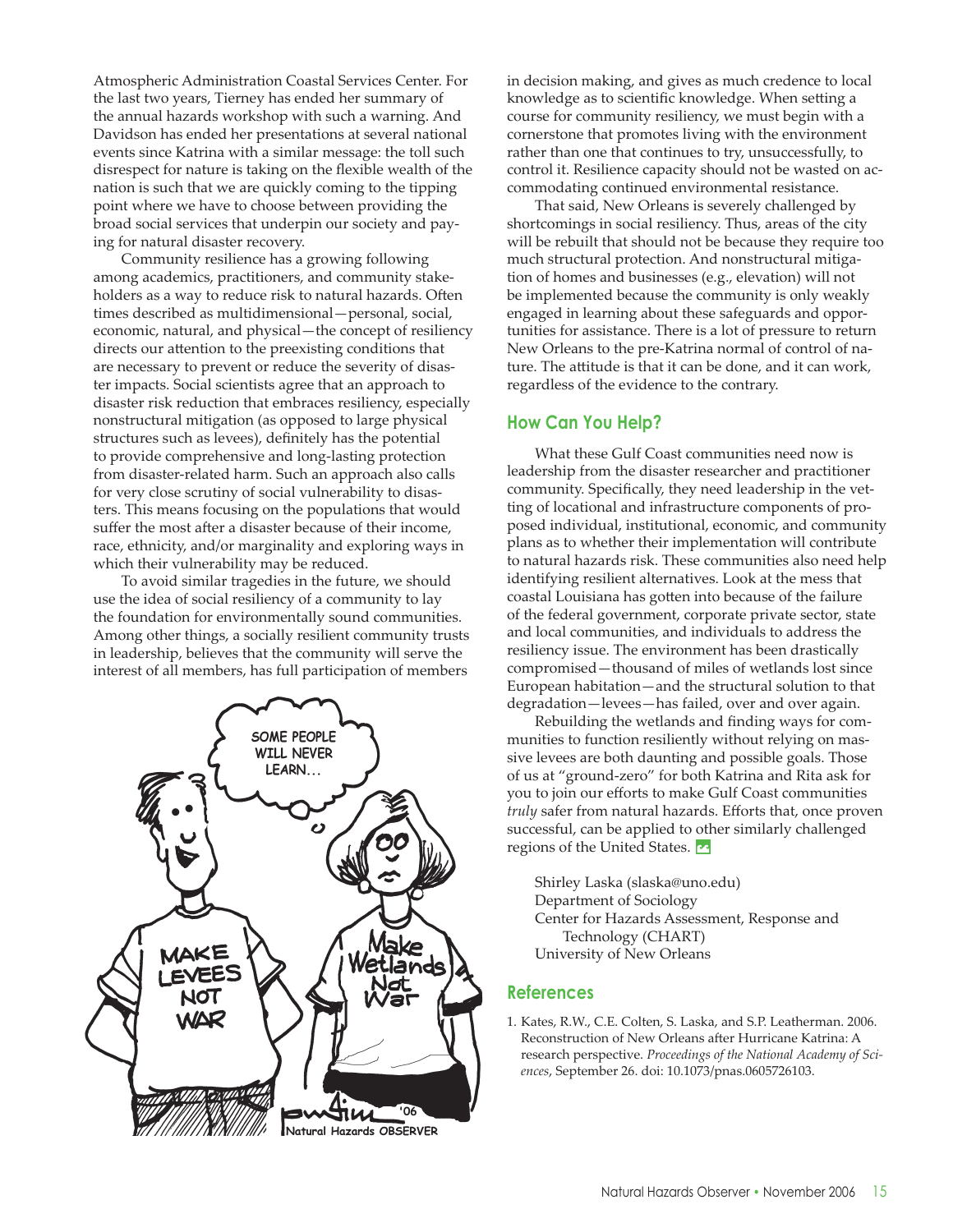# Contracts and Grants

*Below are descriptions of recently awarded contracts and grants related to hazards and disasters.* An inventory of awards from 1995 to the present is available at **www.colorado.edu/hazards/resources/grants/**.

#### **Disaster, Resilience and the Built Environment on the Gulf**

**Coast.** Funding Organization: National Science Foundation, two years, \$749,420. Principal Investigator(s): John Logan (Phil Brown, Steven Hamburg, John Mustard, and Rachel Morello-Frosch), Brown University, Department of Sociology; (401) 863-2267; john\_logan@brown.edu.

This project will study the resilience of the built environment in coastal communities subject to chronic wind and water damage from hurricanes. A Hurricane Katrina case study will look at which communities were most affected, which will be rebuilt and how they will be different from before, and which segments of the population will be permanently displaced. The case study will be embedded within a larger project on the relationship between hurricane damage, natural environment, and the built environment.

#### **Improvisation in Emergency Response: Linking Cognition,**

**Behavior and Social Interaction.** Funding Organization: National Science Foundation, three years, \$710,000. Principal Investigator(s): David Mendonça (Carter Butts and Gary Webb), New Jersey Institute of Technology, Information Systems Department; (973) 596-5212; mendonca@njit.edu.

Key goals of this project are to explain the cognitive, behavioral, and social dynamics of improvisation in emergency response; present and make publicly available the data and tools produced by the project; and develop and evaluate tools, techniques, and other materials to support training and policy making pertaining to improvised response to disaster. In accomplishing these goals, this project will develop, implement, and evaluate a multilevel, multidisciplinary model of improvisation during emergency response.

**Shared Governance of Risk.** Funding Organization: National Science Foundation, three years, \$738,578. Principal Investigators: William Wallace, Rensselaer Polytechnic Institute, Department of Decision Sciences and Engineering Systems; (518) 276-6854; wallaw@rpi.edu and Peter May (Bryan Jones), University of Washington, Department of Political Science; (206) 543-9842; pmay@u.washington.edu.

This research will systematically address federal influences on state risk priorities, state risk priorities, federal and state organizational response repertoires, and the organizational dynamics of response to discordant information. A new understanding of organizational choice will be developed that integrates the policy process attention-driven model used to study policy agenda-setting with systems modeling of organizational capabilities and responses for extreme events. The findings will help guide development of more flexible and more responsive intergovernmental approaches to risk management.

**Contending with Materiel Convergence: Optimal Control, Coordination, and Delivery of Critical Supplies to the Site of Extreme Events.** Funding Organization: National Science Foundation, two years, \$749,298. Principal Investigator(s): José Holguín-Veras (Havidán Rodríguez, Didier Valdes, Tricia Wachtendorf, and Satish Ukkusuri), Rensselaer Polytechnic Institute, Department of Civil and Environmental Engineering; (518) 276-6221; jhv@rpi.edu.

The goal of this project is to develop methodologies and tools to accelerate convergence between the dynamic needs and supplies of critical resources at the site of an extreme event. The researchers seek to develop ways to forecast needs; estimate what is available; estimate the dynamic pattern of unmet needs; establish an optimal strategy of priority allocation; design the most effective ways to deliver, store, and distribute supplies; identify institutional impediments and mechanisms to overcome them; and identify ways to tighten integration of the information technology systems.

**A Multidisciplinary Protocol for Assessing Climate Impacts, Vulnerability and Adaptation.** Funding Organization: National Science Foundation, 18 months, \$124,736. Principal Investigator(s): Julie Winkler (Jeffrey Andresen, Pang-Ning Tan, Suzanne Thornsbury, and John Black), Michigan State University, Department of Geography; (517) 353-9186; winkler@msu.edu.

This exploratory project will use a modest-sized, international industry as a prototype to develop approaches for improving the assessment of climate impacts, vulnerability, and adaptation. Researchers hope to provide a better understanding of local and global vulnerabilities of an industry, the impact of emerging and declining production regions on regional economic development, international product and market differentiation as possible adaptation strategies, and the role of credit and insurance in managing risk. The ultimate goal is to understand the relative importance of climate as one agent of change among others such as political and economic risk.

**Evaluating the Effects of Dams on Social Dynamics.** Funding Organization: National Science Foundation, one year, \$124,792. Principal Investigator(s): Desiree Tullos (Aaron Wolf and Bryan Tilt), Oregon State University, Department of Biological and Ecological Engineering; (541) 737- 2038; tullosd@engr.orst.edu.

This research project will investigate the social dynamics of dam construction, or removal. Researchers will evaluate the role of dams as agents of change on the ecological, economic, and sociocultural determinants of a community. The larger objectives of this research are to study the effect of dams in the Yunnan province of China,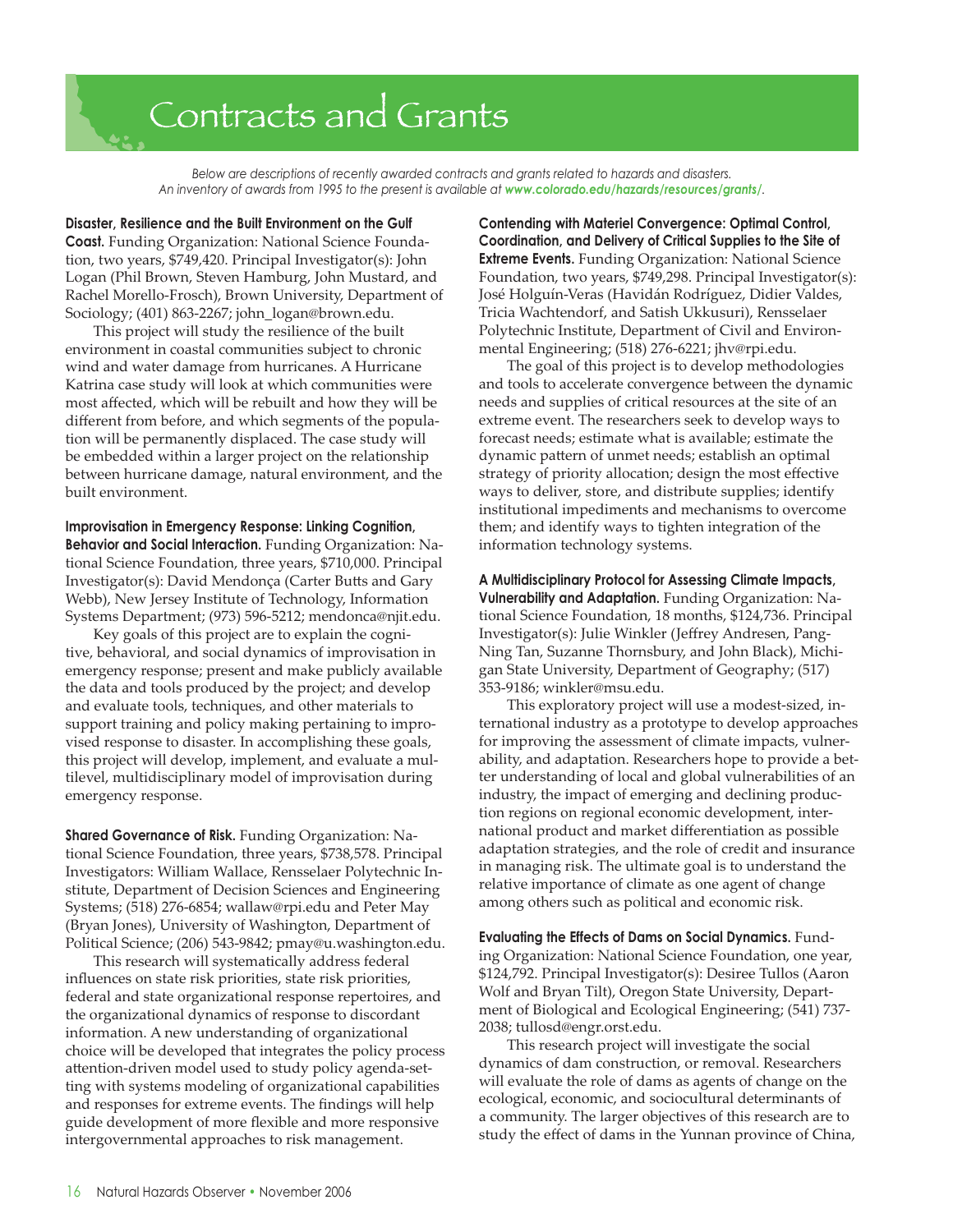where dam construction is driving rapid ecological, economic, and social change.

**Power System Security Assessment, Monitoring and Control in Emergency Conditions Due to Hurricanes such as Katrina.** Funding Organization: National Science Foundation, one year, \$50,000. Principal Investigator: Hsiao-Dong Chiang, Cornell University, School of Electrical and Computer Engineering; (607) 255-5270; chiang@ece.cornell.edu.

This project involves developing a framework for power system security assessment, monitoring, and control in hurricane situations. The framework will include a damage prediction subsystem, a subsystem for avoiding system collapse and cascading outages, and a subsystem for emergency control development.

**Family Business Response to Federal Disaster Assistance.** 

Funding Organization: National Science Foundation, two years, \$272,587. Principal Investigator(s): Sharon Danes (Kathryn Stafford and George Haynes), University of Minnesota, Department of Family Social Science; (612) 625-9273; sdanes@che.umn.edu.

This research will examine how disasters impact family businesses and how family businesses recover from disasters. Anticipated outcomes will be useful to those seeking to promote business continuity planning for small and family businesses.

#### **The Cultural Cognition of Risk: Psychological and Social**

**Mechanisms.** Funding Organization: National Science Foundation, one year, \$282,975. Principal Investigator(s): Dan Kahan (Paul Slovic, John Gastil, and Geoffrey Cohen), Yale Law School; (203) 432-8832; dan.kahan@yale.edu.

The "cultural cognition of risk" refers to the tendency to conform beliefs about risks to culturally grounded appraisals of dangerous activities. The objective of this study is to identify why and how cultural commitments shape risk perception. Researchers hypothesize that individuals emotionally resist information that signifies interference with activities central to their cultural identities and that they give greatest credibility to risk communicators who appear to share their cultural orientations.

#### **Creating an Archive of Preparedness and Homeland Secu-**

**rity Survey Data.** Funding Organization: National Science Foundation/U.S. Department of Homeland Security, two years, \$177,808. Principal Investigator: Gary LaFree, University of Maryland, Department of Criminology and Criminal Justice; (301) 405-6600; glafree@msn.com.

A diverse history of research exists in terrorism, preparedness, and recovery, but it is not easily accessible and searchable. This project will create an archive of survey data related to homeland security and preparedness. Specifically, it will serve as a clearinghouse for academics as well as homeland security officials interested in better understanding individual beliefs about terrorism, security, and preparedness; expand the nature and types of hypotheses related to homeland security and preparedness that can be examined; and facilitate the generation of future surveys, especially rapid-response survey tools.

# **Help Reestablish CHART's Library**

**H**urricane Katrina heavily damaged the offices of the University of New Orleans' Center for Hazards Assessment, Response and Technology (CHART). Roof damage, broken windows, and leaky window seals resulted in water damage and widespread mold. Walls, files, upholstered furniture, and books were damaged. About half of CHART's library was destroyed. The offices are still uninhabitable more than a year after the storm, but CHART has persevered and is committed to the recovery of metropolitan New Orleans, its neighborhoods, and the northern Gulf Coast.

In an effort to restore its library, CHART has registered a book wish list with online bookseller Alibris. If you would like to help the center recover their capacity, go to **www.alibris.com/wish/donate-a-book.cfm** and click on Louisiana. CHART also welcomes books from alternative sources but asks that you notify them of your intended donation at chart@uno.edu so that they can remove the title from the list.

# **World Bank Expands Disaster Role**

**T**he World Bank has established the Global Facility for Disaster Reduction and Recovery to help meet the global demand for increased investment in disaster prevention and mitigation. Through partnerships with the United Nations International Strategy for Disaster Reduction and others, it aims to boost national, regional, and global capacities to reduce disaster risks in low and moderate-income countries and improve the efficiency and effectiveness of national and international relief and reconstruction in postdisaster situations. For more information, visit **www.worldbank .org/hazards/gfdrr/**.

# **PERI/ICMA Launch Emergency Management Network**

**The Public Entity Risk Institute (PERI) and the** International City/County Management Association (ICMA) have joined together to launch the National Emergency Management Network (NEMN)—a national network that enables local governments to work together to augment their emergency response and recovery capacity. The NEMN program includes a combination of training, information resources, and tools that prepare and link local governments and organizations.

Membership in the NEMN is available to public entities on an annual subscription basis and includes access to educational and training resources and NEMN software technologies that aid in visualizing, sharing, deploying, and managing emergency response and recovery resources. For more information and to join the NEMN, visit **www.nationalemergency managementnetwork.com/** or call (866) 460-6366.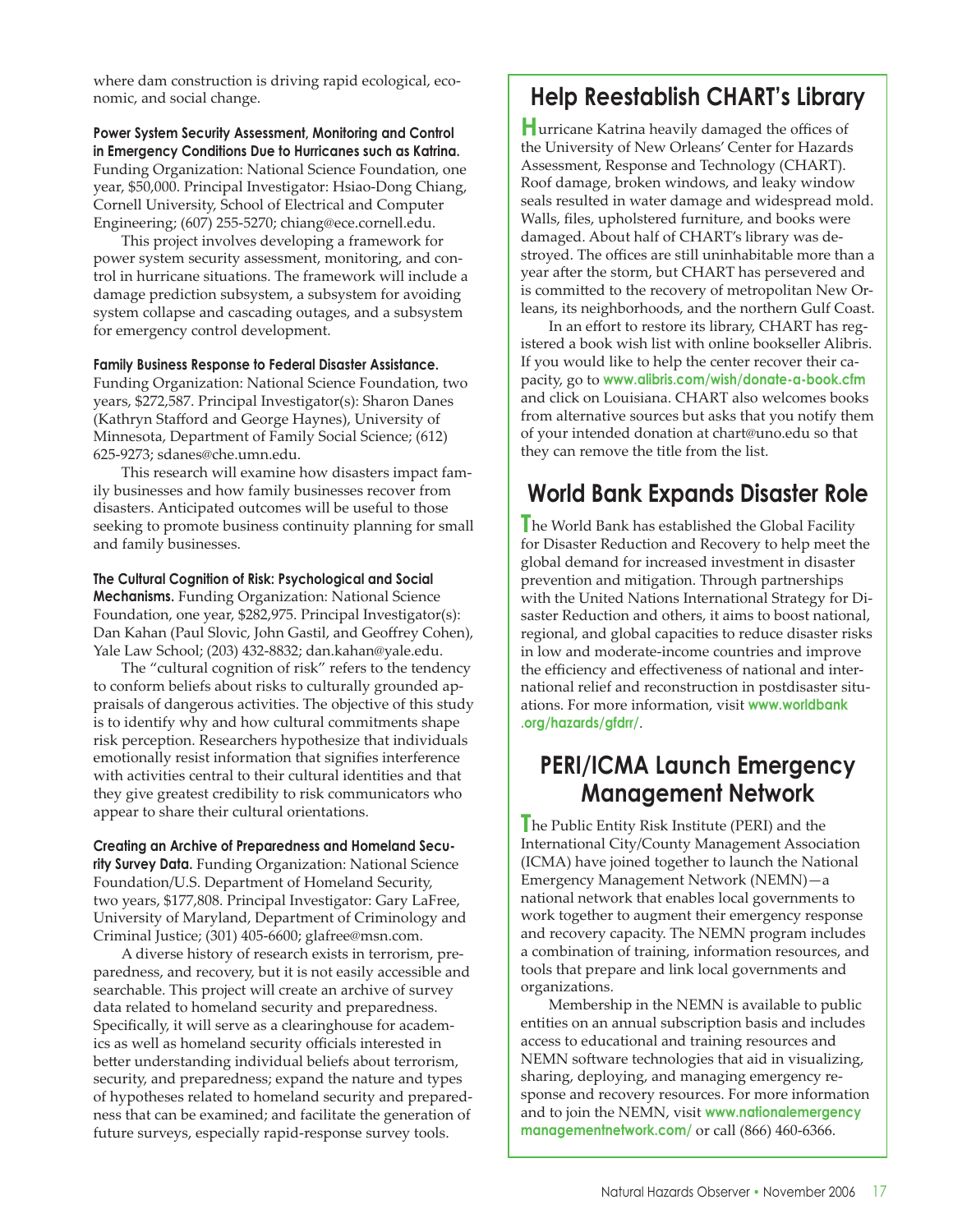**Aftermath of Hurricane Katrina: Tracking PSID Families in Louisiana, Mississippi, and Alabama.** Funding Organization: National Science Foundation/U.S. Department of Homeland Security, one year, \$174,999. Principal Investigator(s): Frank Stafford (Robert Schoeni and Katherine McGonagle), University of Michigan, Department of Economics; (734) 936-0323; fstaffor@isr.umich.edu.

The goal of this project is to track and locate families who are part of the longitudinal sample of the Panel Study of Income Dynamics (PSID) to enhance the likelihood of their participation in the 2007 wave of the PSID. Additionally, these families will be surveyed to assess exposures to Hurricane Katrina, its impact on a number of socioeconomic and mental health outcomes, and the role played by pre-Katrina socioeconomic circumstances in shaping post-Katrina experiences.

#### **Time-Sharing Experiments on Disaster Risk Communication**

**and Preparedness.** Funding Organization: National Science Foundation/U.S. Department of Homeland Security, one year, \$186,100. Principal Investigator(s): Diana Mutz (Matthew Davis), University of Pennsylvania, Political Science Department; (215) 898-6498; mutz@sas.upenn.edu.

Time-Sharing Experiments for the Social Sciences (TESS) was organized to encourage the collective enterprise of producing policy-relevant scientific research. For this project, TESS will stimulate research on risk communication and its effects on disaster preparedness; government and individual attributions of responsibility and perceived responsiveness; and intergroup threat and cooperation.

**General Social Survey Module on Citizen Preparedness for Terrorist Acts in the United States.** Funding Organization: National Science Foundation/U.S. Department of Homeland Security, one year, \$199,999. Principal Investigator: Tom Smith, National Opinion Research Center; (773) 256- 6000; smitht@norc.uchicago.edu.

This project will add a module on public terrorism preparedness to the General Social Survey, a regular, ongoing interview survey of U.S. households conducted

# **New ICC Disaster Certifications**

The need for assistance during disaster recovery prompted the International Code Council (ICC) to offer two new professional certifications to assess practical competency in using codes and standards. The Disaster Response Inspector certification illustrates an individual's ability to inspect, evaluate, and document structural damage and qualifies individuals to assist any community in its disaster assessments. The Coastal and Flood Plain Construction Inspector certification brings an added layer of protection to coastal developments and communities with designated floodplain zones and qualifies individuals to inspect coastal homes and businesses to ensure structures meet code requirements. To learn more, visit www.iccsafe.org/certification/ or call (888) 422-7233 x33806.

by the National Opinion Research Center. The module, developed by a multidisciplinary team, will provide measures of citizen terrorism preparedness and allow for validation and expansion of the fundamental social scientific theory that addresses the root causes for citizen preparedness actions/inactions. This information will enable policy makers to craft and implement the most effective public education campaigns to increase national levels of citizen readiness for future disasters or acts of terrorism.

#### **Ecological Approaches to Understanding Post-Disaster Distress.** Funding Organization: National Institute of Mental Health, three years, \$629,564. Principal Investigator: Sandro Galea, University of Michigan, School of Public Health; (734) 763-9784; sgalea@umich.edu.

The purpose of this study is to assess the role that contextual factors (e.g., community-level health and social resources/community socioeconomic status) play in shaping mental health and recovery after a disaster. It aims to demonstrate the utility of an ecological conceptualization of disaster recovery, focusing on individuals' health outcomes, such as the occurrence/severity of posttraumatic stress disorder, depressive symptoms, and chronic stress.

**Social and Economic Effects of a Natural Disaster.** Funding Organization: National Institute of Child Health and Human Development, two years, \$170,009. Principal Investigator: Elizabeth A. Frankenberg, University of California, Los Angeles, Department of Sociology; elizabeth\_frankenberg@rand.org.

Focusing on Indonesia and the 2004 Indian Ocean earthquake and tsunami, this project will document the immediate and intermediate consequences for mortality, family disruption and relocation, physical and mental health, and economic resources; trace the reconstruction of lives and livelihoods; and identify characteristics associated with mitigating the consequences of the disaster. It seeks to produce scientifically sound data for understanding the impact of a major natural disaster on the health and well-being of a population and for designing effective relief efforts for this crisis and for future natural disasters.

# **New Course to Serve People with Disabilities after Disaster**

**S**erving People with Disabilities following Disaster is a new course form the American Red Cross to better prepare employees and volunteers to serve victims of disasters. In developing the course, the Red Cross partnered with the U.S. Department of Homeland Security Office of Civil Rights and Civil Liberties and organizations such as the National Organization on Disability and the National Spinal Cord Injury Association. The course consists of a 45-minute online self-study, an eight-hour instructor-led class, and a two-hour tabletop exercise. To learn more about this and other Red Cross courses, contact your local Red Cross chapter. To find your local chapter, visit **www.redcross.org/where/where.html**.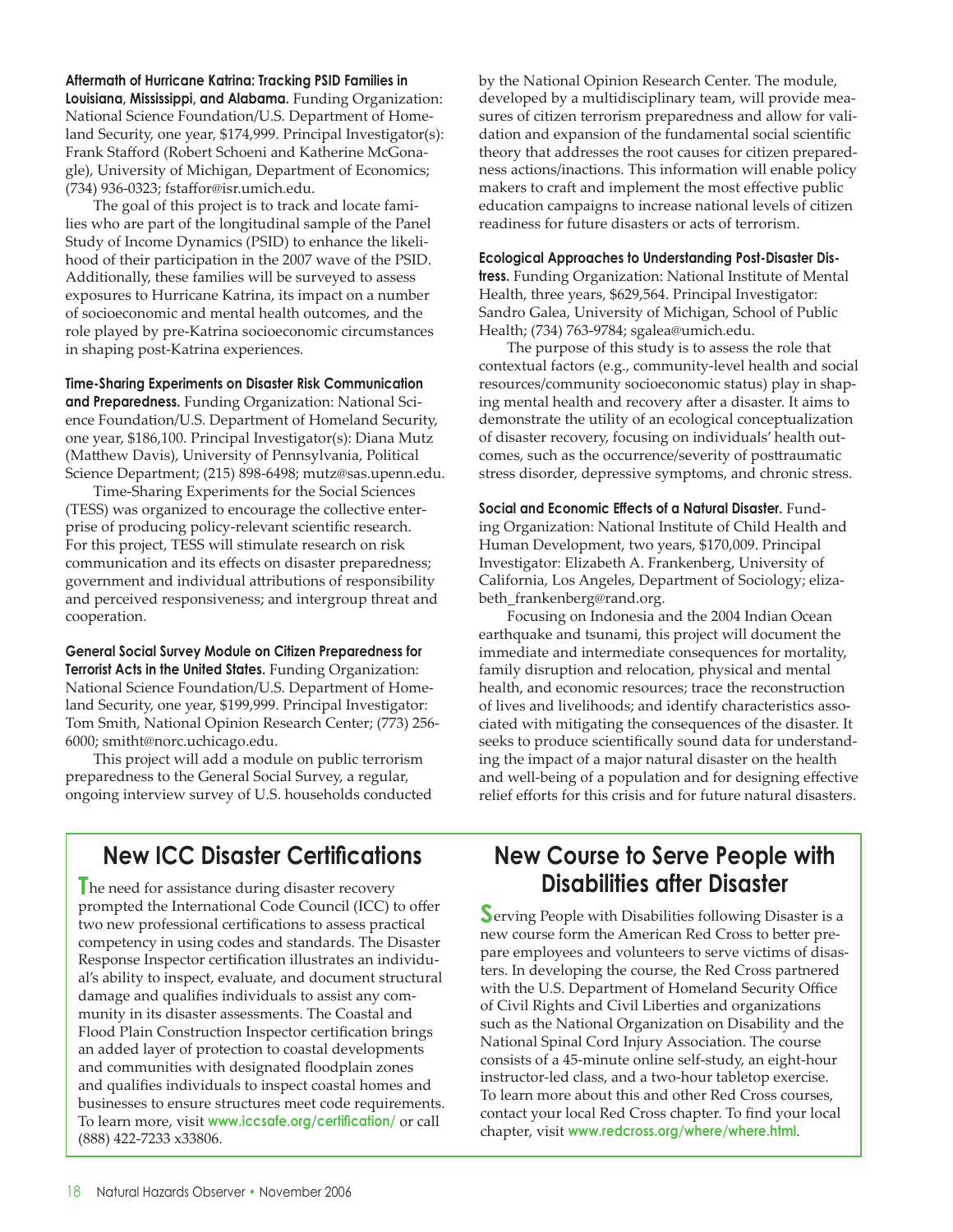

*Below are brief descriptions of some of the resources on hazards and disasters that have recently come to the attention of the Natural Hazards Center. Direct Web links are provided for items that are available free online. Other materials can be purchased through the publisher and/or local and online booksellers.*

# **Publications, Reports, and More**

# **All Hazards**

**Long-Term Community Recovery Planning Process: A Self-Help Guide.** 2005. 106 pp. Free online. Federal Emergency Management Agency; **www.fema.gov/pdf/rebuild/ltrc/self help.pdf**.

This guide is intended to provide state, tribal, and local governments with a framework for implementing their own long-term community recovery (LTCR) planning process after a significant disaster event. It provides stepby-step guidance for implementing an LTCR planning program, incorporates case studies for each of the steps in an LTCR program, offers guidance and suggestions for involving the public in the recovery program, and provides a method for developing an LTCR plan that is a flexible and useable blueprint for community recovery.

**Hazards, Vulnerability and Environmental Justice.** Susan L. Cutter. ISBN 1-84407-311-4. 2006. 432 pp. \$45.00. Earthscan; +44 (0)20 7387 8558 (United Kingdom); earthinfo@earthscan.co.uk; **www.earthscan.co.uk**.

This collection of essays examines human vulnerabilities and environmental injustices that result from the geographical distribution of risks, hazards, and disasters. It comprises the top selections from the author's 30 years of scholarship on the subject and tackles issues such as nuclear and toxic hazards, risk assessment, communication and planning, and societal responses.

The following textbooks are the first two in an emergency management series from Wiley Higher Education. They present the core concepts and principles that are essential in any position that requires emergency management and first responder training. Each book is supported by instructor manuals, test banks, PowerPoint presentations, and companion Web sites. John Wiley & Sons; (877) 762- 2974; **www.wiley.com/go/pathways/**.

**Disaster Response and Recovery.** David A. McEntire. ISBN 0-471-78974-7. 2007. 504 pp. \$51.95. This text, which is based on the academic literature and practical understanding, provides an overview of disasters, the actors that are involved in emergency management, and the diverse theoretical frameworks from which postdisaster activities may be approached. After addressing the most salient functions performed when disasters strike (e.g., warning, evacuation, search and rescue, debris removal, donations management, etc.), it examines typical challenges to be expected during response efforts along with tools

and techniques to enhance the ability to protect lives, reduce property damage, and minimize disruption.

**Emergency Planning.** Ronald W. Perry and Michael K. Lindell. ISBN 0-471-92077-0. 2007. 519 pp. \$51.95. In order for a community to be truly prepared to respond to any type of emergency, it must develop effective emergency planning. This textbook guides readers through the steps of developing these plans, offering a number of strategies that will help ensure success. It delves into the patterns of human disaster behavior, social psychology, and communication as well as the basics of generic protective actions, planning concepts, implementation, and action.

**Design Guidance for Shelters and Safe Rooms.** Risk Management Series. FEMA 453. 2006. 264 pp. Free. Federal Emergency Management Agency Publication Distribution Center; (800) 480-2520; **www.fema.gov/pdf/plan/prevent/ rms/453/fema453.pdf**.

The objective of this manual is to provide guidance to engineers, architects, building officials, and property owners to design shelters and safe rooms in buildings. This manual presents information about the design and construction of shelters in the work place, home, or community building that will provide protection from manmade hazards.

**Americans at Risk: Why We Are Not Prepared for Megadisasters and What We Can Do Now.** Irwin Redlener. ISBN 0-307- 26526-9. 2006. 304 pp. \$24.00. Alfred A. Knopf; **www.aa knopf.com/**.

The central topic of this book is the nation's inability to properly plan for large-scale disasters. The author begins with a discussion of Hurricane Katrina and moves into examples of where America is still vulnerable, focusing specifically on the health care system, the potential for megadisasters and terrorism, our crumbling infrastructure, and special populations. From there he turns to the barriers to readiness and why we are not prepared followed by what we need to do to make America safer.

**White Paper on the SDR Grand Challenges for Disaster Reduction.** Michel Bruneau, Andre Filiatrault, George Lee,

Thomas O'Rourke, Andrei Reinhorn, Masanobu Shinozuka, and Kathleen Tierney. 2005. 43 pp. \$25.00. Free online. MCEER; **www.mceer.buffalo.edu/publications/white\_pa pers/05-SP09/default.asp**.

MCEER's Executive Committee released this white paper to provide their perspective on factors to consider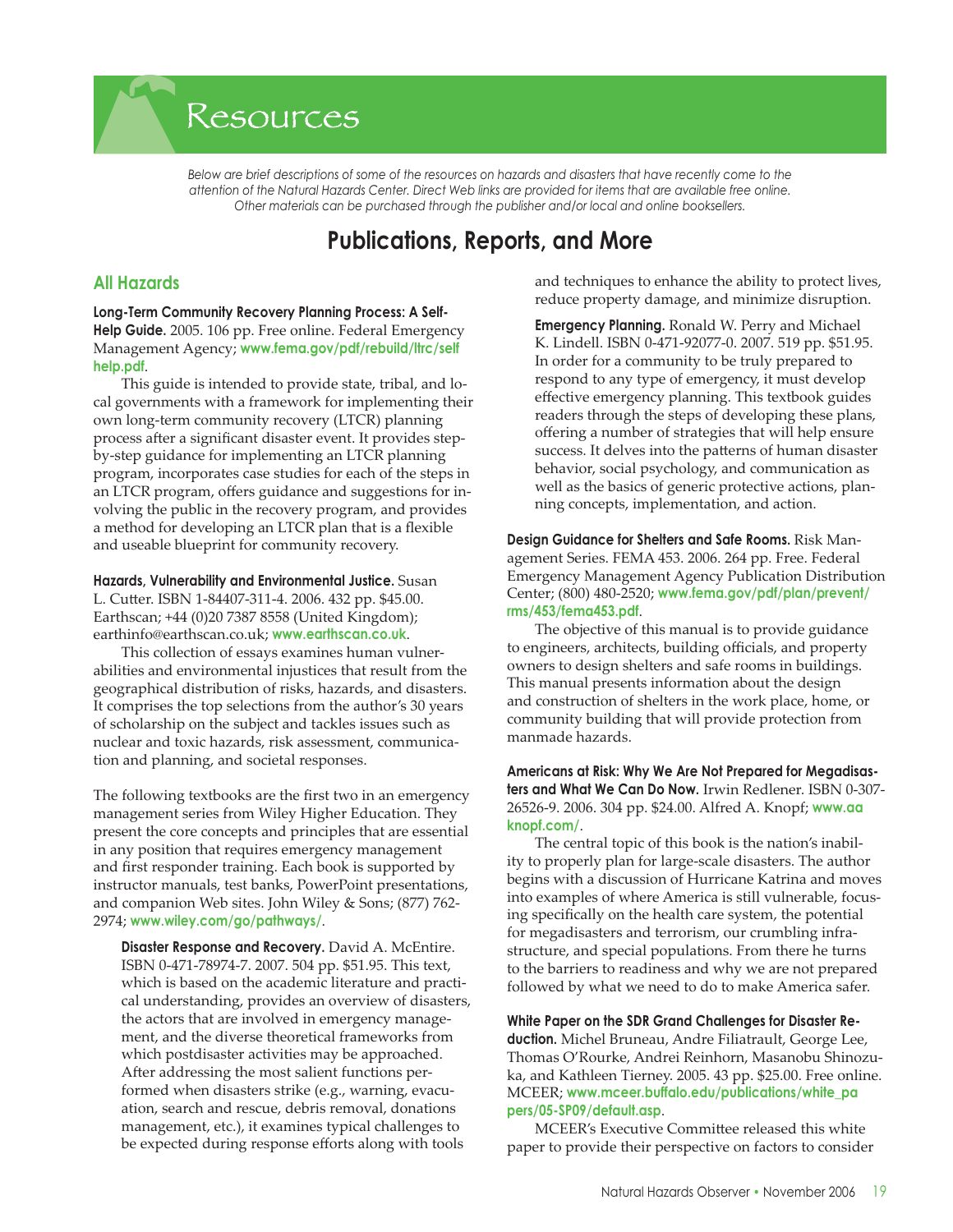in the formulation of a national research strategy for disaster loss reduction. It is a commentary on the *Grand Challenges for Disaster Reduction* report published by the Subcommittee on Disaster Reduction of the National Science and Technology Council Committee on Environment and Natural Resources. MCEER advocates that a critical part of this research should focus on the mitigation of and response to the impact of extreme events on critical facilities and lifelines and should seek all-hazards solutions.

#### **State and Regional Responses to Disasters: Solving the 72- Hour Problem.** Jill D. Rhodes and James Jay Carafano. 2006. 8 pp. Free online. Heritage Foundation; **www.heritage.org/ Research/HomelandDefense/bg1962.cfm**.

The authors of this "backgrounder" suggest that better planning at a regional level could prevent shortfalls in disaster response. Specifically, they recommend that a regional tier be added to the response process between the state and federal tiers. Regional programs, in conjunction with U.S. Department of Homeland Security regional offices, could then provide states with support during incidents that are too large for a state to manage on its own but that do not require a full federal response.

**Hazard & Risk Science Review 2006.** Bill McGuire. 2006. 44 pp. Free online. Benfield UCL Hazard Research Centre; +44 (0)20 7679 3637 (United Kingdom); info@benfieldhrc .org; **www.benfi eldhrc.org/activities/hrsr/h&rsr\_2006/**.

Sponsored by Benfield and PartnerRe, this is the third edition of the annual digest of the latest academic and technical natural hazards research. It provides a synopsis of over 75 scientific papers published during the past 12 months and focuses on the four major areas of hazards relevant to catastrophe insurance and reinsurance: atmospheric, geological, hydrological, and climate change.

**Natural Disaster Hotspots: Case Studies.** Margaret Arnold, Robert S. Chen, Uwe Deichmann, Maxx Dilley, Arthur L. Lerner-Lam, Randolph E. Pullen, and Zoe Trohanis, editors. ISBN 0-8213-6332-8. Disaster Risk Management Series No. 6. 2006. 200 pp. \$20.00. The World Bank; (703) 661-1580, (800) 645-7247; books@worldbank.org; **http:// publications.worldbank.org/**. Free online from the ProVention Consortium; **www.proventionconsortium.org/themes/ default/pdfs/hotspots2.pdf**.

These case studies complement the earlier work of *Natural Disaster Hotspots: A Global Risk Analysis* published in 2005. Three case studies address specific hazards: landslides, storm surges, and drought. An additional three case studies address regional multihazard situations in Sri Lanka, the Tana River basin in Kenya, and the city of Caracas, Venezuela.

**Light Our Way: A Guide for Spiritual Care in Times of Disaster for Disaster Response Volunteers, First Responders and Disaster Planners.** Kevin Massey. 2006. 72 pp. Free online. National Voluntary Organizations Active in Disaster; **www.nvoad.org/articles/Light\_Our\_Way\_LINKS.pdf**.

The purpose of this guide is to inform, encourage, and affirm the hundreds of thousands of people who respond to disasters. It is not a training manual; its intention is to encourage standards of best practice. Topics include basic concepts of spiritual care, types of spiritual care, emotional care and its relationship to spiritual care, spiritual care in long-term recovery, emotional and spiritual care for the care giver, and mitigation, preparedness, planning, and training as spiritual care components.

#### **Field Guide to Emergency Response: A Vital Tool for Cultural Institutions.** 2006. 58 pp. \$29.95. Heritage Preservation; **www.heritagepreservation.org/**.

Every year, hundreds of U.S. museums, libraries, archives, and historic sites experience emergencies large and small. This guide is designed to help these institutions prepare to respond to a disaster. It has four main sections: what to do first, the response team, top ten problems to expect, and resources. An instructional DVD illustrates typical problems after a disaster and demonstrates basic salvage techniques.

**Disaster Prevention: A Role for Business?** Alyson Warhurst. 2006. 24 pp. Free online. ProVention Consortium; **www .proventionconsortium.org/themes/default/pdfs/business \_case\_DRR.pdf**.

This study was commissioned by the ProVention Consortium to examine how businesses can help reduce natural disaster risks in developing countries. It explores a corporate social responsibility perspective on disaster prevention and addresses, in particular, the potential for establishing partnerships between the private sector and the humanitarian system. It is intended to stimulate dialog and help catalyze new ideas and collaborative initiatives involving the business community.

**Disaster Insurance for the Poor? A Review of Microinsurance for Natural Disaster Risks in Developing Countries.** Reinhard Mechler, Joanne Linnerooth-Bayer, and David Peppiatt. 2006. 32 pp. Free online. ProVention Consortium; **www .proventionconsortium.org/themes/default/pdfs/Microinsur ance\_study\_July06.pdf**.

This report provides a review of the benefits and limitations of microinsurance. It suggests that microinsurance can be considered as an effective risk-transfer mechanism and an integral part of an overall disaster risk management strategy. However, the long-term viability of such programs is still to be determined. The study concludes with a number of key challenges and next steps for the evolving microinsurance agenda.

**Ready New York for Pets.** 2006. 2 pp. Free online. New York City Office of Emergency Management; (718) 422-4800; **www.nyc.gov/html/oem/html/ready/pets\_guide.shtml**.

This new guide outlines steps pet owners can take to ensure their pets are prepared for all types of emergencies. It is available in English, Spanish, Chinese, and Russian.

**Weathering Corruption.** Peter Leeson and Russell Sobel. 2006. 30 pp. Free online. Mercatus Center at George Mason University; (703) 993-4930; kmesa@gmu.edu; **www .mercatus.org/Publications/pubID.2691/pub\_detail.asp**.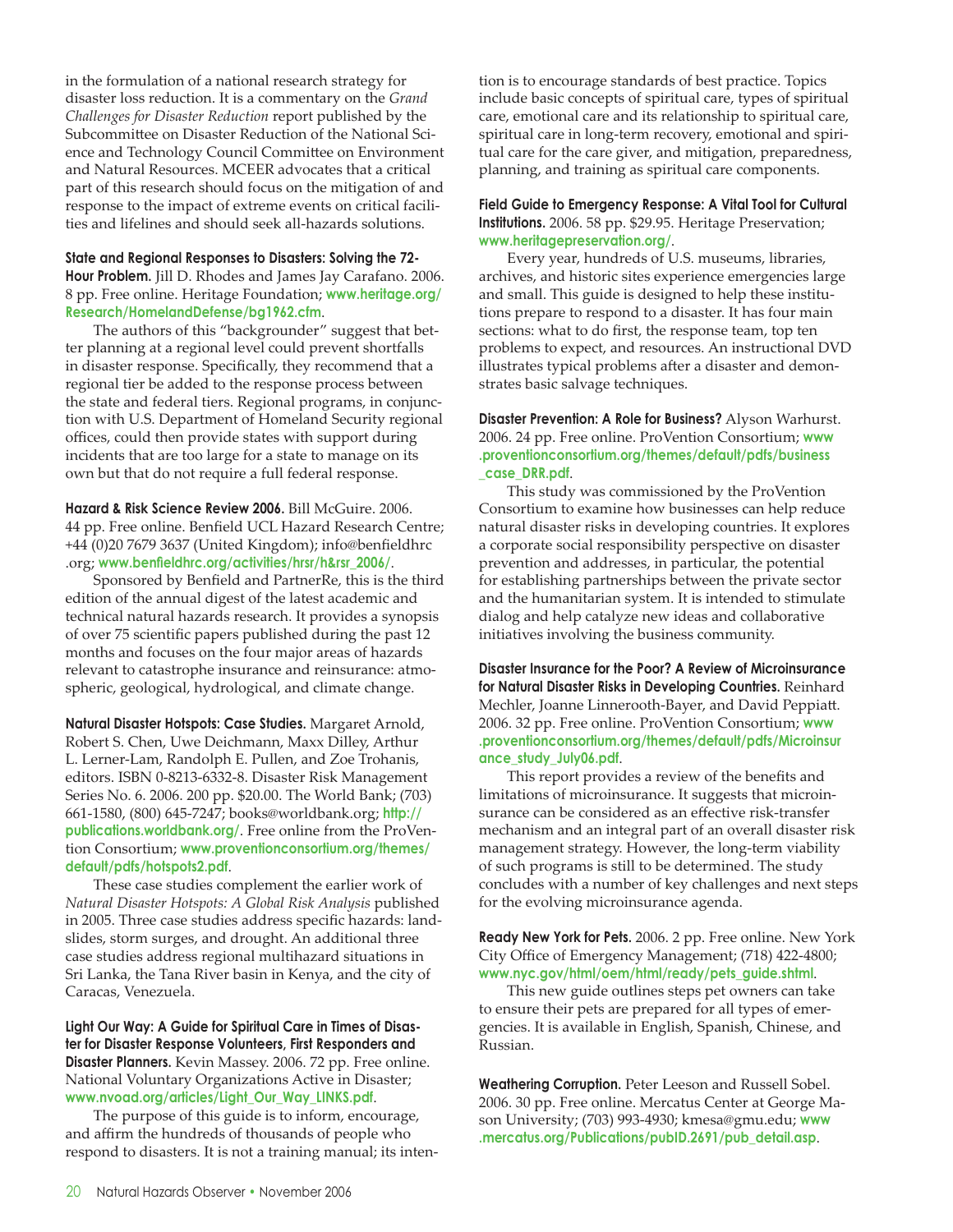This working paper investigates the hypothesis that bad weather is responsible for U.S. corruption (i.e., disaster relief increases corruption). To support this hypothesis, these authors researched the effect of disaster relief provided by the Federal Emergency Management Agency (FEMA) on public corruption. They found that eliminating FEMA disaster relief would reduce corruption more than 20 percent in the average state.

#### **A People's Guide to Building Damages and Disaster Safe**

**Construction.** Vivek Rawal, Dinesh Prajapati, and Balaji Joshi. 2006. 11 pp. Free online. UNNATI—Organisation for Development Education; **www.unnati.org/pdfs/manu als/pgbdsc-1.PDF**.

UNNATI, a nonprofit organization based in India, developed this guidebook, which offers an elementary understanding of structural damages that can occur in a disaster due to the most common vulnerabilities in houses of poor quality construction and provides basic guidelines for safer methods of construction.

# **Severe Weather and Floods**

**Weather Safety: Hurricanes.** 2006. 2 pp. Free online. National Weather Service (NWS); **www.weather.gov/os/hurricane/ pdfs/hurricane\_safety.pdf**.

This new brochure details what to do before, during, and after a tropical storm or hurricane. Printed copies of a trifold version should be available at local NWS offices.

#### **NOAA's National Weather Service: Be A Citizen Scientist.** 2006. 2 pp. Free online. National Weather Service (NWS); **www.weather.gov/os/brochures/Citizen\_Scientist.pdf**.

The National Weather Service (NWS) depends on support from the general public in providing vital, realtime observational data. This flyer describes the NWS' SKYWARN and Coop programs, including what the jobs entail and how to get involved.

**The Official Coastal Bend Hurricane Survival Guide: It Only Takes One.** 2006. 24 pp. Free online. National Weather Service (NWS); **www.srh.noaa.gov/crp/tropics/2006Guide/ guide.php**.

This hurricane awareness guide for the Coastal Bend area of Texas was prepared and distributed by the NWS through a public-private partnership. It includes hazard information, preparedness tips, evacuation routes, insurance tips, and other tools to help individuals, families, and businesses prepare for a major storm.

**Mississippi Hurricane Evacuation Guide.** 2006. 9 pp. Free online. Mississippi Department of Transportation; (866) 521-6368; **www.gomdot.com/cetrp/ms\_coastal\_hurricane \_05\_01\_06.pdf**.

This guide features important contact information, alternate in-state hurricane evacuation routes, contraflow plans, maps, and more to help Mississippi residents prepare for an evacuation.

**Expanding the Mitigation Toolbox: The Demolish/Rebuild Option.** 2006. 8 pp. Free online. Association of State Floodplain Managers (ASFPM); (608) 274-0123; asfpm@floods .org; **www.fl oods.org/PDF/ASFPM\_White\_Paper\_Demo-Re build\_0806.pdf**.

The ASFPM has long been an advocate for mitigation and for an expandable mitigation "toolbox" from which states and communities can choose appropriate options to address the unique characteristics of the hazards and other issues they face. Alternatives to acquisition, elevation in place, and other more common approaches are increasingly important as hazards mitigation practices evolve. This white paper, based on comments from ASFPM members and mitigation professionals across the nation, summarizes the reasons for adding the demolish/ rebuild option to the floodplain mitigation toolbox.

#### **Liability for Water Control Structure Failure Due to Flood-**

**ing.** Edward A. Thomas. 2006. 25 pp. Free online. Association of State Floodplain Managers; (608) 274-0123; asfpm@fl oods.org; **www.fl oods.org/PDF/NAI\_Liability\_Fail ure\_Facilities\_0906.pdf**.

This paper discusses standards used by U.S. courts to assess liability for damage due to the failure of flood control structures such as dams, levees, and other major nonnatural structures that store, divert, or transport large volumes of water.

# **Hurricane Katrina**

**Disaster: Hurricane Katrina and the Failure of Homeland Security.** Christopher Cooper and Robert Block. ISBN 0-8050- 8130-5. 2006. 352 pp. \$24.95. Times Books; (888) 330-8477; **www.henryholt.com/**.

Based on exclusive interviews, this book relates the inside story of how America's emergency response system failed in response to Hurricane Katrina and how it remains dangerously broken. Drawing on interviews with federal, state, and local officials, the authors take readers inside the Federal Emergency Management Agency and the U.S. Department of Homeland Security to reveal the mismanagement and demonstrate the need to overhaul the nation's emergency response system.

**Breach of Faith: Hurricane Katrina and the Near Death of a Great American City.** Jed Horne. ISBN 1-4000-6552-3. 2006. 432 pp. \$25.95. Random House; **www.randomhouse.com/**.

Metro editor at New Orleans' *Times-Picayune* and part of the team of reporters who covered Katrina's assault, this author tells the story of the disaster from the perspective of the private and public lives caught up in the chaos. From the storm's first churnings to the attempts to repair the levees before the 2006 hurricane season, he recounts individual stories of aspiration and loss, of opportunities missed and exploited, and of rivalry among civic, state, and national leaders.

**CNN Reports: Katrina—State of Emergency.** ISBN 0-7407- 5844-6. 2005. 176 pp. \$19.95. Andrews McMeel Publishing; **www.andrewsmcmeel.com/**.

This publication provides a chronological account of Hurricane Katrina through CNN transcripts and photos documenting all facets of the disaster, from past studies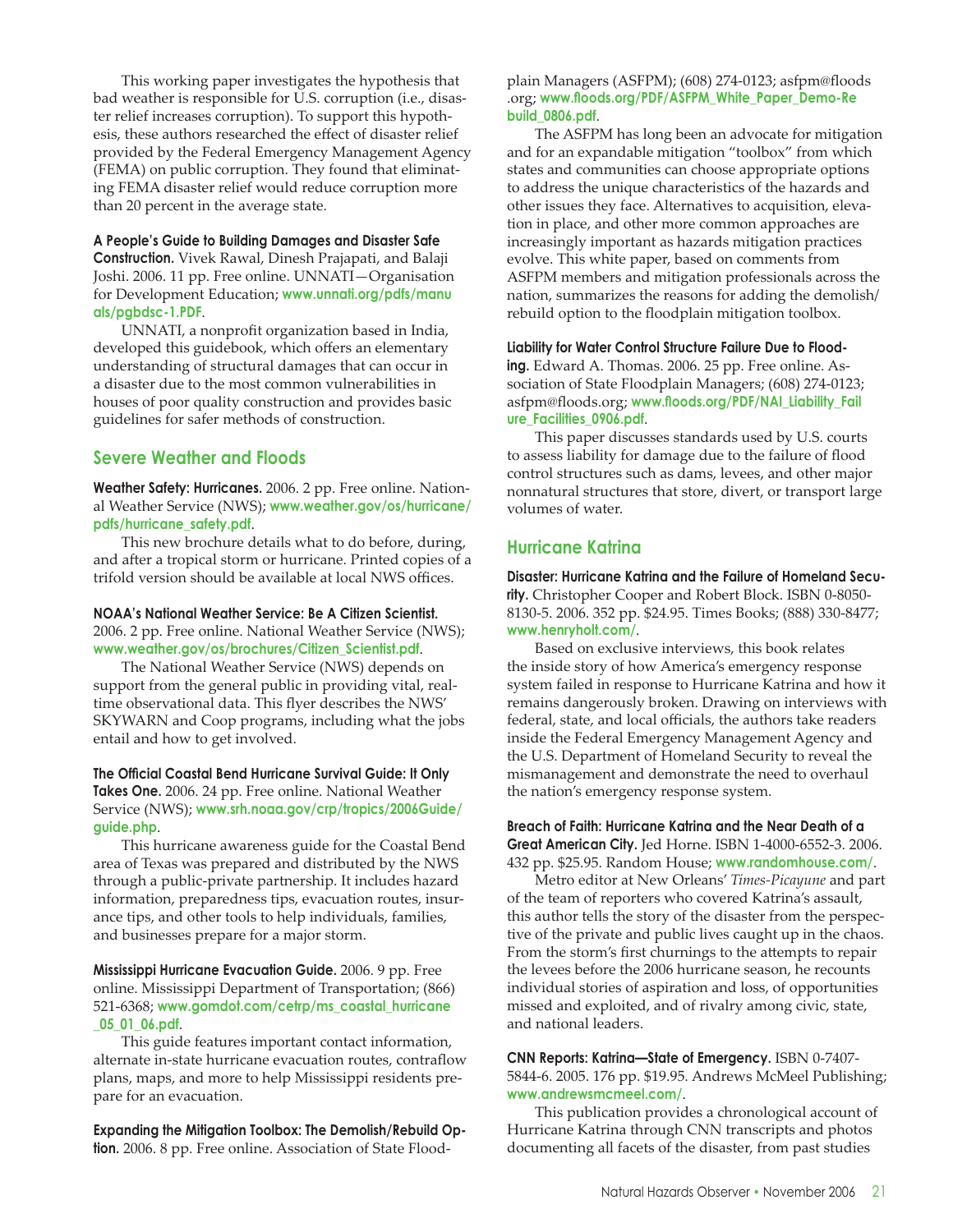predicting such a tragedy to the path of the hurricane to the consequences surrounding the flooding and delayed rescue efforts. It includes first-hand accounts from many of the more than 200 CNN anchors, correspondents, and production members dispatched to Louisiana, Mississippi, Alabama, Texas, and Tennessee to cover the aftermath. CNN will donate all royalties to the American Red Cross Hurricane Katrina Disaster Relief Fund.

#### **Grace Amid Tragedy: A Red Cross Volunteer on the Katrina Frontline.** Jim D. Clark. ISBN 0-595-40098-1. 2006. 186 pp. \$16.95. iUniverse; **www.iuniverse.com/**.

In this memoir, the author relates his experiences managing two American Red Cross shelters in Gulfport, Mississippi. Looking beyond the catastrophic damage and human tragedies, he finds the silver lining: the Katrina response represents the largest outpouring of donations, volunteers, and compassion in U.S. history. Along with his broad perspective reporting of the events, he chronicles the courage and spiritual growth of a handful of victims over a five-month period. Fifty percent of this book's profits will be donated to the rebuilding effort.

**Unacceptable: The Federal Response to Katrina.** Walter M. Brasch. ISBN 1-4196-1839-3. 2006. 100 pp. \$12.99. Booksurge; (866) 308-6235; orders@booksurge.com; **www.book surge.com/**.

The emergency management response to Hurricane Katrina revealed the inadequacies of the Federal Emergency Management Agency as well as systemic problems in all levels of government. This book explores the facts of the disaster and why the federal response was inefficient.

**Continuing Progress: A 1-Year Update on Hurricane Recovery and Rebuilding.** 2006. 23 pp. Free online. U.S. Department of Homeland Security; **www.dhs.gov/interweb/assetlibrary/ GulfCoast\_Katrina1yearFactSheet.pdf**.

This document contains a partial list of the work federal agencies have accomplished toward recovery of the Gulf Coast region.

**Broken Promises: The Republican Response to Katrina.** 2006. 19 pp. Free online. U.S. Senate and House of Representatives Democrats; **www.democraticleader.house.gov/pdf/ Katrina1Year.pdf**.

Arguing that one year after Katrina every facet of life on the Gulf Coast is still marred by remnants of the storm and suffers from a failed Republican response marked by unfulfilled promises, cronyism, waste, fraud, and abuse, this report outlines some of the major problems still confronting the region.

#### **One Year After Katrina: Progress Report on Recovery, Rebuild**ing and Renewal. 2006. 46 pp. Free online. Office of Governor Haley Barbour, Mississippi; **http://governorbarbour .com/recovery/documents/oneyearafterkatrina.pdf**.

This report describes the State of Mississippi's efforts and major accomplishments in recovery during the past year. It explains actions taken and funds used to confront recovery problems in categories such as housing, public infrastructure, economic development, human services,

public safety, and environmental restoration and natural storm defenses. A discussion of important next steps is also included.

#### **Hurricane Katrina: One Year Later; What Must We Do Next?** 2006. 13 pp. Free online. American Society of Civil Engineers (ASCE); (800) 548-2723; **www.asce.org/fi les/pdf/Ch9 \_What%20Must%20We%20Do%20Next.pdf**.

The members of the ASCE Hurricane Katrina External Review Panel conducted an in-depth review of the work of the U.S. Army Corps of Engineers' Interagency Performance Evaluation Taskforce. This statement outlines ten critical actions the panel believes are necessary to prevent a tragedy such as Katrina from happening in the future. Each action falls under one of four required shifts in thought and approach: understand risk and embrace safety, reevaluate and fix the hurricane protection system, revamp the management of the hurricane protection system, and demand engineering quality.

#### **A Year of Healing: A Red Cross Report on Katrina, Rita & Wilma.** 2006. 20 pp. Free online. American Red Cross; **www.redcross.org/images/pdfs/Katrina\_OneYearReport.pdf**.

This report reviews the 2005 hurricane season and the work of the American Red Cross and its partners in four areas: people, ideas, resources, and experience. It also reports the status of relief and how the 2005 hurricane season has changed the future of emergency response.

**Special Edition of the Katrina Index: A One-Year Review of Key Indicators of Recovery in Post-Storm New Orleans.** Amy Liu, Matt Fellowes, and Mia Mabanta. 2006. 16 pp. Free online. The Brookings Institution Metropolitan Policy Program; (202) 797-6139; **www.brookings.edu/metro/ pubs/200512\_KatrinaIndex.htm**.

This paper builds on the Katrina Index, a monthly snapshot launched in December 2005 to monitor the state of recovery in Louisiana and Mississippi. This special edition of the Katrina Index focuses solely on the recovery progress in the New Orleans metro area, highlighting key trends in housing, services and infrastructure, the economy, and the federal emergency response.

**Building a Better New Orleans: A Review of and Plan for Progress One Year after Hurricane Katrina.** Amy Liu. 2006. 48 pp. Free online. The Brookings Institution Metropolitan Policy Program; (202) 797-6139; **www.brookings.edu/ metro/pubs/20060822\_Katrina.htm**.

This paper reviews the federal, state, and local posthurricane recovery effort, highlights areas of progress, and offers a plan for ensuring that future actions create a more inclusive, sustainable, and prosperous New Orleans region.

In the wake of Hurricane Katrina, a multidisciplinary team of investigators from MCEER conducted field reconnaissance to examine the storm's impact on physical engineered systems and the response and recovery efforts. The findings are being released as part of an "Engineering and Organizational Issues Before, During, and After Hurricane Katrina" series of publications. MCEER; (716)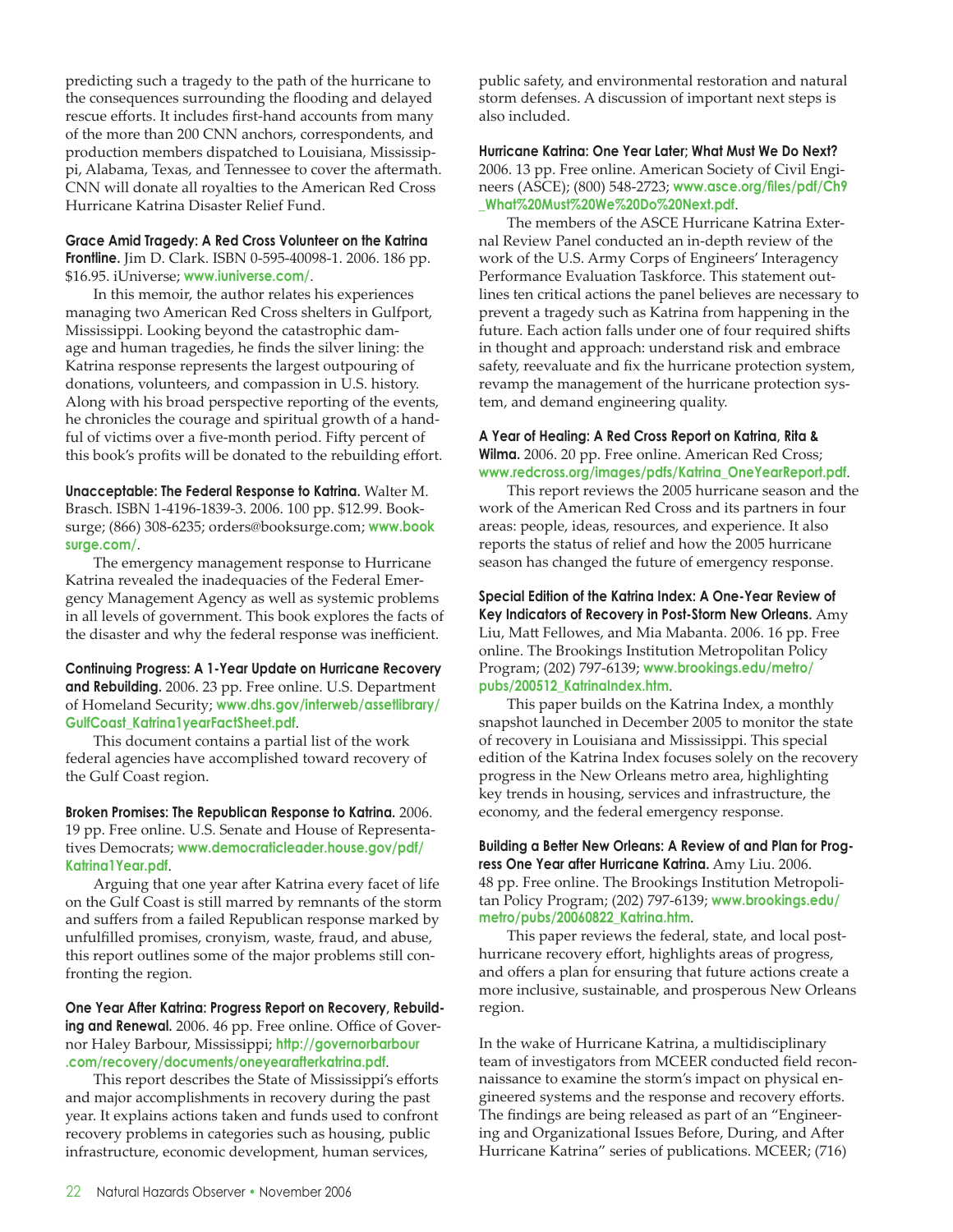#### 645-3391; mceer@acsu.buff alo.edu; **www.mceer.buffalo .edu/publications/Katrina/default.asp**.

**Hospital Decision Making in the Wake of Katrina—The Case of New Orleans.** Lucy A. Arendt and Daniel B. Hess. 2006. 90 pp. \$25.00. Free online.

**Integrating Remote Sensing and VIEWS Field Reconnaissance.** J. Arn Womble, Shubharoop Gosh, Beverley J. Adams, and Carol J. Friedland. 2006. 154 pp. \$35.00. Free online.

**Overview of Baseline Survey Results: Hurricane Katrina Community Advisory Group.** 2006. 108 pp. Free online. Harvard Medical School, Department of Health Care Policy; hurricanekatrina@hcp.med.harvard.edu; **www.hurricane katrina.med.harvard.edu/pdf/baseline\_report%208-25-06.pdf**.

In order for government policy makers to better understand the problems faced by Gulf Coast residents affected by Hurricane Katrina, the Harvard Medical School's Department of Health Care Policy has created a Hurricane Katrina Community Advisory Group. This report presents overview results from the baseline survey of the group. The topics covered include evacuation preparation, postevacuation stress, current practical problems of survivors, rating the helpers, residential mobility plans, negative emotional reactions, and positive reactions.

**GulfGov Reports: One Year Later.** Karen Rowley. 2006. 62 pp. Free online. The Nelson A. Rockefeller Institute of Government; (518) 443-5285; stubbleb@rockinst.org; **http://rockinst.org/GulfGov/**.

This report is the first of a three-year longitudinal project to examine how several communities across Louisiana, Mississippi, and Alabama are dealing with the challenges created by Hurricanes Katrina and Rita. It examines communities from the perspective of their changed economic conditions, their rebuilding process, the obstacles hampering their recovery, and the roles local and state governments and nonprofit organizations are playing in the process.

**After the Storm: Social Capital Regrouping in the Wake of Hurricane Katrina.** Emily Chamlee-Wright. 2006. 40 pp. Free online. Mercatus Center at George Mason University; (703) 993-4930; kmesa@gmu.edu; **www.mercatus.org/re pository/docLib/20060823\_After\_the\_Storm.pdf**.

This paper examines the role social capital is playing in the post-Katrina recovery process, in particular, how social capital resources are being deployed to overcome the collective-action problem associated with postdisaster recovery. It identifies four patterns by which residents and business owners are creating and leveraging social capital assets and concludes that government disaster response and redevelopment policy should not unduly inhibit civil society's ability to respond.

**Nursing Home Emergency Preparedness and Response during Recent Hurricanes.** OEI-06-06-00020. 2006. 48 pp. Free online. U.S. Department of Health and Human Services Office of Inspector General; www.oig.hhs.gov/oei/reports/ **oei-06-06-00020.pdf**.

Findings and recommendations in this report reflect the objectives of the study, which were to determine the national and Gulf state incidence of nursing home deficiencies for lack of emergency preparedness, examine the experiences of selected Gulf state nursing homes during recent hurricanes, and review the emergency preparedness plans of selected Gulf state nursing homes and their use.

Two new publications from the National Council on Disability report on how Hurricanes Katrina and Rita affected people with disabilities.

**The Impact of Hurricanes Katrina and Rita on People with Disabilities: A Look Back and Remaining Challenges.** 2006. Free online. **www.ncd.gov/newsroom/publica tions/2006/hurricanes\_impact.htm**.

**The Needs of People with Psychiatric Disabilities during and after Hurricanes Katrina and Rita: Position Paper and Recommendations.** 2006. Free online. **www.ncd.gov/ newsroom/publications/2006/peopleneeds.htm**.

Two briefing papers from the Institute for Women's Policy Research examine the multiple disadvantages experienced by women who lived in the areas affected by Hurricanes Katrina and Rita.

**The Women of New Orleans and the Gulf Coast: Multiple Disadvantages and Key Assets for Recovery—Part I. Poverty, Race, Gender and Class.** Barbara Gault, Heidi Hartmann, Avis Jones-DeWeever, Misha Werschkul, and Erica Williams. 2006. 12 pp. Free online. **www.iwpr .org/pdf/D464.pdf**.

**The Women of New Orleans and the Gulf Coast: Multiple Disadvantages and Key Assets for Recovery—Part II. Gender, Race, and Class in the Labor Market.** Erica Williams, Olga Sorokina, Avis Jones-DeWeever, and Heidi Hartmann. 2006. 32 pp. Free online. **www.iwpr .org/pdf/D465.pdf**.

**The Calm in the Storm: Women Leaders in Gulf Coast Recovery.** Sarah Vaill. 2006. 20 pp. Free online. Ms. Foundation for Women and Women's Funding Network; **www.ms .foundation.org/user-assets/PDF/WFNMFWkatrina\_report \_1.pdf**.

Women have become a critical force in the rebuilding of the Gulf Coast after being disproportionately affected by Katrina. This report reveals that, while the lens of race and class were applied to the natural disaster early on, the gender dimensions of poverty and recovery on the Gulf Coast have largely been overlooked. It includes stories of women survivors, outlining postdisaster challenges they face and the actions they have taken as leaders in the rebuilding process in partnership with women's organizations and women's foundations.

**Forgotten Communities, Unmet Promises: An Unfolding Tragedy on the Gulf Coast.** Tony Pipa and Steve Greene. 2006. 52 pp. Free online. Oxfam America; **www.oxfamamerica .org/newsandpublications/publications/briefi ng\_papers/brief ing\_paper.2006-08-21.1978258942?unique=1993460895**.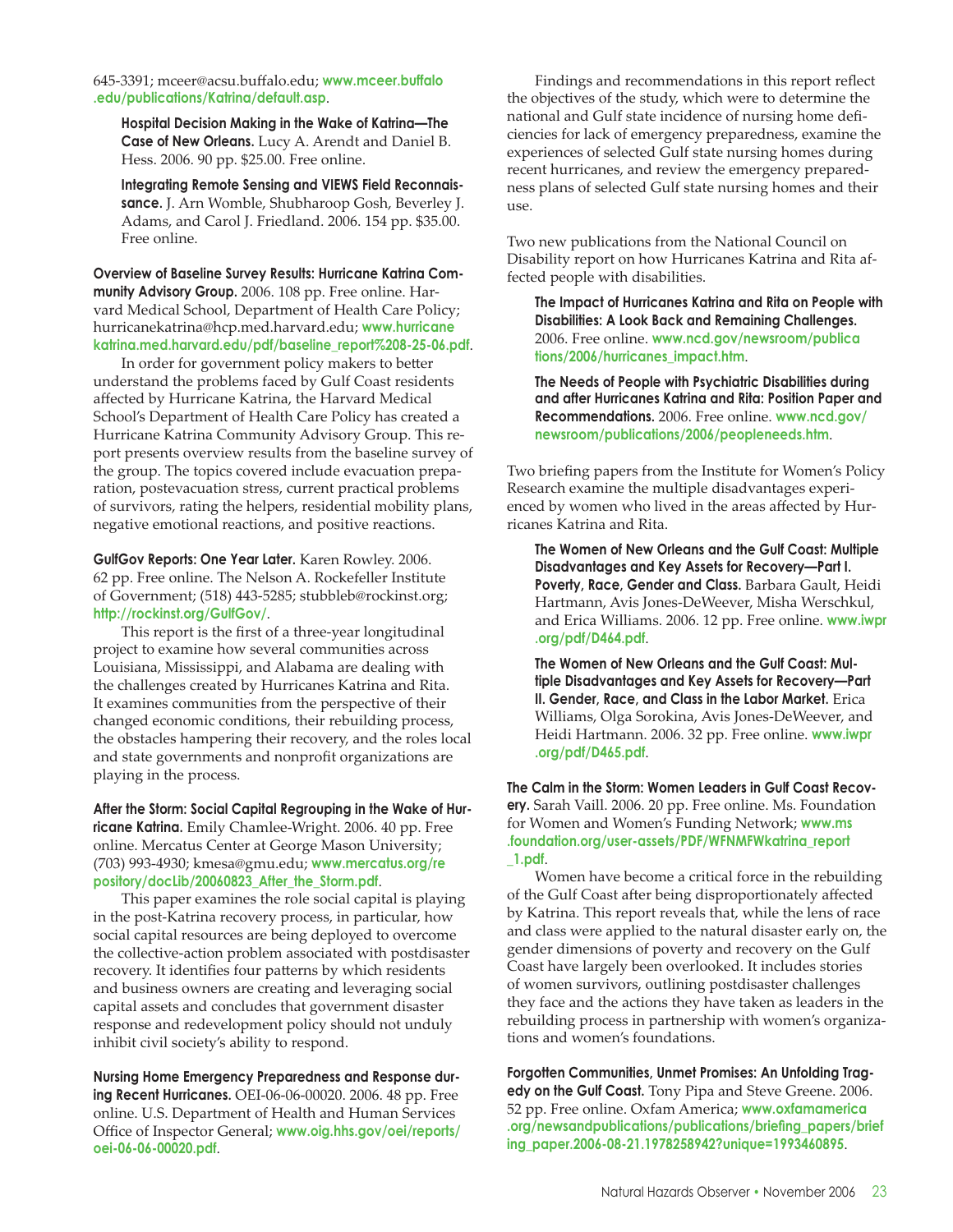This briefing paper tells the story of three diverse places—two in rural Louisiana and one in urban Mississippi—and their struggle to restore all that Hurricanes Katrina and Rita destroyed. It takes a probing look at how poor policy decisions, initiated at the highest levels of government and carried out through its lowest ranks, are pushing low-income families to the sidelines.

#### **The Race to Rebuild: The Color of Opportunity and the Future of New Orleans.** 2006. 52 pp. Free online. Center for Social Inclusion; (212) 248-2785; **www.centerforsocialinclusion.org/ PDF/racetorebuild.pdf**.

This report analyzes existing data on the progress of rebuilding New Orleans' communities. It also examines existing rebuilding policies to show that current policies are insufficient to help black New Orleanians return or rebuild their lives. A recovery report card on indicators such as housing, health care, education, and utilities is included and will be updated monthly.

#### **Envisioning a Better Mississippi: Hurricane Katrina and Missis-**

**sippi—One Year Later.** 2006. 81 pp. Free online. Mississippi State Conference of the National Association for the Advancement of Colored People; (601) 353-6906; **www.naacp .org/advocacy/gcac/ms\_report/**.

A compilation of nine papers, this report focuses on key challenges and opportunities facing the State of Mississippi in the next eighteen months.

**Hurricane Katrina: Natural Disaster, Human Catastrophe.** Eric Lotke and Robert L. Borosage. 2006. 26 pp. Free online. Campaign for America's Future; (202) 955-5665; **http:// home.ourfuture.org/reports/stl\_confailure\_katrina.pdf**.

This report argues that the federal government's failure to prepare, respond, and rebuild the Gulf Coast stems from conservative policies that shrunk indispensable government services, promoted cronyism over professionalism, outsourced government responsibility to the private sector, and backed pay-to-play politics.

**Covering Katrina: Trends in Katrina Media Coverage; Initial Analysis from the Top Ten National Newspapers and Ten Gulf Coast Newspapers.** Tom Freedman, Nick Gossen, Matt Lindsey, and Ed Gerrish. 2006. 5 pp. Free online. Partnership for Public Service; **www.governmentafterkatrina.org/ research/Reports/KatrinaMediaCoverage.pdf**.

The report examines the media coverage from the top ten U.S. newspapers (by circulation) and a sampling of ten Gulf Coast papers near areas affected by Hurricane Katrina. The analysis covers the time period between August 24, 2005, a few days before the storm made landfall, and July 21, 2006.

# **Wildfire**

**Forest Fires: A Reference Handbook.** Philip N. Omi. ISBN 1-85109-438-5. 2005. 347 pp. \$55.00. ABC-CLIO; (805) 968- 1911, (800) 368-6868; orders@abc-clio.com; **www.abc-clio .com/**.

The purpose of this book is to explore the many dimensions of forest fires and their impacts in North Amer-

ica and elsewhere. Offering insights into current practice and historical precedents, it is aimed at those who seek an overview reference to fire science and management.

#### **Firewise: Community Solutions to a National Problem.** 2006. 61 pp. Shipping and handling only. National Wildland/ Urban Interface Fire Program; www.firewise.org/.

This book is a complete revision of *Fire in the Wildland/Urban Interface: Everyone's Responsibility* and is a resource for residents, community officials, land managers, firefighters, insurers, and others who have a role to play and choices to make in reducing the risk from wildfire. Using examples from Firewise communities in Florida, New Mexico, Minnesota, Washington, Colorado, and Arizona, it provides insight, information, and inspiration for taking action to become safer from wildfire.

#### **The Still-Burning Bush.** Stephen Pyne. ISBN 1-920769-75-7. 2006. 144 pp. Au\$22.00. Scribe; info@scribepub.com.au; **www.scribepub.com.au/**.

With bushfires, fire institutions, fire scholarship, and vigorous fire politics, Australia is one of the world's fire powers. This book traces the environmental and social significance of the use of fire to shape the environment through Australian history, focusing primarily on the last two decades (picking up where the author's previous book, *Burning Bush: A Fire History of Australia*, left off).

#### **NFPA Firewise ArcView Lessons Learned Research Project.** ECONorthwest. 2006. 43 pp. Free online. Fire Protection Research Foundation; www.nfpa.org/assets/files//PDF/Re **search/ArcView\_report.pdf**.

Between 2000 and 2004, the National Firewise Communities Program worked with 27 U.S. communities to train staff in the use of geographic information systems (GIS), specifically ESRI's ArcView, to identify and reduce wildfire risk and manage wildfire emergencies. This report is designed to help the National Wildfire Coordinating Group's Wildland/Urban Interface Working Team and other stakeholders better understand participants' experiences with the program. It highlights implementation issues, lessons learned, and recommendations for other communities interested in using GIS to map wildfire risk for mitigation or to manage wildfire emergencies.

# **Earthquakes and Volcanoes**

**The 1976 Great Tangshan Earthquake: 30-Year Retrospective.** Patricia Grossi, Domenico del Re, and Zifa Wang. 2006. 20 pp. Free online. Risk Management Solutions; (510) 505-2500; info@rms.com; **www.rms.com/Publications/ 1976Tangshan.pdf**.

Published to commemorate the 30th anniversary of the Tangshan Earthquake (the deadliest earthquake in modern times with an official death count of approximately 242,400), this report reminds us of the event so that lessons from the tragedy continue to be learned and emphasizes the ongoing need for worldwide collaboration in research on earthquake engineering.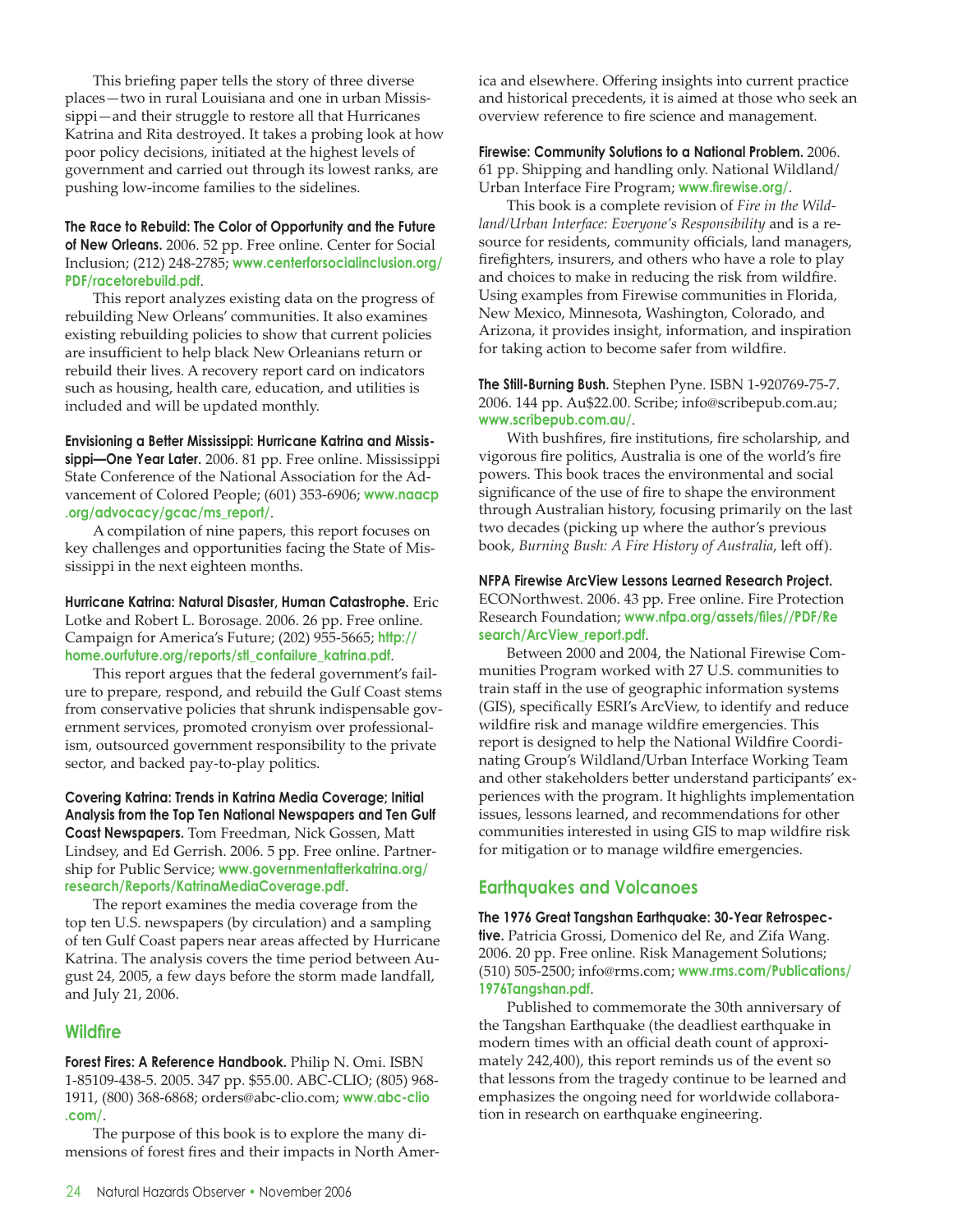**Volcanoes and the Environment.** Joan Martí and Gerald G.J. Ernst. ISBN 0-521-59254-2. 2006. 488 pp. \$90.00. Cambridge University Press; (845) 353-7500; orders@cup.org; **www.cambridge.org/**.

This book, featuring contributions from top volcanology authorities, is a guide for those interested in how volcanism affects Earth's environment. It spans a wide variety of topics, from geology to climatology and ecology, and considers the economic and social impacts of volcanic activity on humans. Topics include how volcanoes shape the environment, the health impacts of living on active volcanoes, effects of eruptions on plant and animal life, large eruptions and mass extinctions, and the impact of volcanic disasters on the economy.

# **Tsunamis**

**Seaside, Oregon Tsunami Pilot Study—Modernization of FEMA Flood Hazard Maps.** Open-File Report 2006-1234. 2006. 161 pp. Free online. U.S. Geological Survey; **http://pubs .usgs.gov/of/2006/1234/**.

Federal Emergency Management Agency (FEMA) flood insurance rate map guidelines do not currently exist for conducting and incorporating tsunami hazard assessments that reflect the substantial advances in tsunami research achieved in the last two decades. This report documents the results of a tsunami pilot study carried out in Oregon as part of FEMA's Map Modernization program to develop an improved probabilistic tsunami hazard assessment methodology and to provide recommendations for improved tsunami hazard assessment guidelines.

**Joint Evaluation of the International Response to the Indian Ocean Tsunami: Synthesis Report.** John Telford, John Cosgrave, and Rachel Houghton. 2006. 178 pp. Free online. Tsunami Evaluation Coalition; +44 (0)20 7922 0300 (United Kingdom); alnap@odi.org.uk; **www.tsunami-evalu ation.org/**.

This report synthesizes five Tsunami Evaluation Coalition thematic evaluation reports, their substudies, and other materials related to the humanitarian response to the 2004 Indian Ocean earthquake and tsunami. It provides a brief overview of the impact of the event on the affected region and presents an account of the response, from the immediate relief phase through stabilization to the beginnings of recovery. Lessons and recommendations are based on the principle recommendation for a fundamental reorientation of the humanitarian sector to shift emphasis from delivery to support and facilitation of the relief and recovery priorities of affected populations. Also available are the thematic evaluations: *Coordination*  of International Humanitarian Assistance in Tsunami-Affected *Countries* (91 pp.); *The Role of Needs Assessment in the Tsunami Response* (123 pp.); *Impact of the Tsunami Response on Local and National Capacities* (120 pp.); *Links between Relief, Rehabilitation and Development in the Tsunami Response* (102 pp.); and *Funding the Tsunami Response* (59 pp.).

# **Climate/Environmental Change**

**Avoiding Dangerous Climate Change.** Hans Joachim Schellnhuber, Wolfgang Cramer, Nebojsa Nakicenovic, Tom Wigley, and Gary Yohe, editors. ISBN 0-521-86471- 2. 2006. 406 pp. \$130.00. Cambridge University Press; orders@cup.org; (845) 353-7500; **www.cambridge.org/**.

In 2005, the government of the United Kingdom hosted the Avoiding Dangerous Climate Change conference to take an in-depth look at the scientific issues associated with climate change. This book presents the most recent findings from the leading international scientists that attended the conference. Topics include critical thresholds and key vulnerabilities of the climate system, impacts on human and natural systems, socioeconomic costs and benefits of emissions pathways, and technological options for meeting different stabilization levels of greenhouse gases in the atmosphere.

#### **The Ravaging Tide.** Mike Tidwell. ISBN 0-7432-9470-X. 2006. 208 pp. \$24.00. Free Press; **www.simonsays.com/**.

In this book, the author, an advocate for the environment and an award-winning journalist, brings attention to the issue of climate change and predicts that ocean levels will rise by three feet in the coming decades, endangering coastal populations in North America and around the world. He blames the U.S. government and the energy choices it has encouraged Americans to make over the decades. Nevertheless, he does believe that such drastic change is avoidable and that if we take action now, we can change the future.

#### **Natural Disasters as Interactive Components of Global**

**Ecodynamics.** Kirill Ya. Kondratyev, Vladimir F. Krapivin, and Costas A. Varotsos. ISBN 3-540-31344-3. 2006. 579 pp. \$209.00. Springer; (212) 460-1500, (800) 777-4643; service-ny @springer.com; **www.springeronline.com/**.

Written for applied mathematicians, geophysicists, hydrologists, socioeconomists, and other researchers of global change, this book is a comprehensive survey of the present-day understanding of large-scale natural catastrophes and their relation to interactive global ecodynamics. It provides a new approach to the simulation modeling of natural disasters as components of global ecodynamics, demonstrates the interactivity of global climate change and the occurrence of natural disasters, highlights the value of the interactive modeling of natural disasters, gives an up-to-date summary of the statistics of natural disasters, and presents a number of case studies relating to specific natural catastrophes.

#### **Climate Change: Adapt or Bust.** 2006. 27 pp. Free online. Lloyd's; 360@lloyds.com; **www.lloyds.com/News\_Centre/ Features\_from\_Lloyds/Climate\_change\_adapt\_or\_bust.htm**.

As part of Lloyd's new 360 Risk Project, which aims to generate debate on key industry issues, this report urges insurers to face up to the growing threat of climate change. The report also says that the industry needs to figure out how to work in partnership with governments and businesses to look for practical solutions to help society adapt to climate change.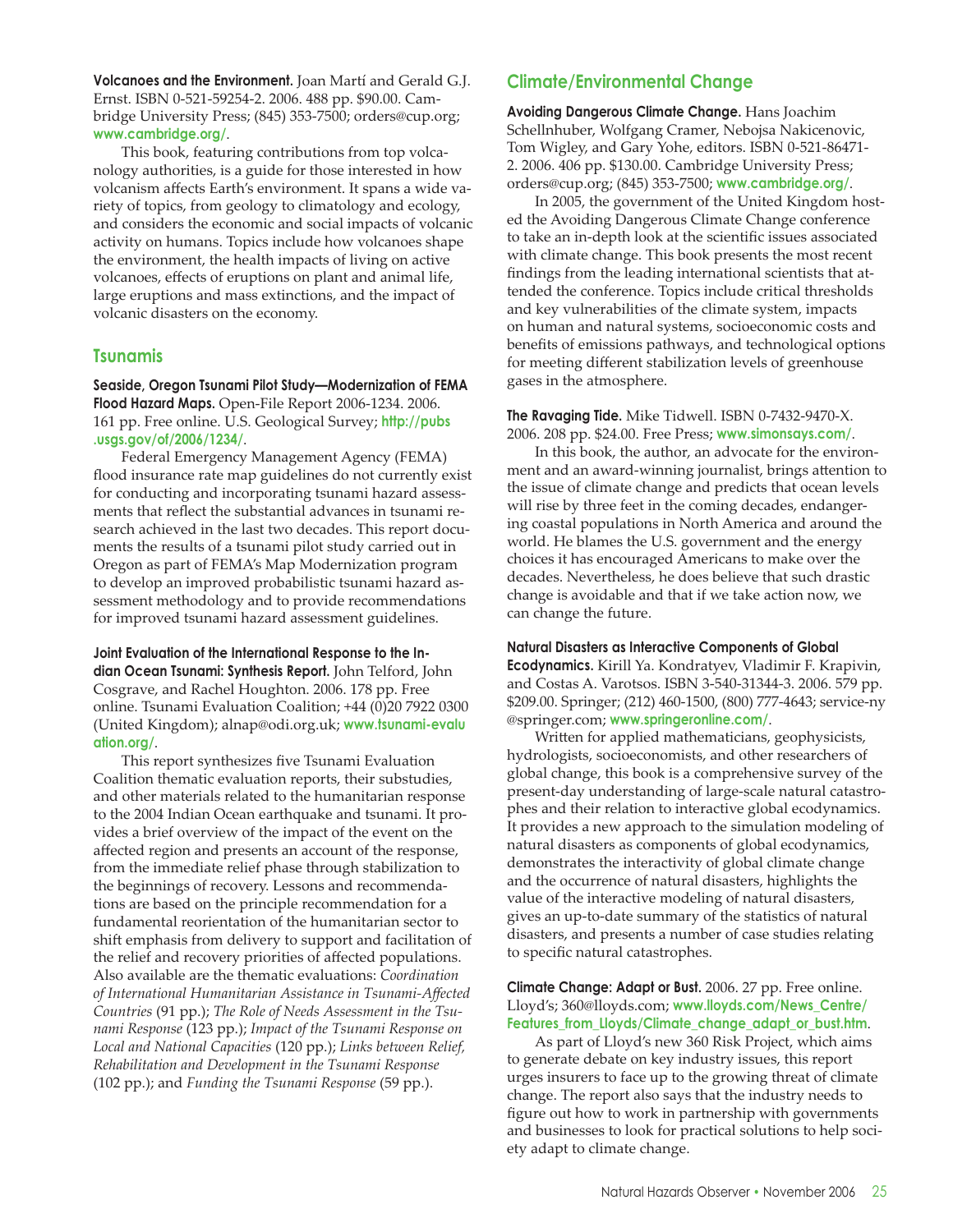# **Health**

#### **Emergency Management Principles and Practices for Health Care Systems.** 2006. ≈850 pp. Free online. Veteran's Health Administration (VHA); **www1.va.gov/emshg/page.cfm ?pg=122**.

This compendium of texts was developed by the Institute for Crisis, Disaster, and Risk Management at George Washington University under contract to the VHA. The contract requested the identification and validation of emergency response and recovery competencies for four job groups within health care organizations and the development of a curriculum that included emergency management programs, incident management systems and processes, and organizational learning strategies. While developed for the U.S. Department of Veterans Affairs, the content is generic to all health care systems.

Preparing for a Pandemic Influenza: A Primer for Governors and Senior State Officials. ISBN 1-55877-402-5. 2006. 32 pp. Free online. National Governor's Association Center for Best Practices; (202) 624-5300; **www.nga.org/Files/pdf/0607 PANDEMICPRIMER.PDF**.

This document offers an overview of issues governors and state officials must consider as they develop plans to respond to pandemic influenza or other disease outbreaks. It focuses on state policies and responsibilities and is intended to complement the federal guidance issued by the White House Homeland Security Council, the U.S. Department of Health and Human Services, and the U.S. Department of Homeland Security.

#### Local Health Department Guide to Pandemic Influenza Plan**ning.** 2006. 60 pp. Free online. National Association of City and County Health Officials; (202) 783-5550; www.naccho **.org/topics/infectious/infl uenza/LHDPanFluGuide.cfm**.

This guide is intended for use by local health departments as part of a multisector effort to coordinate planning for and response to a pandemic influenza outbreak. It features an overview of key issues that should be considered for inclusion in a local jurisdiction's pandemic influenza plan, an examination of questions that should be asked, examples of ways in which other jurisdictions have addressed the topics described in the guide, and tools and resources for additional information.

#### **State Pandemic Influenza Summits: Building Partnerships for Pandemic Preparedness.** 2006. 14 pp. Free online. Association of State and Territorial Health Officials; (202) 371-9090; publications@astho.org; **www.astho.org/pubs/State SummitReport.pdf**.

All U.S. states and territories were asked to hold a pandemic influenza planning summit during the first half of 2006 as part of the national pandemic influenza planning process. This report presents an overview of the trends, experiences, and outcomes of the summits, highlighting innovative planning mechanisms that may be adapted for other health-related purposes.

**Clinical Guidelines for Physicians Treating Adults Exposed to the World Trade Center Disaster.** 2006. 13 pp. Free online.

New York City Department of Health and Hygiene; **www .nyc.gov/html/doh/downloads/pdf/chi/chi25-7.pdf**.

This issue of *City Health Information* contains guidelines to help physicians treating adults exposed to the World Trade Center disaster detect, diagnose, treat, and, if necessary, refer patients for additional evaluation and treatment.

# **Hazardous Materials**

**2006 Hazardous Materials Team Leaders Roundtable.** 2006. 12 pp. Free online. International Association of Fire Chiefs' (IAFC); (703) 273-0911; **www.iafc.org/associations/ 4685/fi les/HazMat\_Roundtable\_Final\_Report\_06.pdf**.

In April, the IAFC's Hazardous Materials Committee convened a Hazardous Materials Team Leaders Roundtable with 40 of the nation's leading authorities on hazardous materials response to review the current state of the hazardous materials response community and recommend future strategies. This report establishes the direction for action and discussion by the community.

# **Homeland Security**

**Keeping Our Neighborhoods Safe.** Stephen R. Melvin. ISBN 0-9765442-0-2. 2005. 83 pp. \$3.95. SRM Associates; **www .oursafetowns.com/**.

This booklet was designed to make antiterrorism accessible to everyone. It puts antiterrorism concepts into everyday language and provides resources for more information on how families can prepare for, respond to, and recover from a terrorism incident. An audio version is also available.

# **Updates**

**Disaster Assistance: A Guide to Recovery Programs.** FEMA-229. 2005. 147 pp. Free. Federal Emergency Management Agency Publication Distribution Center; (800) 480-2520; **www.fema.gov/pdf/rebuild/ltrc/recoveryprograms229.pdf**.

# **Government Accountability Office Reports**

The following Government Accountability Office (GAO) reports are available free online at **www.gao.gov/**. Printed copies are also available (first copy is free, additional are \$2.00 each). To order, contact the GAO; (202) 512-6000, TDD (202) 512-2537; **www.gao.gov/cgi-bin/ordtab.pl**.

**Catastrophic Disasters: Enhanced Leadership, Capabilities, and Accountability Controls Will Improve the Effectiveness of the Nation's Preparedness, Response, and Recovery System.** 2006. GAO-06-618. 147 pp.

**Disaster Relief: Governmentwide Framework Needed to Collect and Consolidate Information to Report on Billions in Federal Funding for the 2005 Gulf Coast Hurricanes.** 2006. GAO-06-834. 37 pp.

**Hurricane Katrina: Strategic Planning Needed to Guide Future Enhancements Beyond Interim Levee Repairs.** 2006. GAO-06- 934. 53 pp.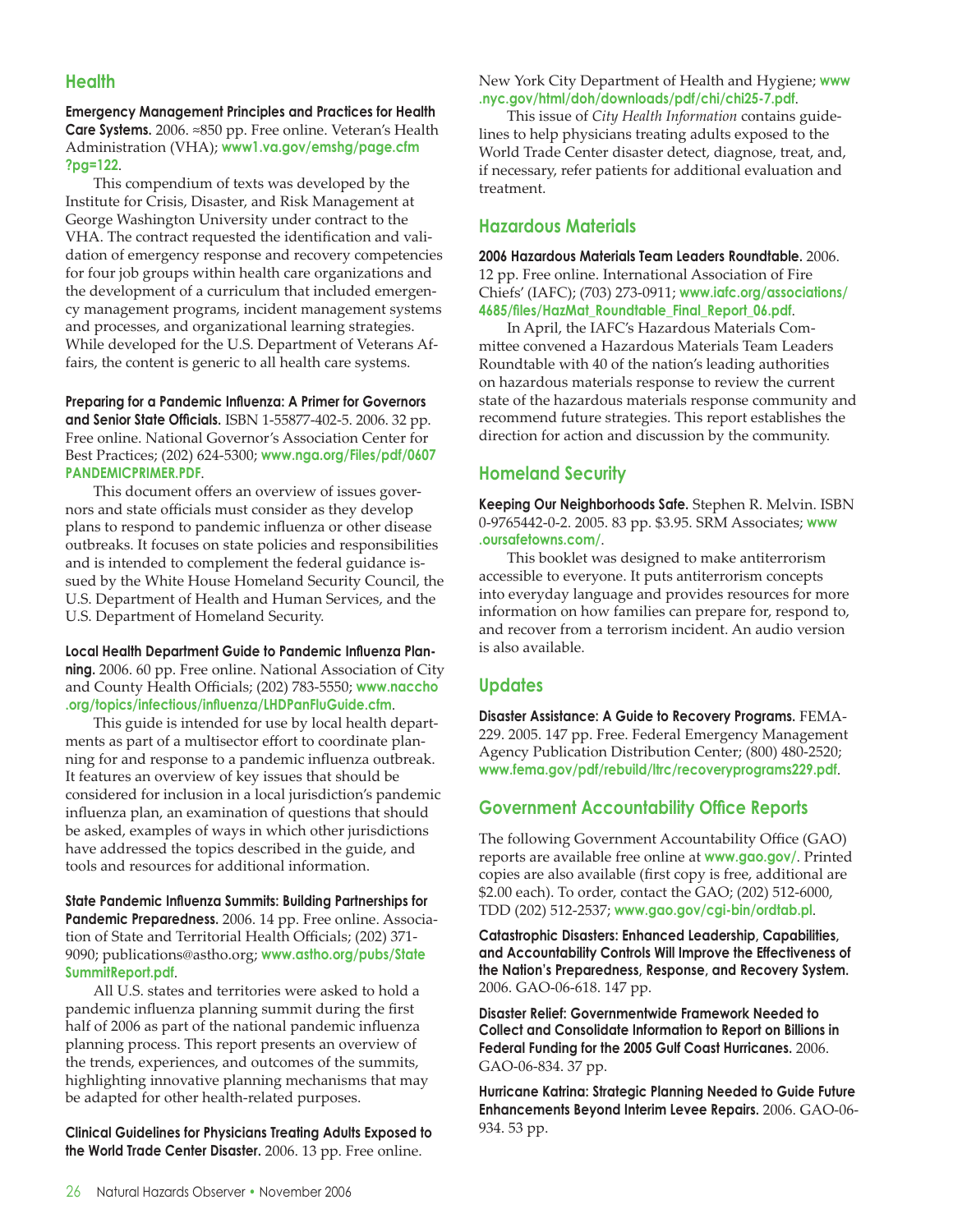**Hurricanes Katrina and Rita: Unprecedented Challenges Exposed the Individuals and Households Program to Fraud and Abuse; Actions Needed to Reduce Such Problems in Future.** 2006. GAO-06-1013. 110 pp.

**Hurricane Katrina: Status of Hospital Inpatient and Emergency Departments in the Greater New Orleans Area.** 2006. GAO-06-1003. 44 pp.

**Climate Change: Federal Agencies Could Do More to Make Funding Reports Clearer and Encourage Progress on Two Voluntary Programs.** 2006. GAO-06-1126T. 21 pp.

**Climate Change: Greater Clarity and Consistency Are Needed in Reporting Federal Climate Change Funding.** 2006. GAO-06-1122T. 27 pp.

**Biscuit Fire Recovery Project: Analysis of Project Development, Salvage Sales, and Other Activities**. 2006. GAO-06- 967. 74 pp.

# **Congressional Research Service Reports**

**The Public Health and Medical Response to Disasters: Federal Authority and Funding.** Sarah A. Lister. August 4, 2006. RL33579. 32 pp. **www.opencrs.com/document/RL33579/**.

**Federal and State Quarantine and Isolation Authority.** Kathleen S. Swendiman and Jennifer K. Elsea. August 16, 2006. RL33201. 24 pp. **www.opencrs.com/document/RL33201/**.

# **Web Sites of Interest**

# **All Hazards**

#### **Disastersrus.org www.disastersrus.org/**

**SustainLane.com: Natural Disaster Risk for U.S. Cities http://sustainlane.com/article/840/Cities+by+Category+Ra nking%3A+Natural+Disaster+Risk.html**

**American Red Cross Capital Area Chapter (Florida) : Disaster Education, Preparedness, Planning, and Mitigation Library www.tallytown.com/redcross/educate.html**

**New Magazine:** *Emergency Management* **www.emergencymgmt.com/**

**Old Journal Now Online:** *Mass Emergencies* **www.massemergencies.org/**

**Online Database: International Projects and Concepts for Disaster Prevention http://database-dkkv.dyndns.org/**

**Lloyd's 360 Risk Project www.lloyds.com/News\_Centre/360\_risk\_project/**

**Partnership for Public Service's Improving Government Performance: Government after Katrina www.governmentafterkatrina.org/**

# **Hurricanes**

**Hurricane Insurance Information Center www.disasterinformation.org/**

**Insurance Information Institute: Hurricane Readiness Index www.iii.org/media/updates/press.757472/**

**Earth Policy Institute: Hurricane Damages and Insurance www.earth-policy.org/Updates/2006/Update58.htm**

**Federal Emergency Management Agency: Hurricane Katrina—One Year Later**

**www.fema.gov/hazard/hurricane/2005katrina/anniversary .shtm**

**White House Speeches and News Releases: Hurricane Katrina—Rebuilding the Gulf Coast Region www.whitehouse.gov/infocus/katrina/**

**National Oceanic and Atmospheric Administration: Hurricane Katrina Web Portal www.katrina.noaa.gov/**

**U.S. Department of Housing and Urban Development Katrina Accomplishments—One Year Later www.hud.gov/news/katrina05response.cfm**

**U.S. Department of State Foreign Press Centers: Hurricane Katrina—Coastal Protection and Reconstruction Efforts http://fpc.state.gov/fpc/71049.htm**

**The** *Times-Picayune***: Katrina—One Year Later www.nola.com/katrina/**

**Mercatus Center: Crisis, Preparedness, and Response in the Wake of Katrina www.mercatus.org/programs/pageID.504,programID.6/default.asp**

**U.S. Army Corps of Engineers: Louisiana Coastal Protection and Restoration Project http://lacpr.usace.army.mil/**

# **Earthquakes**

**Video Highlights: 100th Anniversary Earthquake Conference www.1906eqconf.org/Video\_Files/web-content/**

#### **Fire**

**PowerPoint: 1908 Lakeview Elementary School Fire** www.errata-llc.com/blog/files/Collinwood.ppt

# **Health**

**Business Continuity Planning Workgroup for Healthcare Organizations www.bcpwho.org/**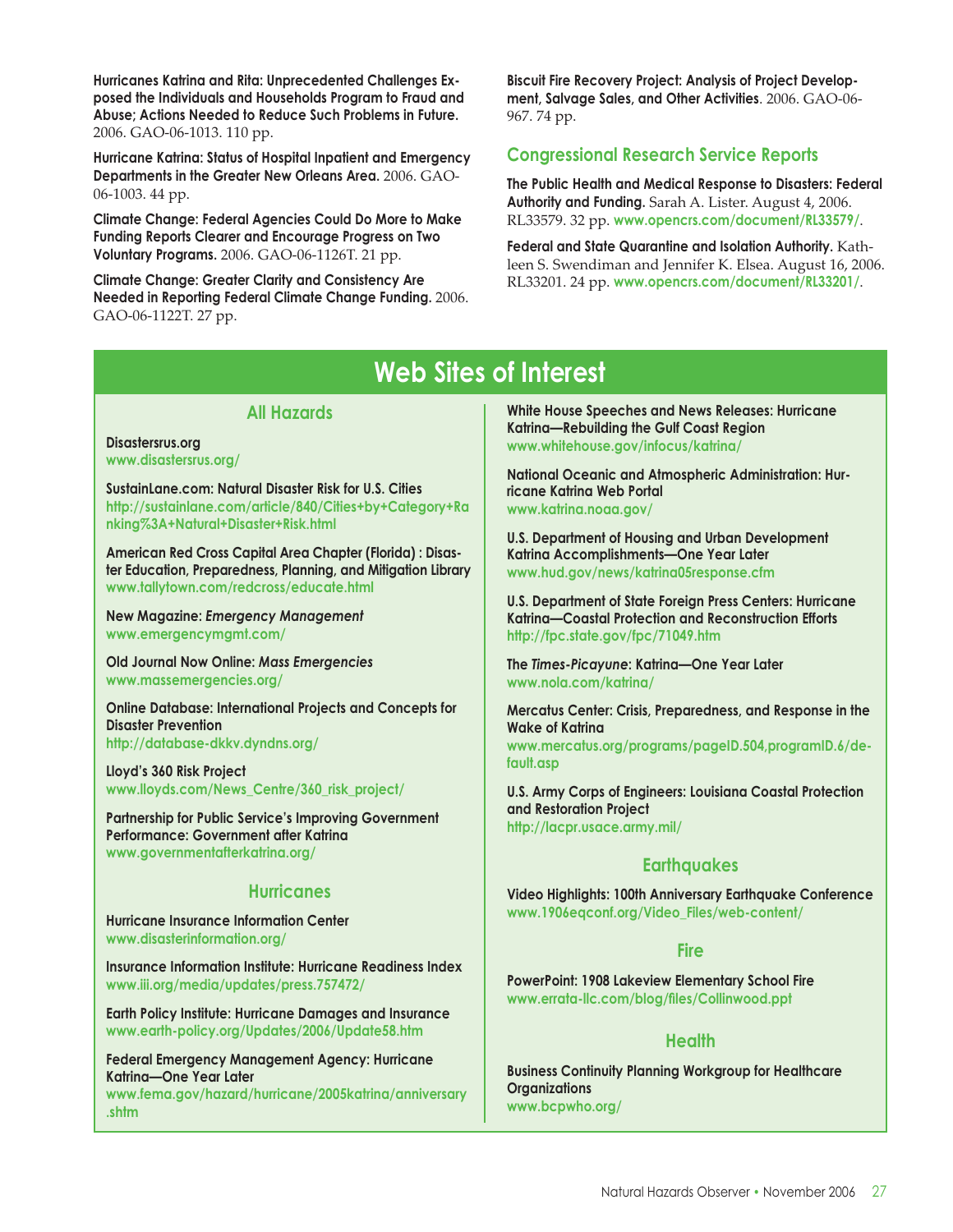# Conferences and Training

*Below are the most recent conference announcements received by the Natural Hazards Center. A comprehensive list of hazards and disasters meetings is available at www.colorado.edu/hazards/resources/conferences.html.*

**2nd Biannual National Crisis Response Conference: Bridge to Hope, Partnerships in Preparedness—Little Rock, Arkansas: November 10-13, 2006.** Host: National Organization for Victim Assistance (NOVA). This meeting is primarily for NOVA-trained crisis response volunteers, but others with a specific interest in community crisis response/crisis intervention (emotional and spiritual care) are also welcome to attend.

NOVA (703) 535-6682 **www.trynova.org/events/2006CrisisRespConf/**

**Business Continuity Planning and Emergency Preparedness: Best Strategies for Emergency Planning to Optimize Response and Recovery Success—San Francisco, California: November 14-15, 2006.** Organizer: Management IQ. Discussions at this continuity event will include preparing for a pandemic, incorporating lessons learned from past disasters into revised plans, incorporating human impact into the planning process, educating and communicating with employees to increase their awareness, leveraging executive and management buy-ins, merging private and public sector standards to enhance emergency preparedness, enhancing communication techniques during disasters, and more. Speakers will represent organizations such as Microsoft, Keyspan Energy, the Federal Emergency Management Agency, and Comcast.

**www.iqpc.com/cgi-bin/templates/genevent.html?topic=23 5&event=11102**

**5th International Symposium on New Technology for Urban Safety of Mega Cities in Asia—Phuket, Thailand: November 16-17, 2006.** Organizers: Asian Institute of Technology School of Engineering and Technology and University of Tokyo Institute of Industrial Science International Center for Urban Safety Engineering. This multidisciplinary symposium will include experts from design, construction, and maintenance of urban infrastructure; disaster forecasting; disaster management; disaster prevention; and

urban asset management. It aims to provide a forum for decision makers, practicing professionals, and researchers to share new technologies, techniques, and innovations for keeping Asia's megacities safe.

**www.sce.ait.ac.th/rnus/usmca2006/**

**The Survive 17th Annual Conference—London, United Kingdom: November 20-21, 2006.** Topics at this year's annual Survive business continuity conference will include understanding the strategic impact of emerging threats, successfully applying a cross functional approach to corporate resilience, recognizing the importance of government commitment and support, reaping the benefits of good corporate resilience in times of crisis, the power of the media, human resilience, preventing cascading failures, and practical advice for resilience.

**www.survive.com/Events/viewevent.cfm?eventsID=434**

#### **Leaders 2006—Kingston, Jamaica: November 20-December**

**1, 2006.** Organizers: Pan American Health Organization, Regional Center for Disaster Risk Reduction of the University of the West Indies, and Caribbean Disaster and Emergency Response Agency. This capacity-building course for professional development in the disaster risk reduction field offers a balance between the development process, wide-ranging mitigation issues, effective preparedness, and efficient response. It is geared toward participants who are stakeholders in risk reduction issues, including but not limited to health disaster coordinators, national disaster coordinators, public sector managers and others who deal with mitigation issues, as well as academics who work in disaster mitigation topics. Originally designed for small island developing states, it expects to attract participants primarily from the Caribbean, but professionals in the field from other parts of the world are also welcome.

**www.disaster-info.net/LIDERES/english/jamaica2006/**

**2006 Australian Earthquake Engineering Society (AEES) Conference—Canberra, Australia: November 24-26, 2006.** Anyone involved in earthquake engineering, engineering seismology, blast engineering, critical infrastructure protection, and tsunami research in Australasia is encouraged to participate in this conference. Sessions will include earthquake engineering toward code development and implementation, next generation earthquake hazard models, earthquake emergency management response, status of earthquake engineering in Australia, and status of earthquake seismology in Australia.

Kevin McCue +61 2 6251 1291 (Australia); mccue.kevin@gmail.com **www.aees.org.au/**

**Women in Homeland Security: A Learning Conference—Deer**field Beach, Florida: December 5-7, 2006. Presenters: Sheriff 's Foundation of Broward County and Broward Sheriff 's Office Institute for Criminal Justice Studies. This seminar, designed for women whose careers may expose them to situations affecting homeland security, offers insights into terrorist bombings and explosive devices, weapons of mass destruction, the Muslim culture, and physical, emotional, and spiritual preparation. Mock exercises and a presentation by a former Federal Bureau of Investiga-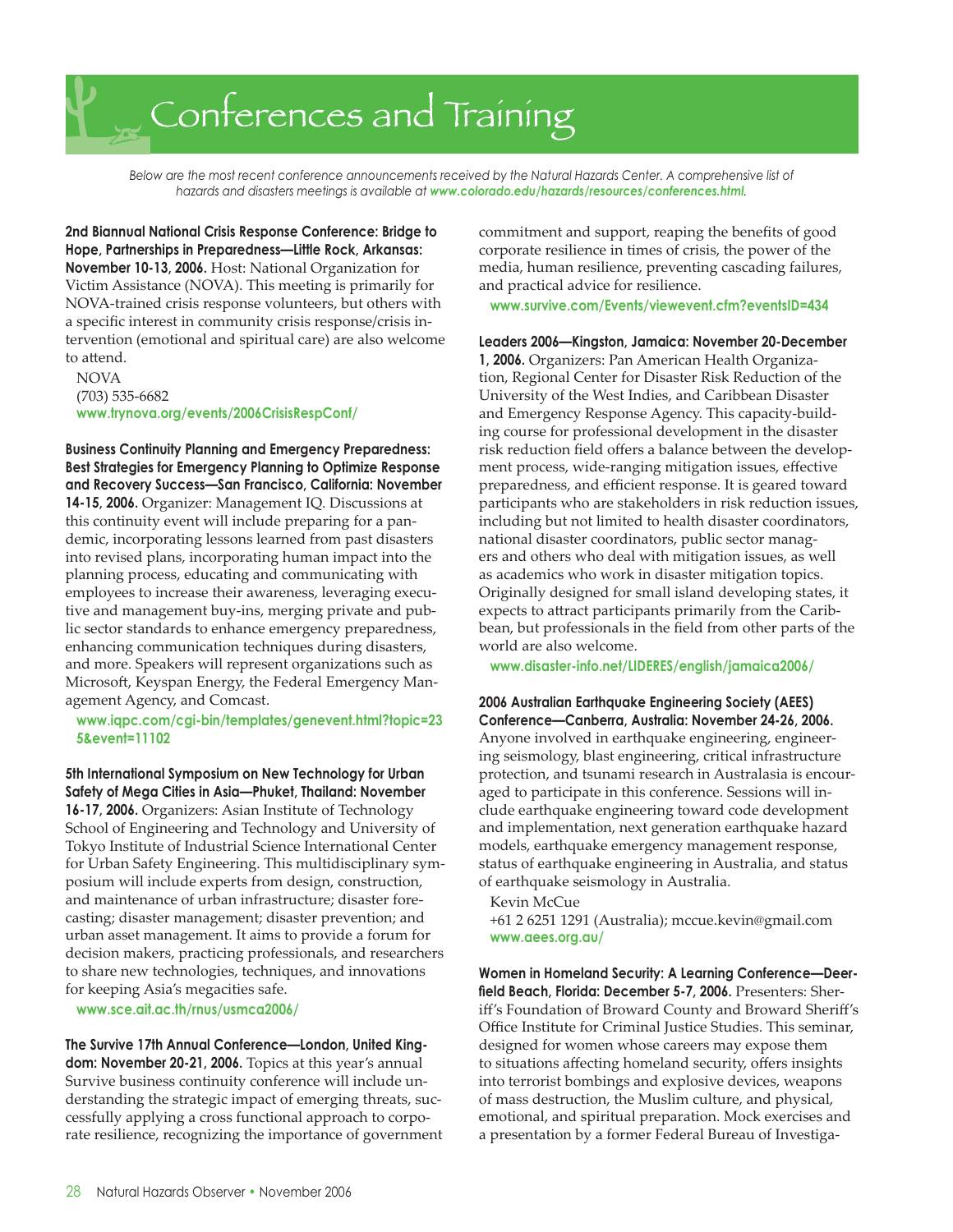tions special agent who witnessed the attack on the World Trade Center highlight the event.

Robin Larson (954) 831-8186; robin\_larson@sheriff.org **www.sheriff.org/seminars/whs/**

#### **87th AMS Annual Meeting—San Antonio, Texas: January**

**14-18, 2007.** Organizer: American Meteorological Society (AMS). The broad theme of this year's meeting is "Bridging the Studies of Weather and Climate." The purpose of the meeting is to explore the elements that integrate weather and science and to strengthen the links between the studies of weather and climate. The Presidential Forum will be a one-day meeting with the theme of "Educating the Public on Weather and Climate Issues and Impacts." Two integrating subthemes that will be highlighted are "Climate Variations and Change Manifested by Changes in Weather" and "Climate Aspects of Hydrometeorology."

AMS (617) 227-2426 **www.ametsoc.org/meet/annual/**

**American Water Resources Association (AWRA) Third National Water Resources Policy Dialogue—Arlington, Virginia: January 22-23, 2007.** The First and Second National Water Resources Policy Dialogues brought together water resources experts from around the United States to focus on the policy needs of the nation. This meeting will build on the results of the previous events to provide decision makers with guidance in the formulation and development of water resources policies attuned to societal needs and preferences and that address issues such as water supply, distribution, and disaster preparation and recovery.

Dick Engberg, AWRA (540) 687-8390; dick@awra.org **http://awra.org/meetings/DC2007/**

#### **Community-Based Disaster Risk Management—Bangkok,**

**Thailand: January 22-February 2, 2007.** Organizer: Asian Disaster Preparedness Center (ADPC). This course is an opportunity for practitioners to acquire tools and learn how to design and implement programs for reducing disaster risks and vulnerability and building community capacity to promote a culture of safety. Through exercises and simulations, participants will practice risk assessment and risk management planning.

Training Resource Group, ADPC tedadpc@adpc.net **www.adpc.net/trg06/trg\_home.htm**

**The World Disaster Response Summit—Atlanta, Georgia: January 23, 2007.** Organizer: Equity International. Suggested attendees at this international event include individuals active in Katrina reconstruction, disaster housing, temporary structures, emergency communications, emergency command and control, aerial surveillance, satellite imagery, emergency health, emergency food distribution, water purification, hurricane preparedness, pandemic flu preparedness, biodefense, earthquake preparedness, tsunami preparedness, facility security, business continuity, risk management, disaster management, and other areas of disaster preparedness and response.

**www.rec-dev.com/conferences/conferences/current/ World\_Disaster\_Response/index.asp**

#### **Fire-Rescue East 2007—Jacksonville, Florida: January 24-27,**

**2007.** Sponsors: Florida Fire and Emergency Services Foundation, Florida Society of Fire Service Instructors, and Florida State Fire College. This conference will provide education and training for fire and emergency services professionals.

Florida Fire Chiefs' Association (386) 676-2744; info@ffca.org **www.fi rerescueeast.org/**

**Homeland Security: The Ripple Effect—Washington, DC: February 6-7, 2007.** Organizer: American Military University. This symposium will explore the impact of a large-scale event on small towns, counties, and states surrounding metropolitan areas. It will address the resources, planning, and training needed to prepare for such an event. Participants will mix practice with policy through lively and informed exchange among politicians, planners, emergency managers, and scholars with a goal of developing a systematic approach that will assist communities in responding to future disasters.

Jeffrey McCafferty, American Public University System (304) 724-3848; events@apus.edu **www.apus.edu/disaster/**

#### **National Conference on Disaster Planning for the Carless Society—New Orleans, Louisiana: February 8-9, 2007.**

Organizers: University of New Orleans Transportation Center, New Orleans Regional Planning Commission, and Regional Transit Authority. Hurricanes Katrina and Rita revealed how vulnerable carless residents are in emergency situations. Evacuation plans in most major cities across America fail to adequately take into account the needs of the elderly, disabled, and transit dependent populations. The goal of this conference is to bring together government officials, professionals, and experts to discuss how we can better prepare to help those who most need it.

**www.carlessevacuation.org/**

**Firehouse World Conference & Exposition—San Diego, California: February 25-March 1, 2007.** Organizer: Cygnus Public Safety Group. This event offers hands-on training programs, preconference workshops, and classroom sessions to better prepare participants from the fire, rescue, and emergency medical services for the challenges they face every day.

Info@firehouseworld.com **www.publicsafetyevents.com/pub/fhw/index.po**

**2nd Space and Society Conference: Space Options for the 21st Century—Noordwijk, The Netherlands: February 27- March 1, 2007.** Organizers: European Space Agency (ESA), International Academy of Astronautics, and Canadian Aeronautics and Space Institute. This conference will ex-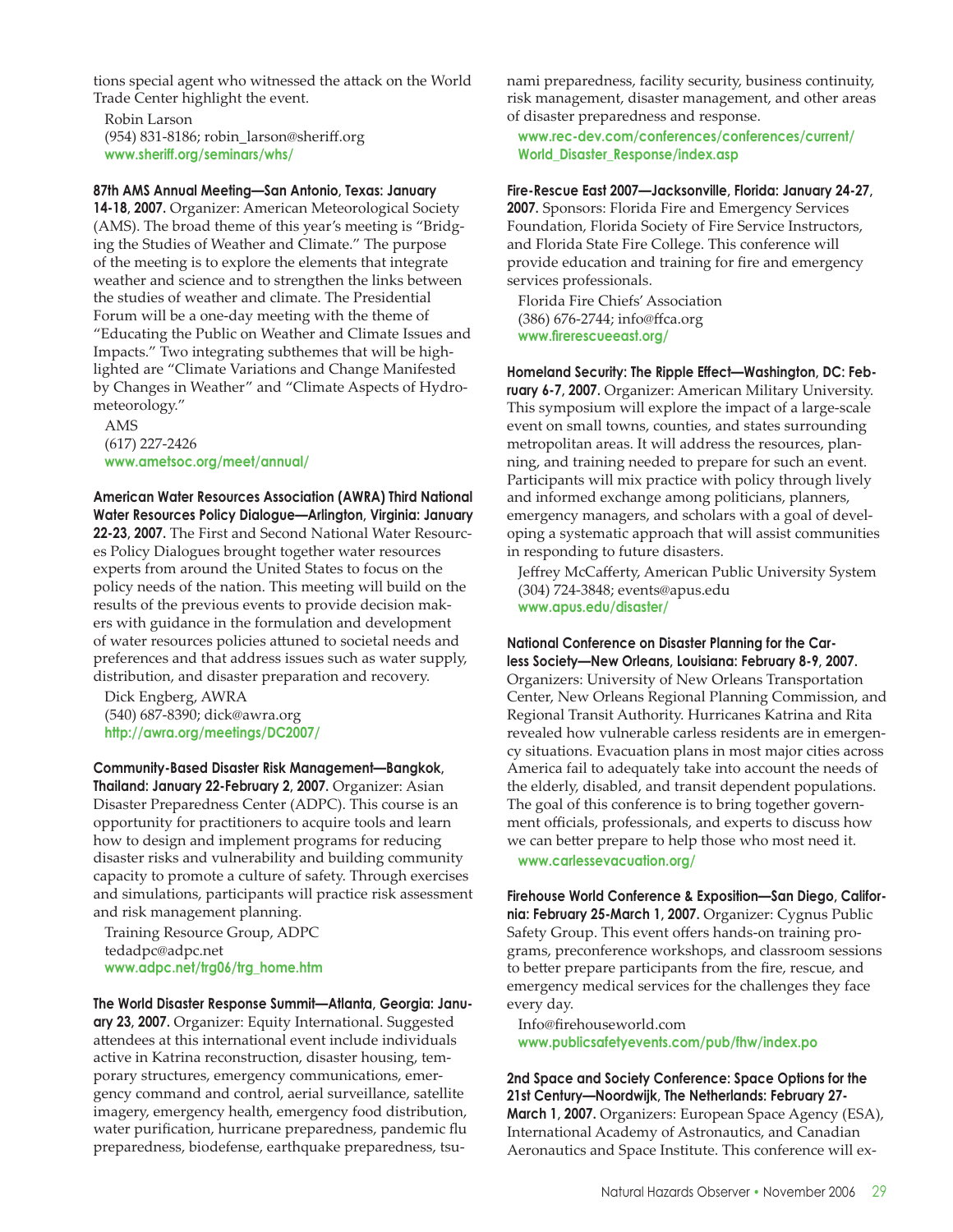plore issues such as global warming and climate change, natural disasters, energy needs and resources, water management, and security to emphasize how space systems, technologies, and applications are helping to provide viable solutions to terrestrial problems.

ESA Conference Bureau +31 71 565 5005 (The Netherlands); esa.conference .bureau@esa.int **www.congrex.nl/06a12/**

**Second Alexander von Humboldt International Conference: The Role of Geophysics in Natural Disaster Prevention—Lima,**  Peru: March 5-9, 2007. Sponsors: European Geophysical Union (EGU) and Geophysical Institute of Peru. This conference will focus on volcanic eruptions, earthquakes, tsunamis, landslides, avalanches, and extreme climate and/or meteorological events. Abstracts are due November 30, 2006.

Peter Fabian, EGU +49 8161 714740 (Germany); fabian@met.forst.tu -muenchen.de **http://meetings.copernicus.org/avh2/**

**Flood Disaster Risk Management—Bangkok, Thailand: March** 

**5-16, 2007.** Organizer: Asian Disaster Preparedness Center (ADPC). This course offers an integrated approach to the development of flood risk reduction strategies that involves engineering, settlement, development, public administration, community-based strategies, and land use planning (with environmental considerations).

Training Resource Group, ADPC tedadpc@adpc.net **www.adpc.net/trg06/trg\_home.htm**

#### **Wildland Urban Interface 2007—Reno, Nevada: March 6-8,**

**2007.** Presenters: International Association of Fire Chiefs and *Wildland Firefighter* magazine. This conference, featuring general informational sessions, breakout sessions, and exhibits, will bring together leaders from the local, state, and federal levels to address the growing risk of the wildland-urban interface.

(703) 449-6418, (800) 934-1957; iafcregistration@jspargo .com

**www.iafc.org/displaycommon.cfm?an=1&subarticlenbr=100**

**International Conference on Water and Flood Management— Dhaka, Bangladesh: March 12-14, 2007.** Organizer: Institute of Water and Flood Management (IWFM) of Bangladesh University of Engineering and Technology (BUET). The purpose of this conference is to bring together researchers, academics, and professionals to exchange their views and address issues related to water and flood management to promote environmentally sustainable development.

Conference Secretariat, IWFM

+880 2 9665601 (Bangladesh); icwfm@iwfm.buet.ac.bd **www.buet.ac.bd/icwfm/**

**2nd Fire Behavior and Fuels Conference: The Fire Environment—Innovations, Management, and Policy—Destin, Florida:**  **March 26-30, 2007.** This conference will focus on the fire environment. It will feature the latest innovations in wildland fire science, examples of successful and maybe not so successful management practices, and current and potentially future wildland fire policy. The program will include presentations, workshops, and field trips.

http://emmps.wsu.edu/fire.behavior/

**Postgraduate Certificate: Study and Management of Geological Risks—Geneva, Switzerland: April 16–June 15, 2007.** Organizer: Université de Genève, Centre d'Etude des Risques Géologiques. The objective of this course is for students to develop expertise in the field of natural risk mitigation by integrating it into the planning of sustainable development. The course offers a multidisciplinary approach to the search for solutions for a society confronted with natural risks and aims to develop experts who can advise the public and private sectors to take preventive measures to reduce the impact of natural disasters. Applications are due November 30, 2006.

CERG-Secrétariat +41 22 379 66 02 (Switzerland); cerg@unige.ch **www.unige.ch/hazards/**

**2007 Meeting of the AAG—San Francisco, California: April 17- 21, 2007.** Organizer: Association of American Geographers (AAG). This annual meeting attracts over 5,000 geographers and related professionals from the United States, Canada, and abroad and stimulates discussion about research, education, accomplishments, and developments in geography.

AAG (202) 234-1450; meeting@aag.org **www.aag.org/annualmeetings/SF2007/index.cfm**

**6th UCLA Conference on Public Health and Disasters—Torrance, California: May 6-9, 2007.** Sponsor: University of California, Los Angeles (UCLA) Center for Public Health and Disasters (CPHD). This multidisciplinary conference will bring together academics, researchers, practitioners, and policy makers from public health, mental health, community disaster preparedness and response, social sciences, government, media, and nongovernmental organizations to address the public health consequences of natural and intentional disasters.

Chara Burnstein, UCLA CPHD (310) 794-0864; cphdevents@ucla.edu **www.cphd.ucla.edu/**

**GovSec, U.S. Law, and Ready! Conference and Exposition— Washington, DC: May 9-10, 2007.** This conference will bring together the three key disciplines that establish, enforce, and respond to U.S. national security interests: government security, law enforcement, and emergency management/response. Participants will connect with each other and private industry to discuss how best to protect the nation.

(703) 683-8500, (800) 687-7469; govsec@ntpshow.com **www.govsecinfo.com/**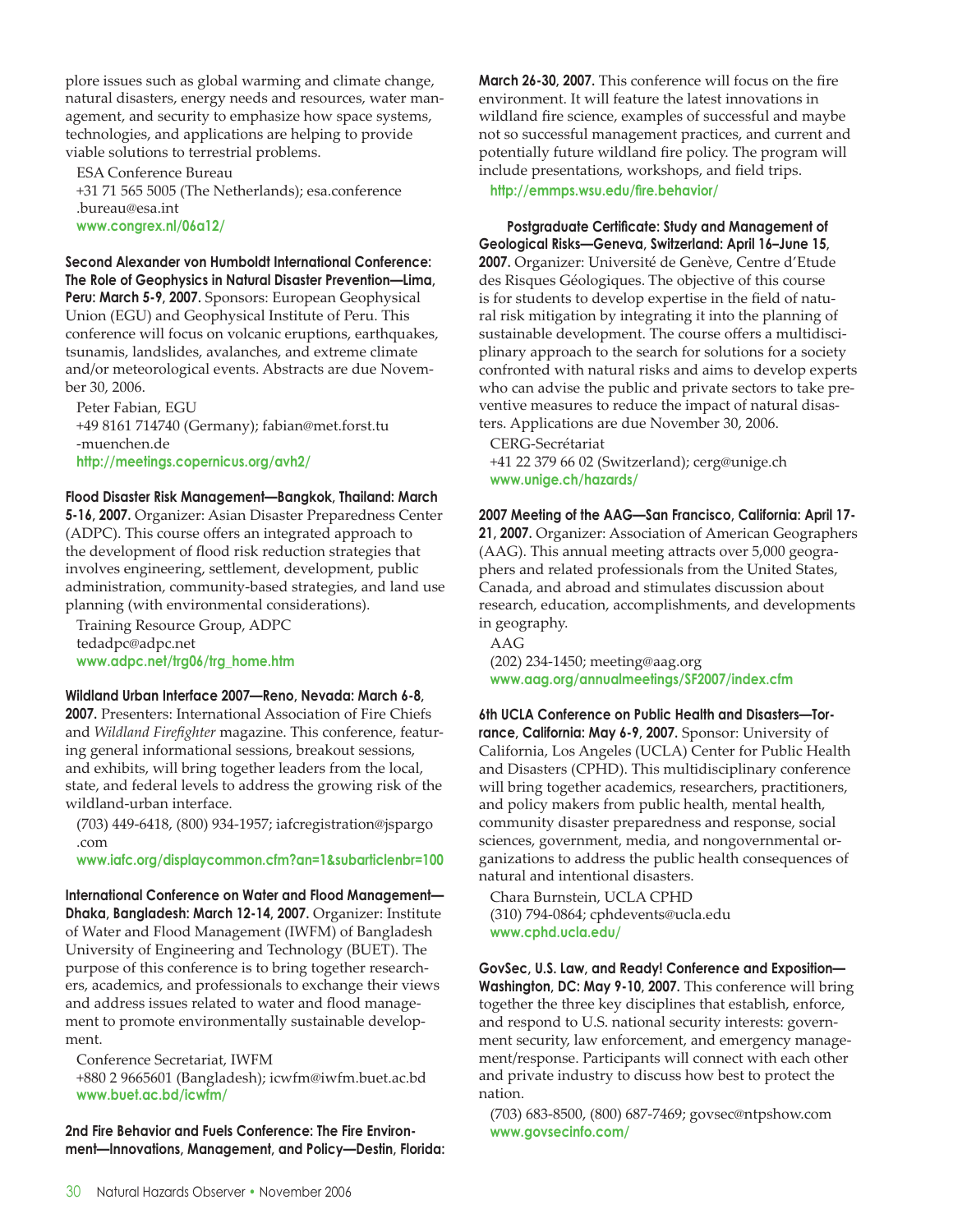**15th World Conference in Disasters and Emergency Management—Amsterdam: The Netherlands: May 13-16, 2007.**

Organizer: World Association for Disaster and Emergency Medicine. This congress aims to catalyze thought processes and to come up with very clear products to better prepare experts, organizations, and governments for the next disaster or crisis. The central themes will be preparedness, knowledge, training, and networks. Attendees will include policy makers, researchers, clinicians, responders, planners, administrators, and other experts from around the world who have interest in the most urgent medical and humanitarian problems of the 21st century.

+31 (0)20 444 8444 (The Netherlands); paog@vumc.nl **www.wcdem2007.org/**

**Coastal Sediments 2007: Coastal Engineering and Science in Cascading Spatial and Temporal Scales—New Orleans, Louisiana: May 13-17, 2007.** Organizer: Coasts, Oceans, Ports, and Rivers Institute (COPRI) of the American Society of Civil Engineers (ASCE). This conference will provide an international forum for exchange of information among coastal engineers, geologists, marine scientists, shallowwater oceanographers, and others interested in the physical processes of coastal sediment transport and morphology change.

COPRI of ASCE

(703) 295-6370, (800) 548-ASCE; copri@asce.org **www.asce.org/conferences/cs07/index.cfm**

#### **5th Annual Conference on Seismology and Earthquake**

**Engineering—Tehran, Iran: May 14-16, 2007.** Organizer: International Institute of Earthquake Engineering and Seismology. In addition to covering central issues in seismology and earthquake engineering, this conference will also cover subjects related to socioeconomic and cultural issues of risk management, earthquake risk management, risk communication, public education and preparedness, and response, recovery, and reconstruction.

**www.iiees.ac.ir/SEE5/**

#### *Natural Hazards Observer* ISSN 0737-5425 Printed in the USA. Published bimonthly. Reproduction with acknowledgment is permitted and encouraged.

The *Observer* is free to subscribers within the United States. Subscriptions outside the United States cost \$24.00 per year. Back issues of the *Observer* are available for \$4.00 each, plus shipping and handling. Orders must be prepaid. Checks should be payable to the University of Colorado. Visa, MasterCard, and American Express cards are also accepted.

Copies of the *Observer* and the Natural Hazard Center's electronic newsletter*, Disaster Research,* can be downloaded free from the Center's Web site:

# **www.colorado.edu/hazards/**

#### **Disaster Management Course—Bangkok, Thailand: May**

**14-June 1, 2007.** Organizer: Asian Disaster Preparedness Center (ADPC). The purpose of this course is to provide comprehensive disaster management knowledge and skills to enhance the capabilities of professionals working in disaster management, development, and donor agencies to effectively integrate disaster management into development programs and policies.

Training Resource Group, ADPC tedadpc@adpc.net **www.adpc.net/trg06/trg\_home.htm**

#### **GovSec China and Ready! China Conference and Expo**

**2007—Beijing, China: May 17-19, 2007.** The purpose of this event is to address China's homeland security issues and how senior government security officials and first responders can effectively meet obligations. The program focuses on discussing strategies, best practices, and technologies for counterterrorism, mass transit/transportation security, airport/aviation security, physical and information security, border control, securing high profile public events, and emergency management.

Infoex-World Services Ltd. +86 (852) 28651118 (China); info@infoexws.com **http://govsecasia.com/china/**

#### **River Basin Management 2007—Kos, Greece: May 23-25,**

**2007.** Organizer: Wessex Institute of Technology. The purpose of this conference is to communicate recent advances in the overall management of riverine systems, including advances in hydraulic and hydrologic modeling, environmental protection, and flood forecasting. It is designed to bring together practicing engineers, environmental managers, and academics in the field.

Zoey Bluff, Wessex Institute of Technology +44 (0)238 029 3223 (United Kingdom); zbluff@wessex .ac.uk

**www.wessex.ac.uk/conferences/2007/rm07/**

#### Please:

- G Add my name to the *Observer* mailing list
- $\Box$  Delete my name\*
- $\Box$  Change my address\*

\*Return this original form (with address label on reverse)

| Name:               |  |
|---------------------|--|
| Mailing<br>Address: |  |
|                     |  |
| Phone:              |  |
| Fax:                |  |
| E-mail:             |  |
| Affiliation:        |  |
|                     |  |